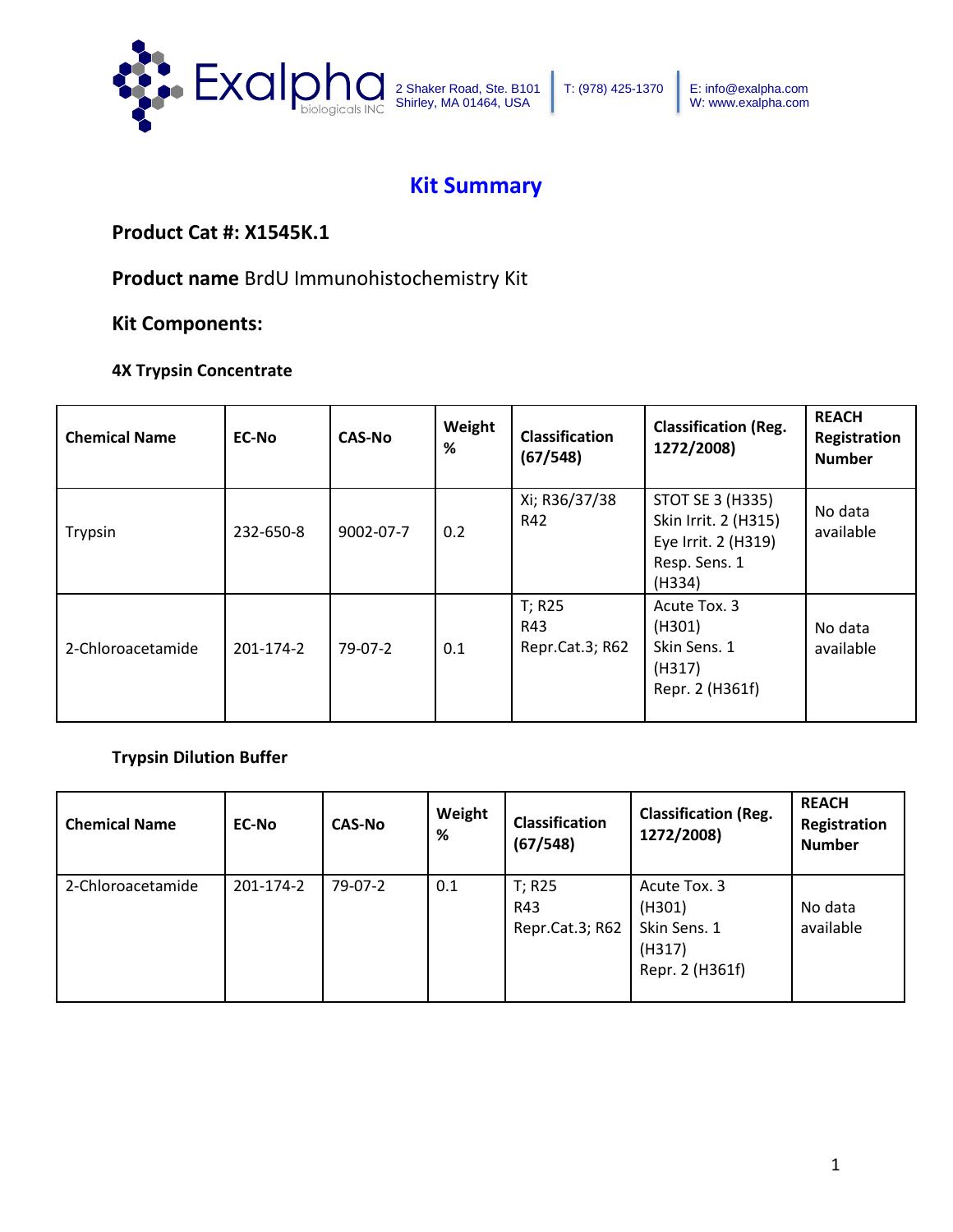

### **Denaturing Solution**

| <b>Chemical Name</b> | <b>EC-No</b> | <b>CAS-No</b> | Weight<br>% | <b>Classification</b><br>(67/548) | <b>Classification</b><br>(Reg. 1272/2008)          | <b>REACH</b><br>Registration<br><b>Number</b> |
|----------------------|--------------|---------------|-------------|-----------------------------------|----------------------------------------------------|-----------------------------------------------|
| Hydrochloric acid    | 231-595-7    | 7647-01-0     | 18          | C; R34<br>Xi; R37                 | <b>STOT SE 3 (H335)</b><br>Skin Corr. 1B<br>(H314) | No data<br>available                          |

### **Block Buffer**

| <b>Chemical Name</b> | <b>EC-No</b> | <b>CAS-No</b> | Weight<br>% | <b>Classification</b><br>(67/548) | <b>Classification</b><br>(Reg. 1272/2008)                           | <b>REACH</b><br>Registration<br><b>Number</b> |
|----------------------|--------------|---------------|-------------|-----------------------------------|---------------------------------------------------------------------|-----------------------------------------------|
| 2-Chloroacetamide    | 201-174-2    | 79-07-2       | 0.1         | T; R25<br>R43<br>Repr.Cat.3; R62  | Acute Tox. 3<br>(H301)<br>Skin Sens. 1<br>(H317)<br>Repr. 2 (H361f) | No data<br>available                          |

### **Krystalon Mounting Media**

| <b>Chemical Name</b> | <b>EC-No</b> | <b>CAS-No</b> | Weight<br>% | <b>Classification</b><br>(67/548)                            | <b>Classification</b><br>(Reg. 1272/2008)                                                                      | <b>REACH</b><br>Registration<br><b>Number</b> |
|----------------------|--------------|---------------|-------------|--------------------------------------------------------------|----------------------------------------------------------------------------------------------------------------|-----------------------------------------------|
| Toluene              | 203-625-9    | 108-88-3      | 50          | F; R11<br>Xi; R38<br>Xn; R48/20-65<br>Repr.Cat.3; R63<br>R67 | STOT SE 3 (H336)<br>STOT RE 2<br>(H373)<br>Asp. Tox. 1<br>(H304)<br>Skin Irrit. 2<br>(H315)<br>Repr. 2 (H361d) | No data<br>available                          |
|                      |              |               |             |                                                              | Flam Lig. 1<br>(H224)                                                                                          |                                               |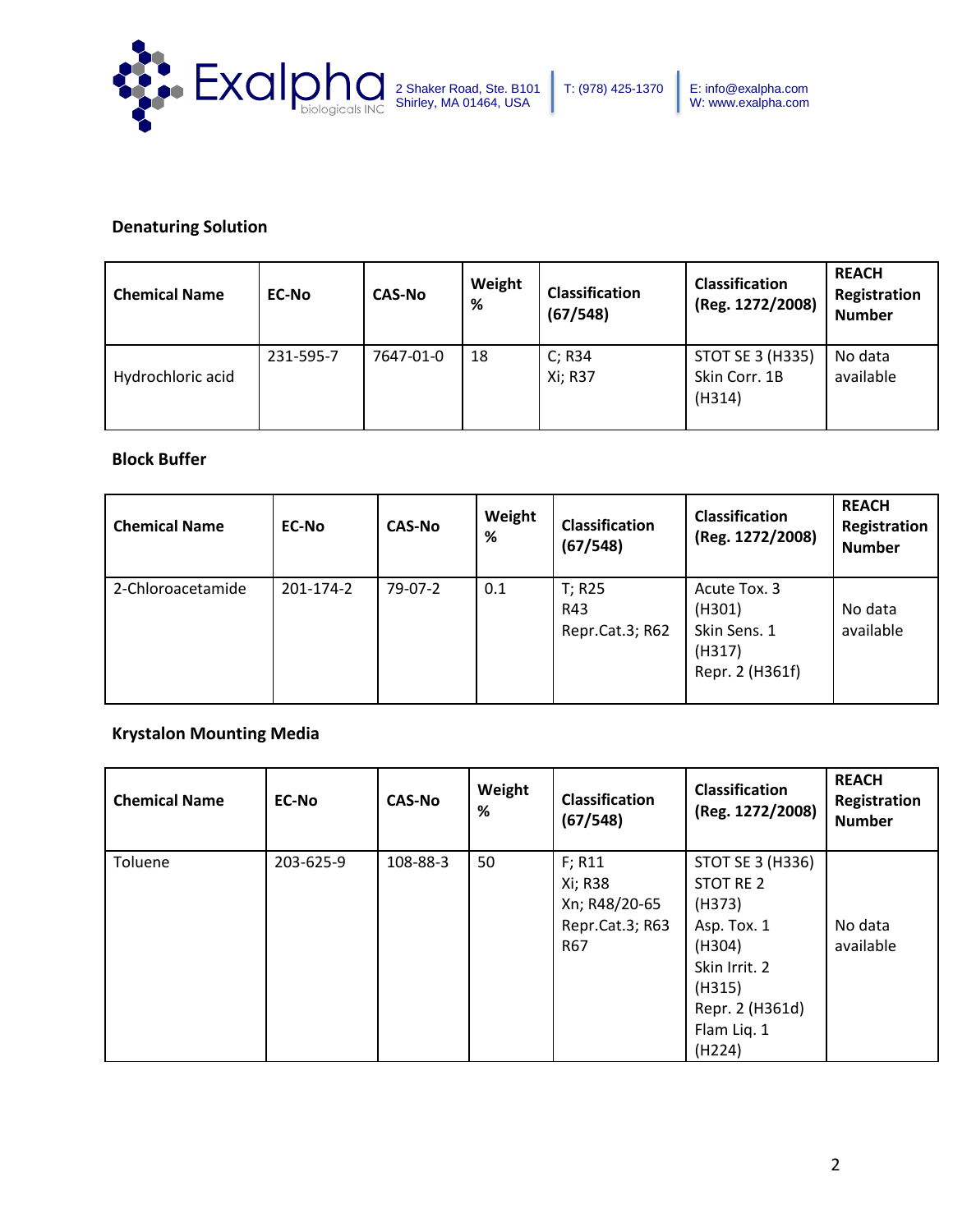

### **DAB Concentrate**

| <b>Chemical Name</b>                               | <b>EC-No</b> | <b>CAS-No</b>   | Weight<br>% | <b>Classification</b><br>(67/548) | <b>Classification</b><br>(Reg. 1272/2008)                                 | <b>REACH</b><br>Registration<br><b>Number</b> |
|----------------------------------------------------|--------------|-----------------|-------------|-----------------------------------|---------------------------------------------------------------------------|-----------------------------------------------|
| $3,3'$ -<br>Diaminobenzidine<br>tetrahydrochloride | 808-580-4    | 868272-85-<br>9 | 5           | Xi; R36/37/38                     | Eye Irrit. 2 (H319)<br><b>STOT SE 3 (H335)</b><br>Skin Irrit. 2<br>(H315) | No data<br>available                          |

### **GHS / CLP - GHS – Classification**



### **Signal Word**

Danger

### **Hazard statements**

- H302 Harmful if swallowed.
- H315 Causes skin irritation.
- H319 Causes serious eye irritation.
- H361 Suspected of damaging fertility or the unborn child.
- H317 May cause an allergic skin reaction.
- H335 May cause respiratory irritation.
- H373 May cause damage to organs through prolonged or repeated exposure.
- H304 May be fatal if swallowed and enters airways.
- H224 Extremely flammable liquid and vapor.

### **Precautionary Statements - EU (§28, 1272/2008)**

P333 + P313 - If skin irritation or rash occurs: Get medical advice/ attention.

P312 - Call a POISON CENTER or doctor/ physician if you feel unwell.

P305 + P351 + P338 - IF IN EYES: Rinse cautiously with water for several minutes. Remove contact lenses, if present and easy to do. Continue rinsing.

- P304 + P340 IF INHALED: Remove to fresh air and keep at rest in a position comfortable for breathing.
- P302 + P352 IF ON SKIN: Wash with plenty of soap and water.
- P331 Do NOT induce vomiting.
- P260 Do not breathe dust/fume/gas/mist/vapors/spray.
- P280 Wear protective gloves/ eye protection/ face protection.
- P210 Keep away from heat/sparks/open flames/hot surfaces. No smoking.
- P362 Take off contaminated clothing and wash before reuse.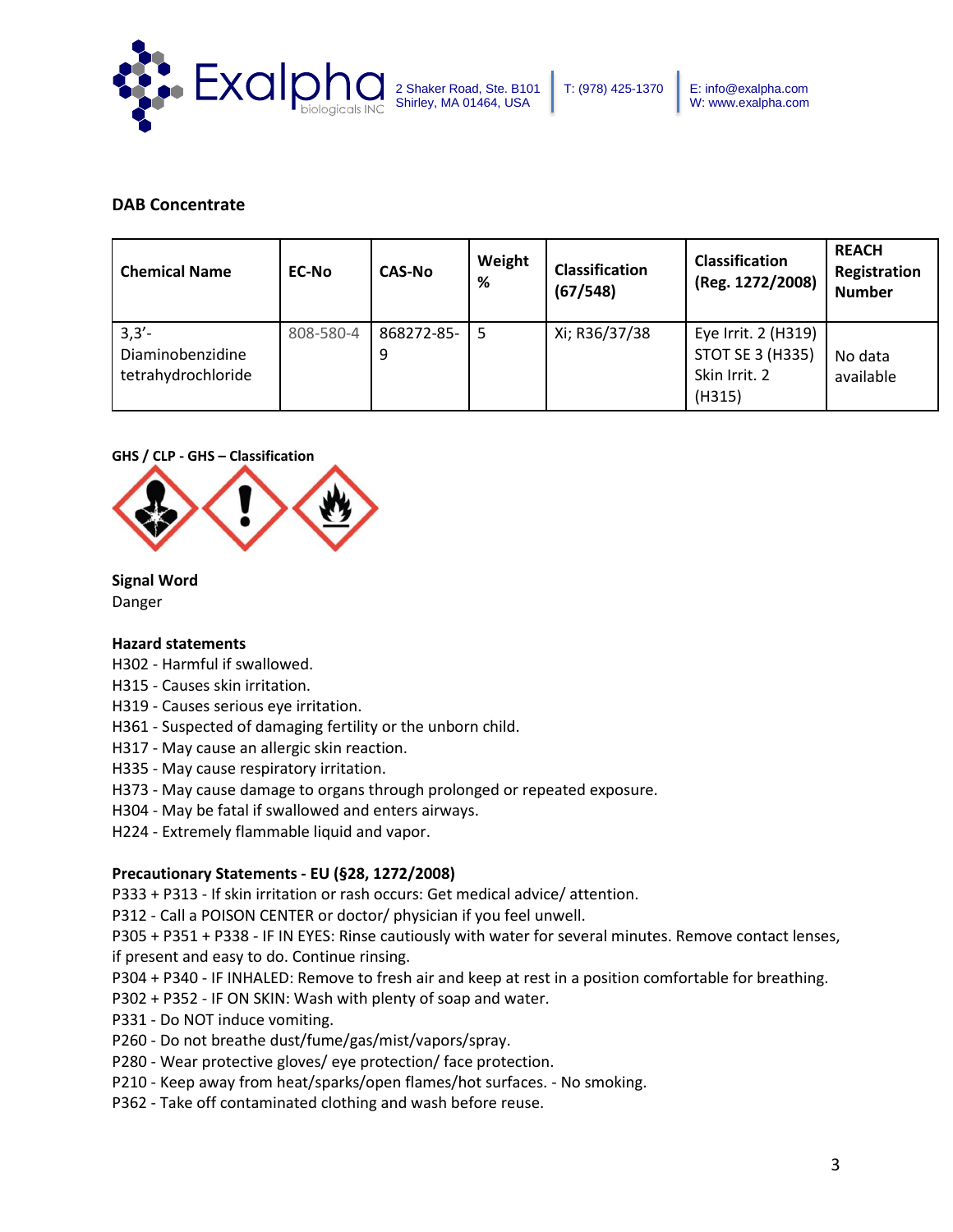

- P271 Use only outdoors or in a well-ventilated area.
- P270 Do not eat, drink or smoke when using this product.
- P201 Obtain special instructions before use.
- P202 Do not handle until all safety precautions have been read and understood.
- P264 Wash face, hands and any exposed skin thoroughly after handling.
- P403 + P233 Store in a well-ventilated place. Keep container tightly closed.
- P405 Store locked up.
- P501 Dispose of contents/ container to an approved waste disposal plant.

### **2.3 Other information**

A safety datasheet follows for all potentially hazardous components – all other components are nonhazardous.

#### **TRANSPORT INFORMATION**

| <b>DOT</b>                        | <b>Excepted Quantity</b> |
|-----------------------------------|--------------------------|
| Proper shipping name Chemical Kit |                          |
| <b>Hazard class</b>               |                          |
| UN/ID No                          | 3316                     |
| <b>Packing group</b>              | н                        |
| <b>IATA</b>                       | <b>Excepted Quantity</b> |
| UN/ID No                          | 3316                     |
| Proper shipping name Chemical Kit |                          |
| <b>Hazard class</b>               | 9                        |
| <b>Packing group</b>              |                          |

| ADR                                      | <b>Excepted Quantity</b> |
|------------------------------------------|--------------------------|
| <b>Proper shipping name</b> Chemical Kit |                          |
| <b>Hazard class</b>                      | q                        |
| UN/ID No                                 | 3316                     |
| Packing group                            | н                        |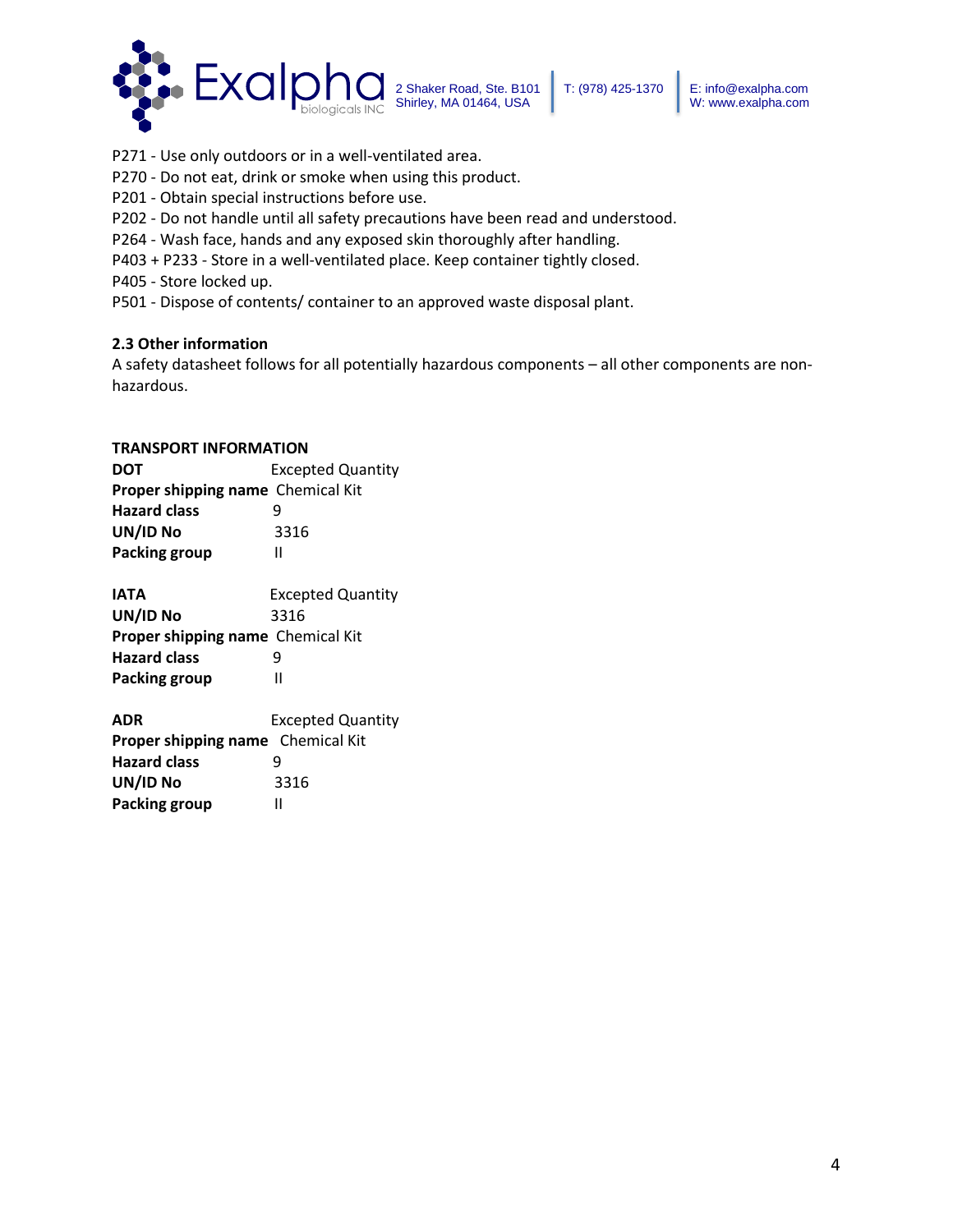

# **Safety Data Sheet**

# **Section 1: Product and Company Identification**

**Product Name: 4x Trypsin Concentrate Part Number: J0023** Kit Catalog Number: X1545K.1 Kit Product Name: BrdU Immunohistochemistry Kit

Recommended use: For research use only

2 Shaker Road, Unit B101 Shirley, MA 01464 (978) 425-1370 (U.S.A.)

Manufacturer: Emergency Telephone Numbers: Exalpha Biologicals, Inc Contact National Poison Information Center

## **Section 2. Hazards Identification**

### **GHS-Classification**

| Skin sensitization | Category 1     |
|--------------------|----------------|
| Ozone              | Not applicable |

**GHS Label elements, including precautionary statements**



**Signal Word:** Warning **Hazard statements** H317 - May cause an allergic skin reaction. **Precautionary Statements - EU (§28, 1272/2008)** P302 + P352 - IF ON SKIN: Wash with plenty of soap and water. P333 + P313 - If skin irritation or rash occurs: Get medical advice/ attention. P261 - Avoid breathing dust/ fume/ gas/ mist/ vapors/ spray.

P272 - Contaminated work clothing should not be allowed out of the workplace.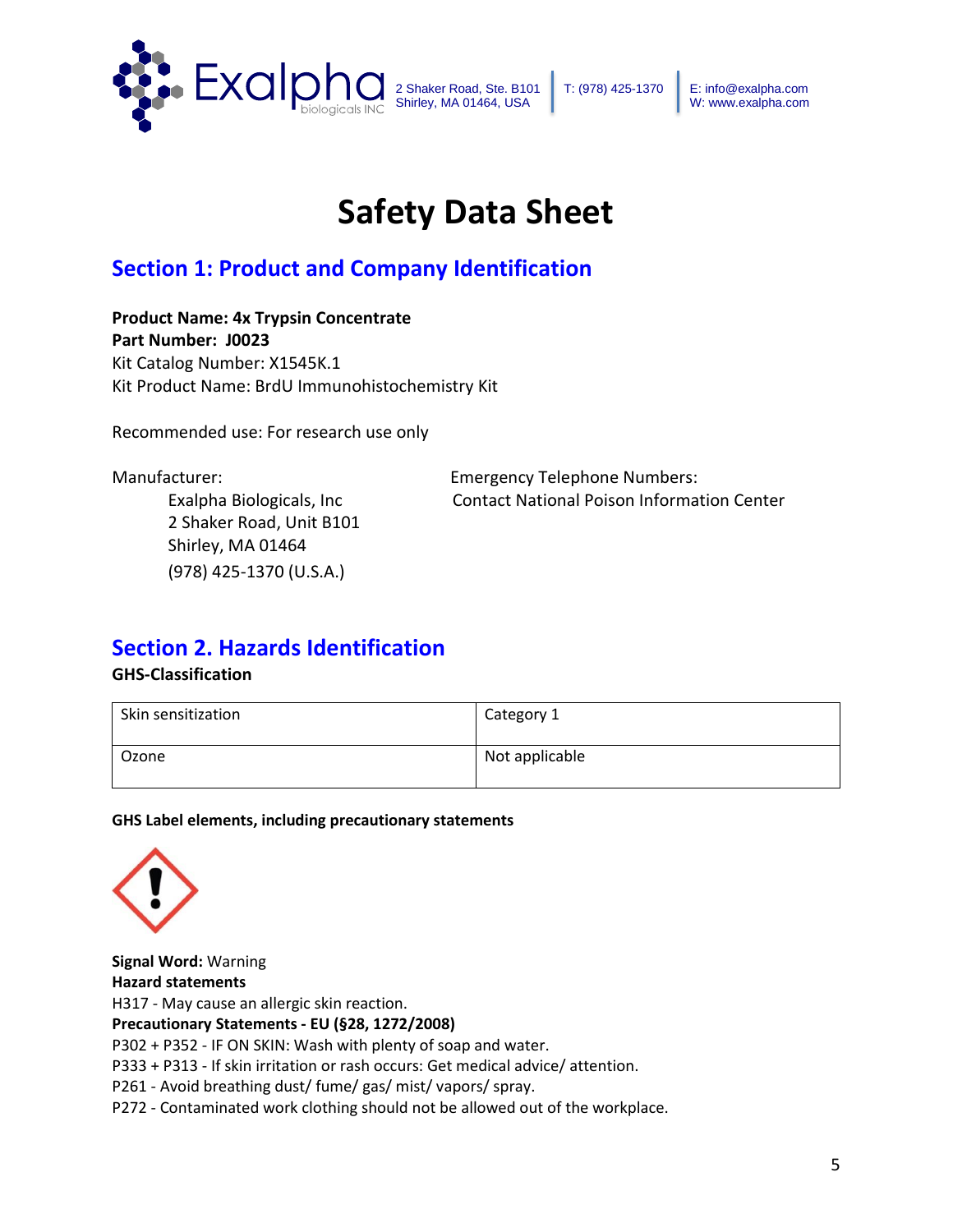

P280 - Wear protective gloves/ eye protection/ face protection.

P363 - Wash contaminated clothing before reuse.

P501 - Dispose of contents/ container to an approved waste disposal plant.

**Other information:** No information available.

# **Section 3. Composition/Information on Ingredients**

**3.1 Substances** 

| <b>Chemical Name</b> | <b>CAS-No</b> | Weight %  | <b>Classification (Reg.</b><br>1272/2008) |
|----------------------|---------------|-----------|-------------------------------------------|
| Trypsin              | 9002-07-7     | $0.1 - 1$ | STOT SE 3 (H335)                          |
|                      |               |           | Skin Irrit. 2 (H315)                      |
|                      |               |           | Eye Irrit. 2 (H319)                       |
|                      |               |           | Resp. Sens. 1 (H334)                      |
| 2-Chloroacetamide    | 79-07-2       | $0.1 - 1$ | Acute Tox. 3 (H301)                       |
|                      |               |           | Skin Sens. 1 (H317)                       |
|                      |               |           | Repr. 2 (H361f)                           |

**For the full text of the H-Statements mentioned in this Section, see Section 16**

# **Section 4. First Aid Measure**

**General advice** If symptoms persist, call a physician.

**Eye contact** Immediately flush with plenty of water. After initial flushing, remove any contact lenses and continue flushing for at least 15 minutes.

**Skin contact:** Wash off immediately with soap and plenty of water while removing all contaminated clothes and shoes. May cause an allergic skin reaction. If symptoms persist, call a physician.

**Inhalation** Move to fresh air.

**Ingestion** Clean mouth with water. Drink plenty of water.

**Notes to physician** Treat symptomatically. May cause sensitization by inhalation and skin contact. May cause sensitization of susceptible persons.

# **Section 5. Fire Fighting Measures**

**Flammable properties:** Not flammable.

**Flash point:** not determined.

**Suitable extinguishing media** Use extinguishing measures that are appropriate to local circumstances and the surrounding environment.

**Explosion Data**

**Sensitivity to Mechanical Impact** None.

**Sensitivity to Static Discharge** None.

**Specific hazards arising from the chemical:** Thermal decomposition can lead to release of irritating gases and vapors. In the event of fire and/or explosion do not breathe fumes. May cause sensitization by inhalation and skin contact.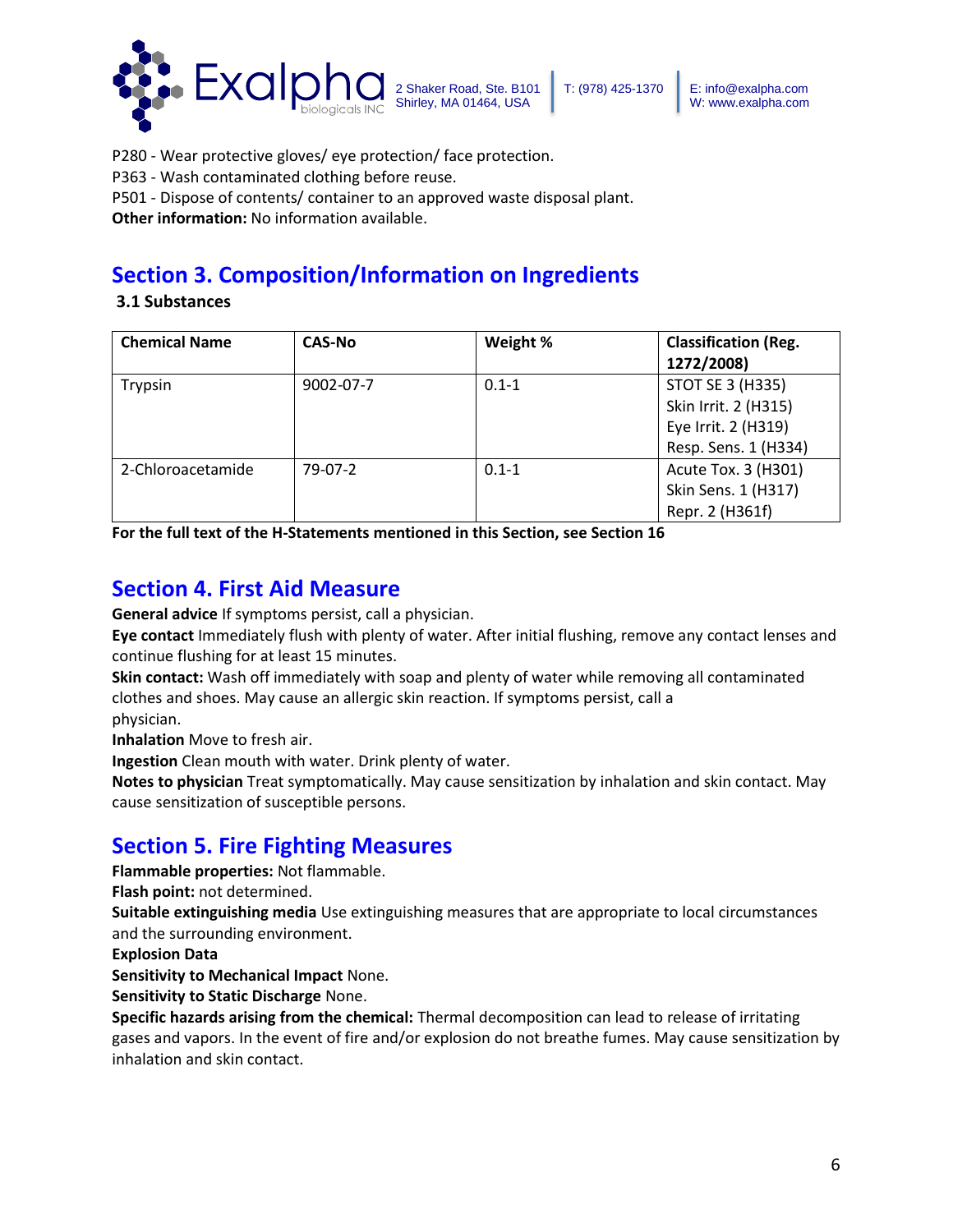

**Protective equipment and precautions for firefighters:** As in any fire, wear self-contained breathing apparatus pressure-demand, MSHA/NIOSH (approved or equivalent) and full protective gear to prevent contact with skin and eyes.

# **Section 6. Accidental Release Measures**

**Personal precautions:** Use personal protective equipment. Avoid contact with the skin and the eyes **Environmental precautions:** Try to prevent the material from entering drains or water courses. **Methods for containment:** Prevent further leakage or spillage if safe to do so.

**Methods for cleaning up**: Soak up with inert absorbent material. Pick up and transfer to properly labeled containers. After cleaning, flush away traces with water. Prevent product from entering drains.

### **Section 7. Handling & Storage**

**Advice on safe handling:** Ensure adequate ventilation. Wear personal protective equipment. **Technical measures/Storage conditions**: Keep out of the reach of children. Keep container tightly closed. Keep containers tightly closed in a cool, well-ventilated place.

## **Section 8. Exposure Controls and Personal Protection**

**Exposure Guidelines**: This product does not contain any hazardous materials with occupational exposure limits established by the region specific regulatory bodies.

**Engineering measures**: Showers, Eyewash stations, Ventilation systems

### **Personal protective equipment**

**Eye/face protection:** Tightly fitting safety goggles.

**Skin and body protection:** No special protective equipment required.

**Respiratory protection**: If exposure limits are exceeded or irritation is experienced, NIOSH/MSHA approved respiratory protection should be worn. Positive-pressure supplied air respirators may be required for high airborne contaminant concentrations. Respiratory protection must be provided in accordance with current local regulations.

**Hygiene measures**: When using, do not eat, drink or smoke. Remove and wash contaminated clothing before re-use.

## **Section 9. Physical and Chemical Properties**

**Appearance:** No information available. **Odor Threshold:** No information available. **pH:** No information available. **Flash point:** No information available. **Decomposition temperature:** No information available. **Melting point/range:** No information available. **Explosion limits:** No information available. **Specific Gravity:** No data available **Evaporation rate:** No information available. **VOC Content (%):** Not applicable **Odor:** No information available. **Physical State at 20°C:** No information available. **Autoignition temperature**: No information available. **Boiling point/boiling range**: No information available.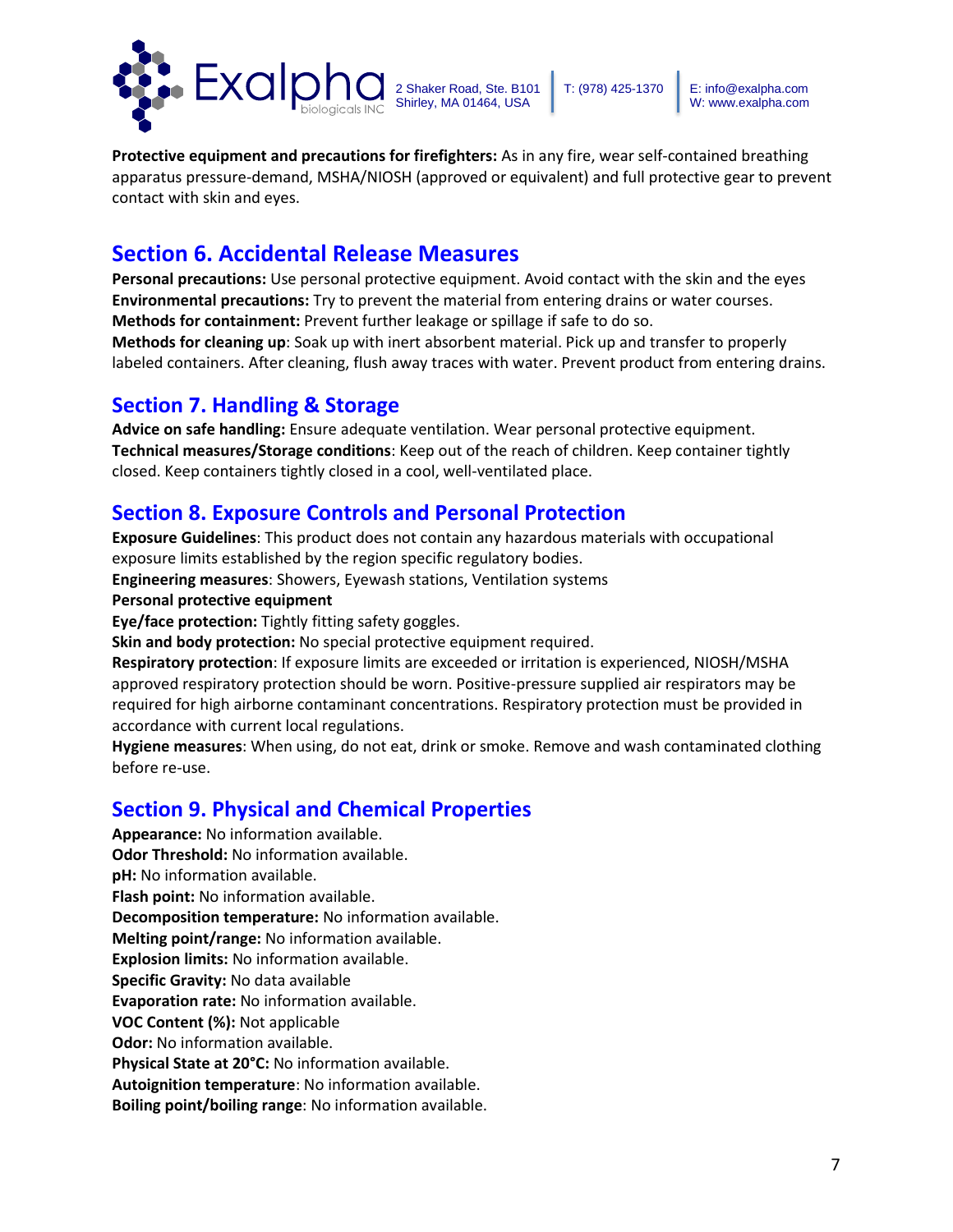

**Flammability Limits in Air**: No information available. **Solubility:** No information available. **Vapor density**: No data available **Vapor Pressure at 20°C (kPa):** No information available **VOC Content (%):** Not applicable

## **Section 10. Stability and reactivity**

**Stability:** Stable under recommended storage conditions. **Incompatible products:** None known based on information supplied. **Conditions to avoid:** None known based on information supplied. **Hazardous decomposition products:** None known based on information supplied. **Hazardous polymerization:** Hazardous polymerization does not occur.

## **Section 11. Toxicological Information**

### **Acute toxicity**

**Product Information:** May cause sensitization of susceptible persons. **Inhalation:** May cause sensitization by inhalation. Avoid breathing vapors or mists. **Eye contact:** Avoid contact with eyes. Contact with eyes may cause irritation.

| <b>Chemical Name</b> | LD50 Oral       | <b>LD50 Dermal</b> | <b>LC50 Inhalation</b> |
|----------------------|-----------------|--------------------|------------------------|
| Trypsin              | $5g/kg$ (Rat)   |                    |                        |
| 2-Chloroacetamide    | 138 mg/kg (Rat) |                    |                        |

**Chronic toxicity:** Repeated contact may cause allergic reactions in very susceptible persons. Avoid repeated exposure.

**Sensitization:** May cause sensitization by inhalation. As a precaution the product should be treated as a sensitizer.

**Target Organ Effects**: None known.

## **Section 12. Ecological Information**

**Ecotoxicity:** The environmental impact of this product has not been fully investigated.

| <b>Chemical Name</b> | <b>Toxicity to algae</b>                                       | <b>Toxicity to fish</b>                              | <b>Toxicity to</b><br>microorganisms               | <b>Toxicity to</b><br>daphnia and<br>other aquatic<br>invertebrates |
|----------------------|----------------------------------------------------------------|------------------------------------------------------|----------------------------------------------------|---------------------------------------------------------------------|
| $2 -$                | <b>IC50</b>                                                    | <b>LC50</b>                                          | <b>EC50</b>                                        | <b>EC50</b>                                                         |
| Chloroacetamide      | Desmodesmus<br>subspicatus<br>(Green algae): 10<br>mg/l (72 h) | Leuciscus idus<br>(Golden orfe):<br>19.8 mg/l (96 h) | Activated sludge<br>(Bacteria): 1,174<br>mg/l(3 h) | Daphnia magna<br>(Water flea): 14<br>mg/l (48 h)                    |

| <b>Chemical Name</b> | log Pow |
|----------------------|---------|
| 2-Chloroacetamide    | $-0.53$ |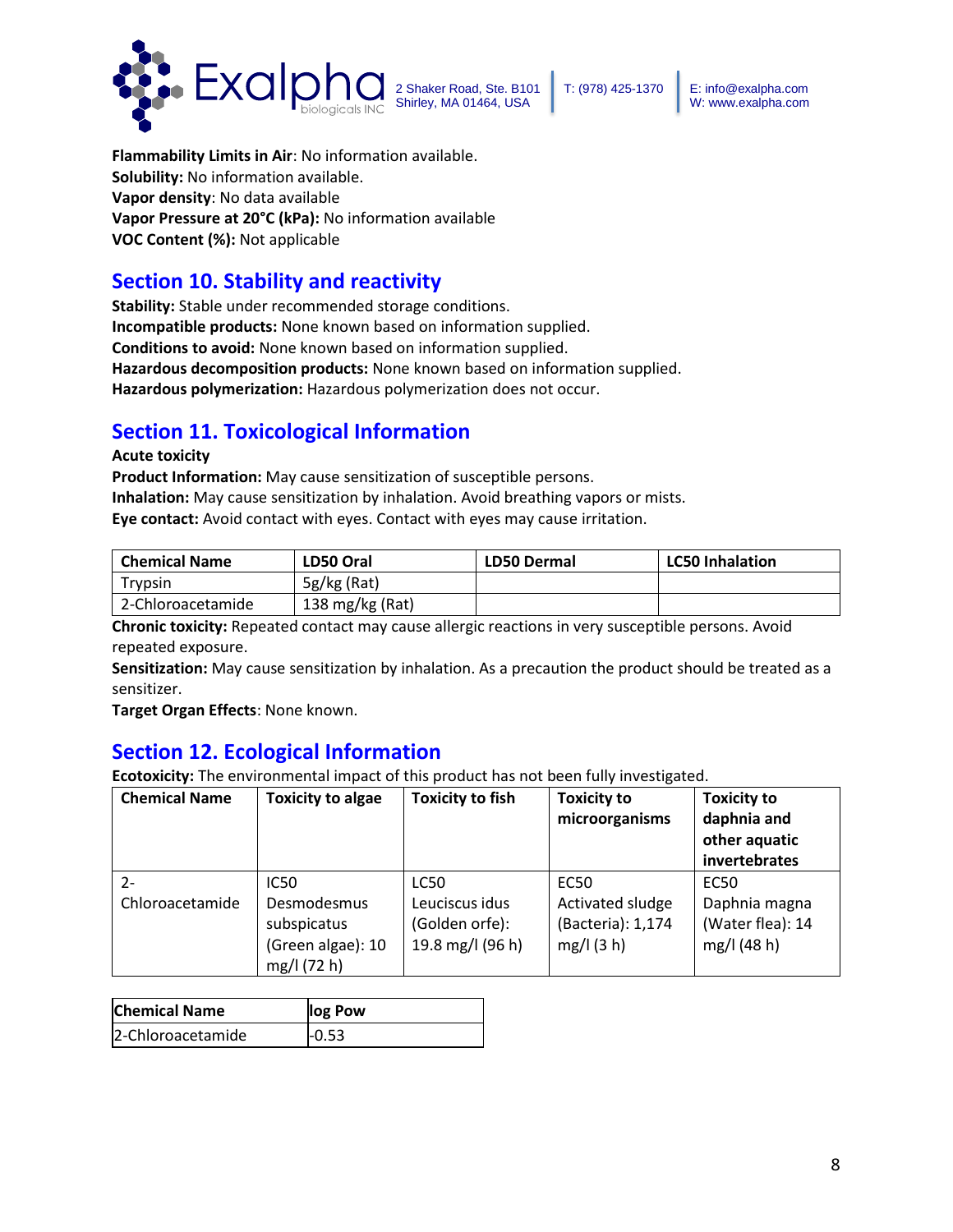

# **Section 13. Disposal Considerations**

**Waste disposal methods:** This material, as supplied, is not a hazardous waste according to Federal regulations (40 CFR 261). This material could become a hazardous waste if it is mixed with or otherwise comes in contact with a hazardous waste, if chemical additions are made to this material, or if the material is processed or otherwise altered. Consult 40 CFR 261 to determine whether the altered material is a hazardous waste. Consult the appropriate state, regional, or local regulations for additional requirements

**Contaminated packaging:** Do not re-use empty containers.

## **Section 14. Transport Information**

| <b>DOT</b>           | <b>Excepted Quantity</b> |
|----------------------|--------------------------|
| Proper shipping name | Chemical kit             |
| <b>Hazard class</b>  | q                        |
| UN/ID No             | 3316                     |
| Packing group        | Ш                        |

| <b>IATA</b>          | <b>Excepted Quantity</b> |  |
|----------------------|--------------------------|--|
| Proper shipping name | Chemical kit             |  |
| <b>Hazard class</b>  |                          |  |
| UN/ID No             | 3316                     |  |
| Packing group        | н                        |  |
|                      |                          |  |

| <b>ADR</b>           | <b>Excepted Quantity</b> |  |
|----------------------|--------------------------|--|
| Proper shipping name | Chemical kit             |  |
| <b>Hazard class</b>  | q                        |  |
| UN/ID No             | 3316                     |  |
| <b>Packing group</b> | Ш                        |  |

## **Section 15. Regulatory Information**

### **U.S. Federal Regulations**

**SARA 313:** Section 313 of Title III of the Superfund Amendments and Reauthorization Act of 1986 (SARA). This product does not contain any chemicals which are subject to the reporting requirements of the Act and Title 40 of the Code of Federal Regulations, Part 372.

### **SARA 311/312 Hazard Categories**

Acute Health Hazard: yes

Chronic Health Hazard: no

Fire Hazard: no

Sudden Release of Pressure Hazard: no

Reactive Hazard: no

**Clean Water Act:** This product does not contain any substances regulated as pollutants pursuant to the Clean Water Act (40 CFR 122.21 and 40 CFR 122.42).

**CERCLA:** This material, as supplied, does not contain any substances regulated as hazardous substances under the Comprehensive Environmental Response Compensation and Liability Act (CERCLA) (40 CFR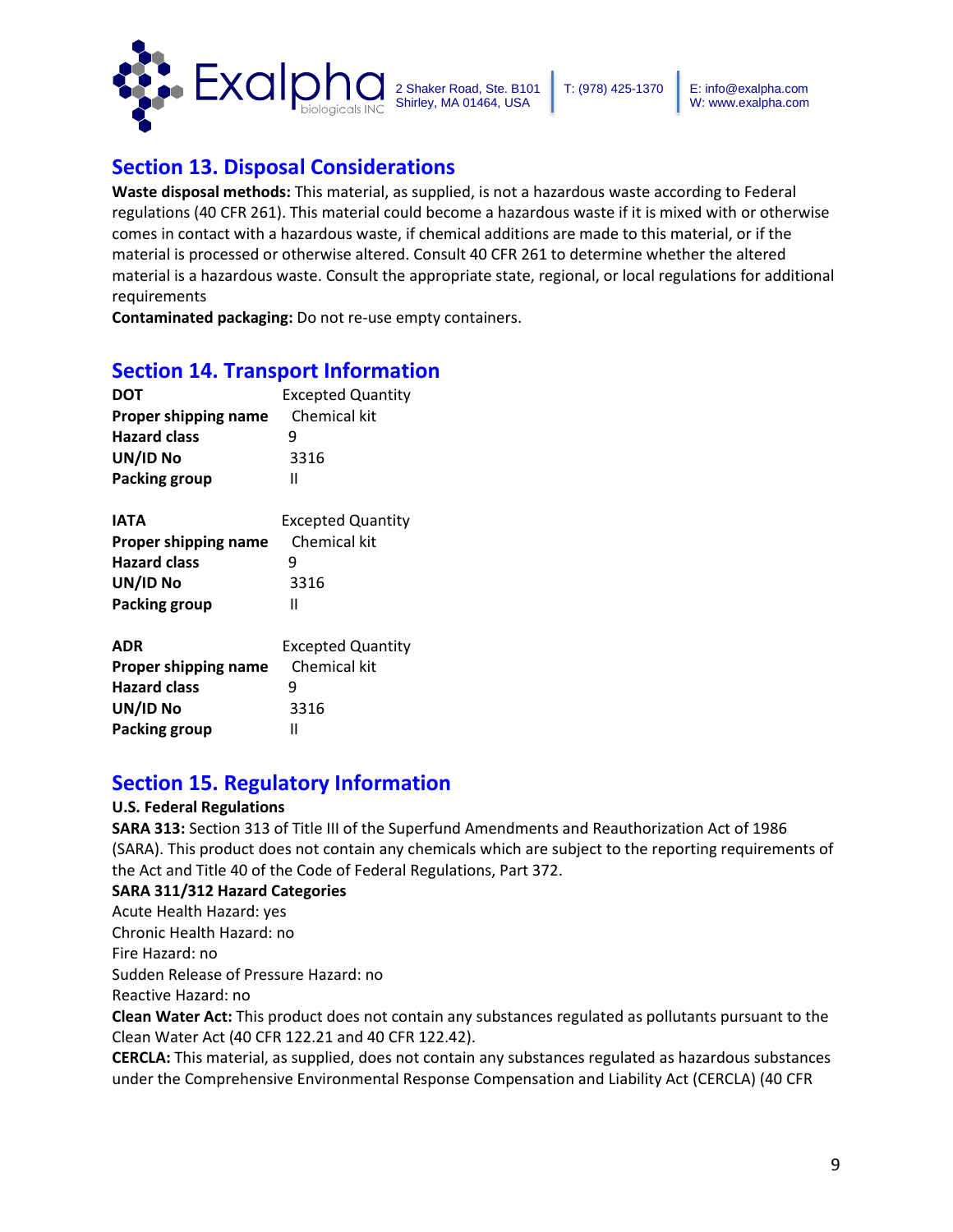

302) or the Superfund Amendments and Reauthorization Act (SARA) (40 CFR 355). There may be specific reporting requirements at the local, regional, or state level pertaining to releases of this material.

### **U.S. State Regulations**

**California Proposition 65:** This product does not contain any Proposition 65 chemicals.

### **U.S. State Right-to-Know Regulations**

### **International Regulations**

**WHMIS Note:** This product has been classified in accordance with the hazard criteria of the Controlled Products Regulations (CPR) and the MSDS contains all the information required by the CPR.

## **Section 16. Other information**

Full text of H-Statements referred to under sections 2 and 3 H317 - May cause an allergic skin reaction. H361f - Suspected of damaging fertility. H301 - Toxic if swallowed. H335 - May cause respiratory irritation. H315 - Causes skin irritation. H319 - Causes serious eye irritation. H334 - May cause allergy or asthma symptoms or breathing difficulties if inhaled. **Hazard statements**  H317 - May cause an allergic skin reaction.

**Version** 1

**Revision Date** 03 June 2020

**Revision Note** No information available.

### **Disclaimer:**

### \*\*\*\*\*\*\*\*\*\*\*\*\*\*\*\*\*\*\*\*\*\*\*\*\*\*\*\*\*\*\*\*\*\*\*\*\*\*\*\*\*\*\*\*\*\*\*\*\*\*\*\*\*\*\*\*\*\*\*\*\*\*\*\*\*\*\*\*\*\*\*\*

Exalpha Biologicals, Inc provides the information contained herein in good faith but makes no representation as to its comprehensiveness or accuracy. This document is intended only as a guide to the appropriate precautionary handling of the material by a properly trained person using this product. Individuals receiving the information must exercise their independent judgment in determining its appropriateness for a particular purpose. Exalpha Biologicals, Inc. MAKES NO REPRESENTATIONS OR WARRANTIES, EITHER EXPRESS OR IMPLIED, INCLUDING WITHOUT LIMITATION ANY WARRANTIES OF MERCHANTABILITY, FITNESS FOR A PARTICULAR PURPOSE WITH RESPECT TO THE INFORMATION SET FORTH HEREIN OR THE PRODUCT TO WHICH THE INFORMATION REFERS. ACCORDINGLY, Exalpha Biologicals, Inc. WILL NOT BE RESPONSIBLE FOR DAMAGES RESULTING FROM USE OF OR RELIANCE UPON THIS INFORMATION. \*\*\*\*\*\*\*\*\*\*\*\*\*\*\*\*\*\*\*\*\*\*\*\*\*\*\*\*\*\*\*\*\*\*\*\*\*\*\*\*\*\*\*\*\*\*\*\*\*\*\*\*\*\*\*\*\*\*\*\*\*\*\*\*\*\*\*\*\*\*\*\*

Prepared by: Exalpha Biologicals, Inc Phone Number: 978-425-1370 (U.S.A.)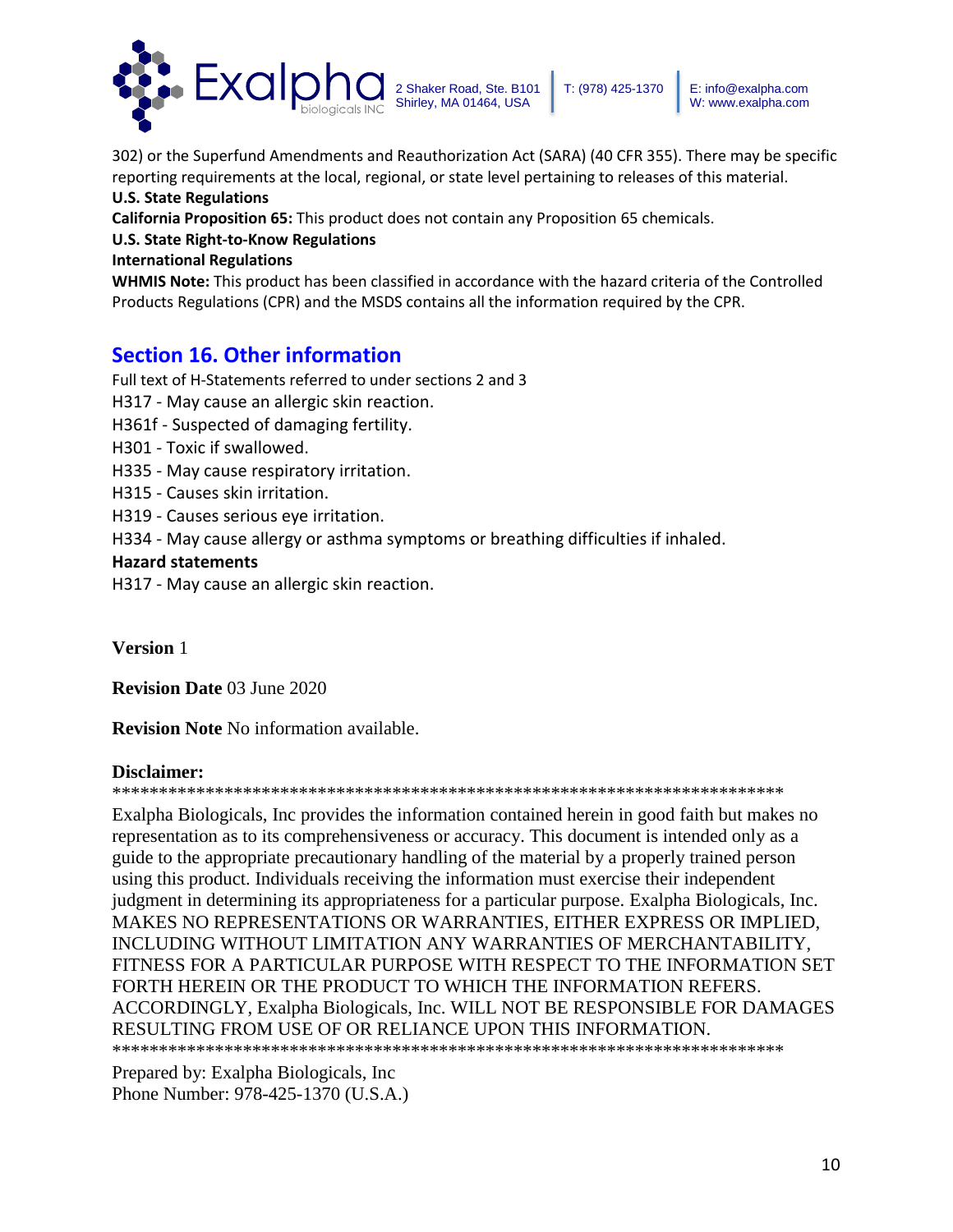

# **Safety Data Sheet**

# **Section 1: Product and Company Identification**

**Product Name: Trypsin Dilution Buffer Part Number: J0020** Kit Catalog Number: X1545K.1 Kit Product Name: BrdU Immunohistochemistry Kit

Recommended use: For research use only

2 Shaker Road, Unit B101 Shirley, MA 01464 (978) 425-1370 (U.S.A.)

Manufacturer: Emergency Telephone Numbers: Exalpha Biologicals, Inc Contact National Poison Information Center

## **Section 2. Hazards Identification**

### **GHS-Classification**

| Skin sensitization | Category       |
|--------------------|----------------|
| Ozone              | Not applicable |

GHS Label elements, including precautionary statements



**Signal Word**: Warning **Hazard statements**  H317 - May cause an allergic skin reaction. **Precautionary Statements** - EU (§28, 1272/2008) P302 + P352 - IF ON SKIN: Wash with plenty of soap and water. P333 + P313 - If skin irritation or rash occurs: Get medical advice/ attention. P261 - Avoid breathing dust/ fume/ gas/ mist/ vapors/ spray. P272 - Contaminated work clothing should not be allowed out of the workplace. P280 - Wear protective gloves/ eye protection/ face protection. P363 - Wash contaminated clothing before reuse.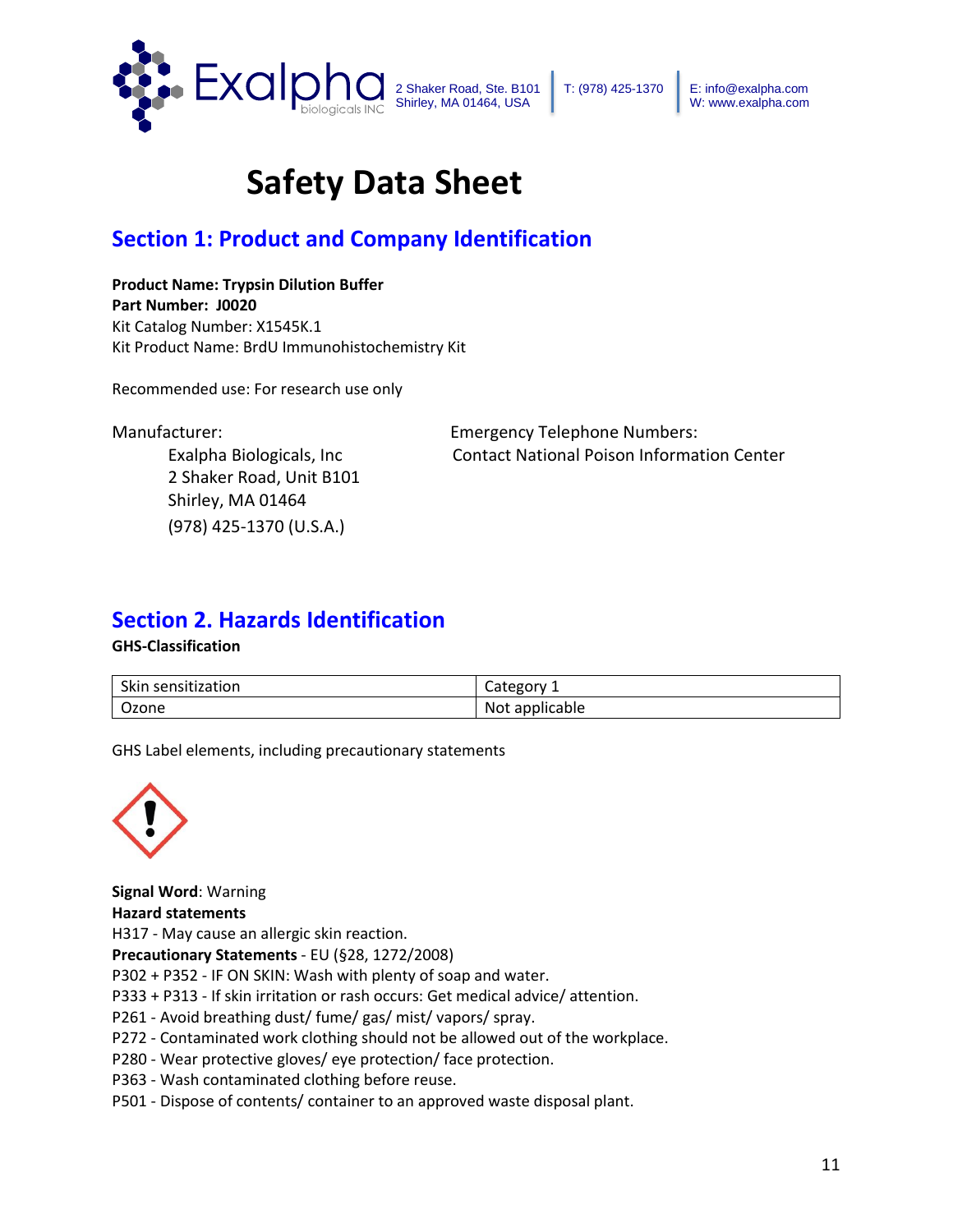

**Other information**: No information available.

# **Section 3. Composition/Information on Ingredients**

3.1 Substances

| <b>Chemical Name</b> | <b>CAS-No</b> | Weight %  | <b>Classification (Reg.</b><br>1272/2008) |
|----------------------|---------------|-----------|-------------------------------------------|
| 2-Chloroacetamide    | 79-07-2       | $0.1 - 1$ | Acute Tox. 3 (H301)                       |
|                      |               |           | Skin Sens. 1 (H317)                       |
|                      |               |           | Repr. 2 (H361f)                           |

For the full text of the H-Statements mentioned in this Section, see Section 16

## **Section 4. First Aid Measure**

**General advice:** If symptoms persist, call a physician.

**Eye contact:** Immediately flush with plenty of water. After initial flushing, remove any contact lenses and continue flushing for at least 15 minutes.

**Skin contact:** Wash off immediately with soap and plenty of water while removing all contaminated clothes and shoes. May cause an allergic skin reaction. If symptoms persist, call a physician. **Inhalation:** Move to fresh air.

**Ingestion:** Clean mouth with water. Drink plenty of water.

**Notes to physician:** May cause sensitization of susceptible persons. Treat symptomatically.

# **Section 5. Fire Fighting Measures**

**Flammable properties:** Not flammable.

**Flash point:** not determined.

**Suitable extinguishing media:** Use extinguishing measures that are appropriate to local circumstances and the surrounding environment.

**Explosion Data**

**Sensitivity to Mechanical Impact:** None.

**Sensitivity to Static Discharge:** None.

**Specific hazards arising from the chemical:** Thermal decomposition can lead to release of irritating gases and vapors. In the event of fire and/or explosion do not breathe fumes. May cause sensitization by inhalation and skin contact.

**Protective equipment and precautions for firefighters:** As in any fire, wear self-contained breathing apparatus pressure-demand, MSHA/NIOSH (approved or equivalent) and full protective gear to prevent contact with skin and eyes.

# **Section 6. Accidental Release Measures**

**Personal precautions:** Use personal protective equipment. Avoid contact with the skin and the eyes. **Environmental precautions:** Try to prevent the material from entering drains or water courses. **Methods for containment:** Prevent further leakage or spillage if safe to do so.

**Methods for cleaning up:** Soak up with inert absorbent material. Pick up and transfer to properly labeled containers. After cleaning, flush away traces with water. Prevent product from entering drains.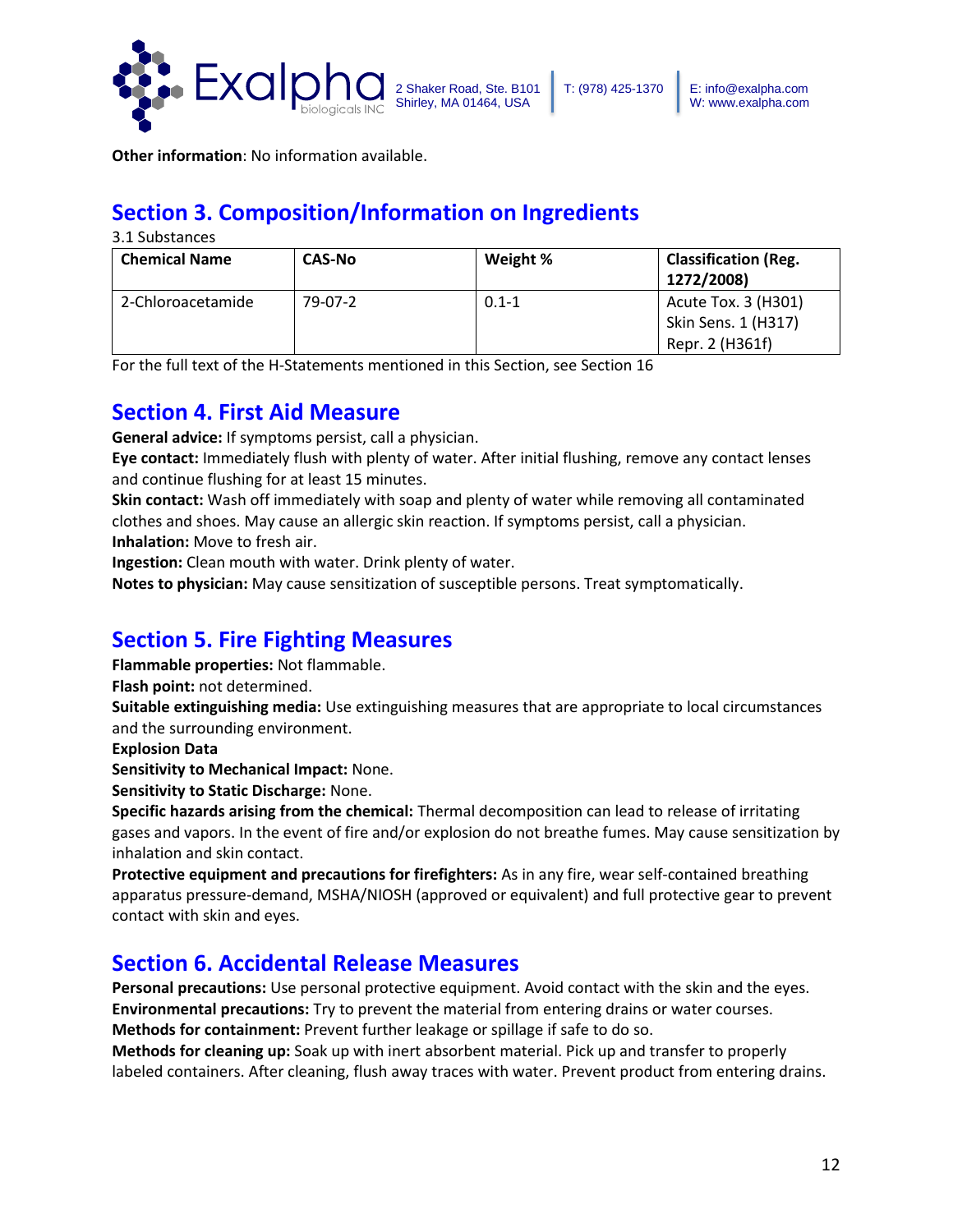

## **Section 7. Handling & Storage**

**Advice on safe handling:** Wear personal protective equipment. Ensure adequate ventilation. **Technical measures/Storage conditions:** Keep out of the reach of children. Keep container tightly closed. Keep containers tightly closed in a cool, well-ventilated place.

## **Section 8. Exposure Controls and Personal Protection**

**Exposure Guidelines:** This product does not contain any hazardous materials with occupational exposure limits established by the region specific regulatory bodies.

**Engineering measures:** Showers, Eyewash stations, Ventilation systems.

**Personal protective equipment** 

**Eye/face protection:** Tightly fitting safety goggles.

**Skin and body protection:** No special protective equipment required.

**Respiratory protection:** If exposure limits are exceeded or irritation is experienced, NIOSH/MSHA approved respiratory protection should be worn. Positive-pressure supplied air respirators may be required for high airborne contaminant concentrations. Respiratory protection must be provided in accordance with current local regulations.

**Hygiene measures:** When using, do not eat, drink or smoke. Remove and wash contaminated clothing before re-use.

## **Section 9. Physical and Chemical Properties**

**Appearance:** No information available. **Odor Threshold:** No information available. **pH:** No information available. **Flash point:** No information available. **Decomposition temperature:** No information available. **Melting point/range:** No information available. **Explosion limits:** No information available. **Specific Gravity:** No data available **Evaporation rate:** No information available. **Odor:** No information available. **Physical State at 20°C:** No information available. **Autoignition temperature**: No information available. **Boiling point/boiling range**: No information available. **Flammability Limits in Air**: No information available. **Solubility:** No information available. **Vapor density**: No data available **Vapor Pressure at 20°C (kPa):** No information available **VOC Content (%):** Not applicable

## **Section 10. Stability and reactivity**

**Stability:** Stable under recommended storage conditions. **Incompatible products:** None known based on information supplied. **Conditions to avoid:** None known based on information supplied. **Hazardous decomposition products:** None known based on information supplied. **Hazardous polymerization:** Hazardous polymerization does not occur.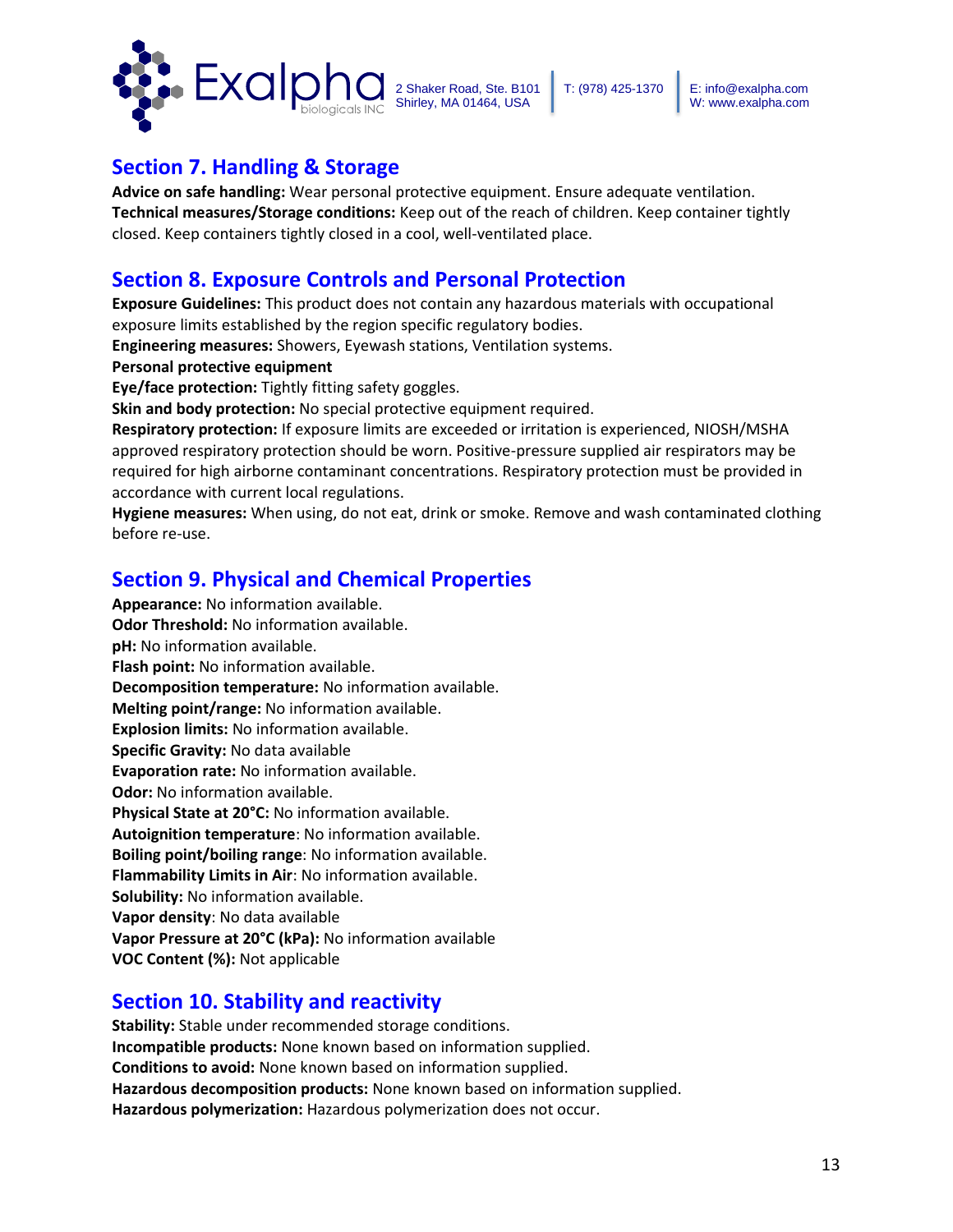

# **Section 11. Toxicological Information**

**Acute toxicity**

**Product Information:** May cause sensitization of susceptible persons.

| <b>Chemical Name</b>                             | <b>LD50 Oral</b> | <b>LD50 Dermal</b> | <b>LC50 Inhalation</b> |
|--------------------------------------------------|------------------|--------------------|------------------------|
| $ 2$ -Chloroacetamide $ 138 \text{ mg/kg}$ (Rat) |                  |                    |                        |

**Chronic toxicity:** Repeated contact may cause allergic reactions in very susceptible persons. Avoid repeated exposure.

**Sensitization:** As a precaution the product should be treated as a sensitizer.

**Target Organ Effects:** None known.

## **Section 12. Ecological Information**

**Ecotoxicity:** The environmental impact of this product has not been fully investigated.

| <b>Chemical Name Toxicity to algae</b> |                                    | <b>Toxicity to fish</b> | <b>Toxicity to</b><br>microorganisms         | <b>Toxicity to daphnia</b><br>and other aquatic<br>invertebrates |
|----------------------------------------|------------------------------------|-------------------------|----------------------------------------------|------------------------------------------------------------------|
|                                        | IC50                               | <b>LC50 Leuciscus</b>   | EC <sub>50</sub>                             | EC50                                                             |
| $12-$                                  | Desmodesmus                        | idus (Golden            | Activated sludge                             | Daphnia magna                                                    |
|                                        | Chloroacetamide subspicatus (Green | orfe): 19.8 mg/l        | (Bacteria): 1,174 mg/l (Water flea): 14 mg/l |                                                                  |
|                                        | algae): 10 mg/l (72 h)             | (96 h)                  | (3 h)                                        | (48 h)                                                           |

| <b>Chemical Name</b> | log Pow |
|----------------------|---------|
| 2-Chloroacetamide    | -0.53   |

## **Section 13. Disposal Considerations**

**Waste disposal methods:** This material, as supplied, is not a hazardous waste according to Federal regulations (40 CFR 261). This material could become a hazardous waste if it is mixed with or otherwise comes in contact with a hazardous waste, if chemical additions are made to this material, or if the material is processed or otherwise altered. Consult 40 CFR 261 to determine whether the altered material is a hazardous waste. Consult the appropriate state, regional, or local regulations for additional requirements.

**Contaminated packaging**: Do not re-use empty containers.

# **Section 14. Transport Information**

| <b>DOT</b>           | <b>Excepted Quantity</b> |
|----------------------|--------------------------|
| Proper shipping name | Chemical kit             |
| <b>Hazard class</b>  | q                        |
| UN/ID No             | 3316                     |
| Packing group        |                          |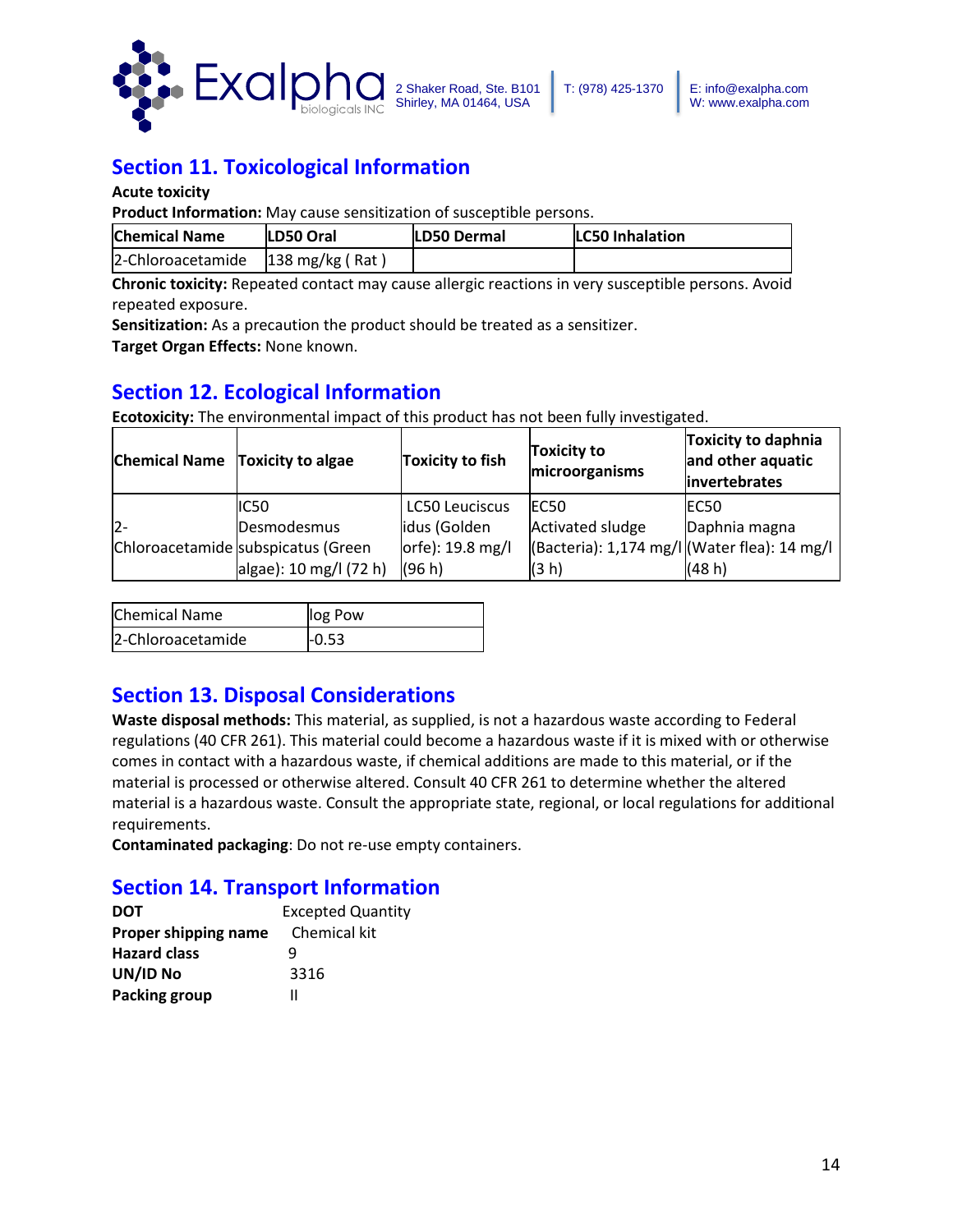

| <b>IATA</b>          | <b>Excepted Quantity</b> |  |
|----------------------|--------------------------|--|
| Proper shipping name | Chemical kit             |  |
| <b>Hazard class</b>  |                          |  |
| UN/ID No             | 3316                     |  |
| Packing group        | Ш                        |  |
| ADR                  | <b>Excepted Quantity</b> |  |

| AVN                  | Excepted Qualitic |
|----------------------|-------------------|
| Proper shipping name | Chemical kit      |
| <b>Hazard class</b>  | q                 |
| UN/ID No             | 3316              |
| Packing group        | Ш                 |

## **Section 15. Regulatory Information**

### **U.S. Federal Regulations**

**SARA 313:** Section 313 of Title III of the Superfund Amendments and Reauthorization Act of 1986 (SARA). This product does not contain any chemicals which are subject to the reporting requirements of the Act and Title 40 of the Code of Federal Regulations, Part 372.

### **SARA 311/312 Hazard Categories**

Acute Health Hazard: yes Chronic Health Hazard: no Fire Hazard: no Sudden Release of Pressure Hazard: no Reactive Hazard: no

**Clean Water Act:** This product does not contain any substances regulated as pollutants pursuant to the Clean Water Act (40 CFR 122.21 and 40 CFR 122.42).

**CERCLA:** This material, as supplied, does not contain any substances regulated as hazardous substances under the Comprehensive Environmental Response Compensation and Liability Act (CERCLA) (40 CFR 302) or the Superfund Amendments and Reauthorization Act (SARA) (40 CFR 355). There may be specific reporting requirements at the local, regional, or state level pertaining to releases of this material.

### **U.S. State Regulations**

**California Proposition 65:** This product does not contain any Proposition 65 chemicals.

### **U.S. State Right-to-Know Regulations**

**International Regulations** 

**WHMIS Note:** This product has been classified in accordance with the hazard criteria of the Controlled Products Regulations (CPR) and the MSDS contains all the information required by the CPR.

## **Section 16. Other information**

Full text of H-Statements referred to under sections 2 and 3. H317 - May cause an allergic skin reaction.

H361f - Suspected of damaging fertility.

H301 - Toxic if swallowed.

### **Hazard statements**

H317 - May cause an allergic skin reaction.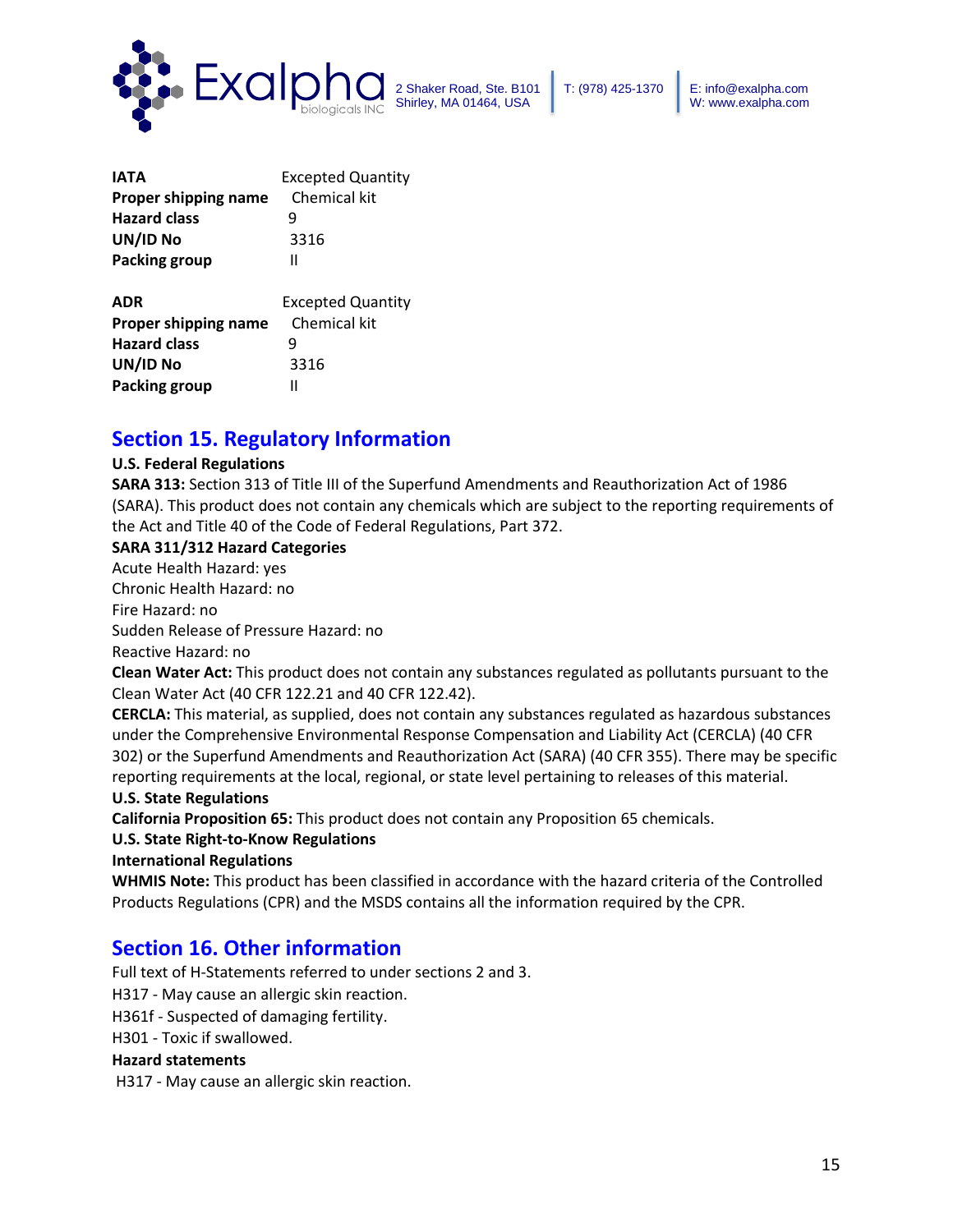

**Version** 1

**Revision Date** 03 June 2020

**Revision Note** No information available.

### **Disclaimer:**

\*\*\*\*\*\*\*\*\*\*\*\*\*\*\*\*\*\*\*\*\*\*\*\*\*\*\*\*\*\*\*\*\*\*\*\*\*\*\*\*\*\*\*\*\*\*\*\*\*\*\*\*\*\*\*\*\*\*\*\*\*\*\*\*\*\*\*\*\*\*\*\*

Exalpha Biologicals, Inc provides the information contained herein in good faith but makes no representation as to its comprehensiveness or accuracy. This document is intended only as a guide to the appropriate precautionary handling of the material by a properly trained person using this product. Individuals receiving the information must exercise their independent judgment in determining its appropriateness for a particular purpose. Exalpha Biologicals, Inc. MAKES NO REPRESENTATIONS OR WARRANTIES, EITHER EXPRESS OR IMPLIED, INCLUDING WITHOUT LIMITATION ANY WARRANTIES OF MERCHANTABILITY, FITNESS FOR A PARTICULAR PURPOSE WITH RESPECT TO THE INFORMATION SET FORTH HEREIN OR THE PRODUCT TO WHICH THE INFORMATION REFERS. ACCORDINGLY, Exalpha Biologicals, Inc. WILL NOT BE RESPONSIBLE FOR DAMAGES RESULTING FROM USE OF OR RELIANCE UPON THIS INFORMATION. \*\*\*\*\*\*\*\*\*\*\*\*\*\*\*\*\*\*\*\*\*\*\*\*\*\*\*\*\*\*\*\*\*\*\*\*\*\*\*\*\*\*\*\*\*\*\*\*\*\*\*\*\*\*\*\*\*\*\*\*\*\*\*\*\*\*\*\*\*\*\*\*

Prepared by: Exalpha Biologicals, Inc Phone Number: 978-425-1370 (U.S.A.)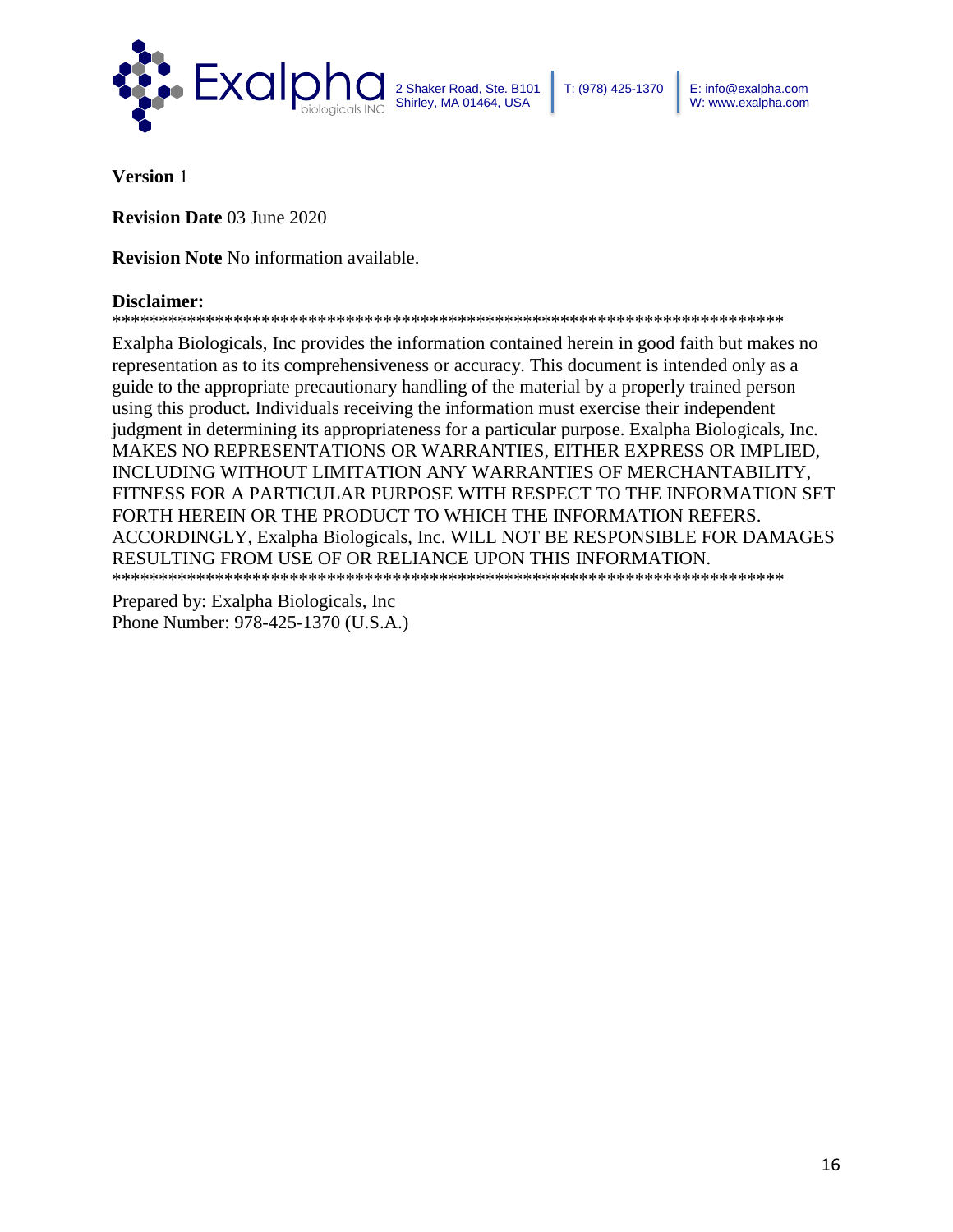

# **Safety Data Sheet**

# **Section 1: Product and Company Identification**

**Product Name: Denaturing Solution Part Number: J0025** Kit Catalog Number: X1545K.1 Kit Product Name: BrdU Immunohistochemistry Kit

Recommended use: For research use only

2 Shaker Road, Unit B101 Shirley, MA 01464 (978) 425-1370 (U.S.A.)

Manufacturer: Emergency Telephone Numbers: Exalpha Biologicals, Inc Contact National Poison Information Center

## **Section 2. Hazards Identification**

### **GHS-Classification**

| Skin corrosion/irritation                                 | Category 2     |
|-----------------------------------------------------------|----------------|
| Serious eye damage/eye irritation                         | Category 2     |
| Specific target organ systemic toxicity (single exposure) | Category 3     |
| Ozone                                                     | Not applicable |

GHS Label elements, including precautionary statements



**Signal Word**: Warning **Hazard statements**  H315 - Causes skin irritation. H319 - Causes serious eye irritation. H335 - May cause respiratory irritation. **Precautionary Statements** - EU (§28, 1272/2008)

P304 + P340 - IF INHALED: Remove to fresh air and keep at rest in a position comfortable for breathing.

P312 - Call a POISON CENTER or doctor/ physician if you feel unwell.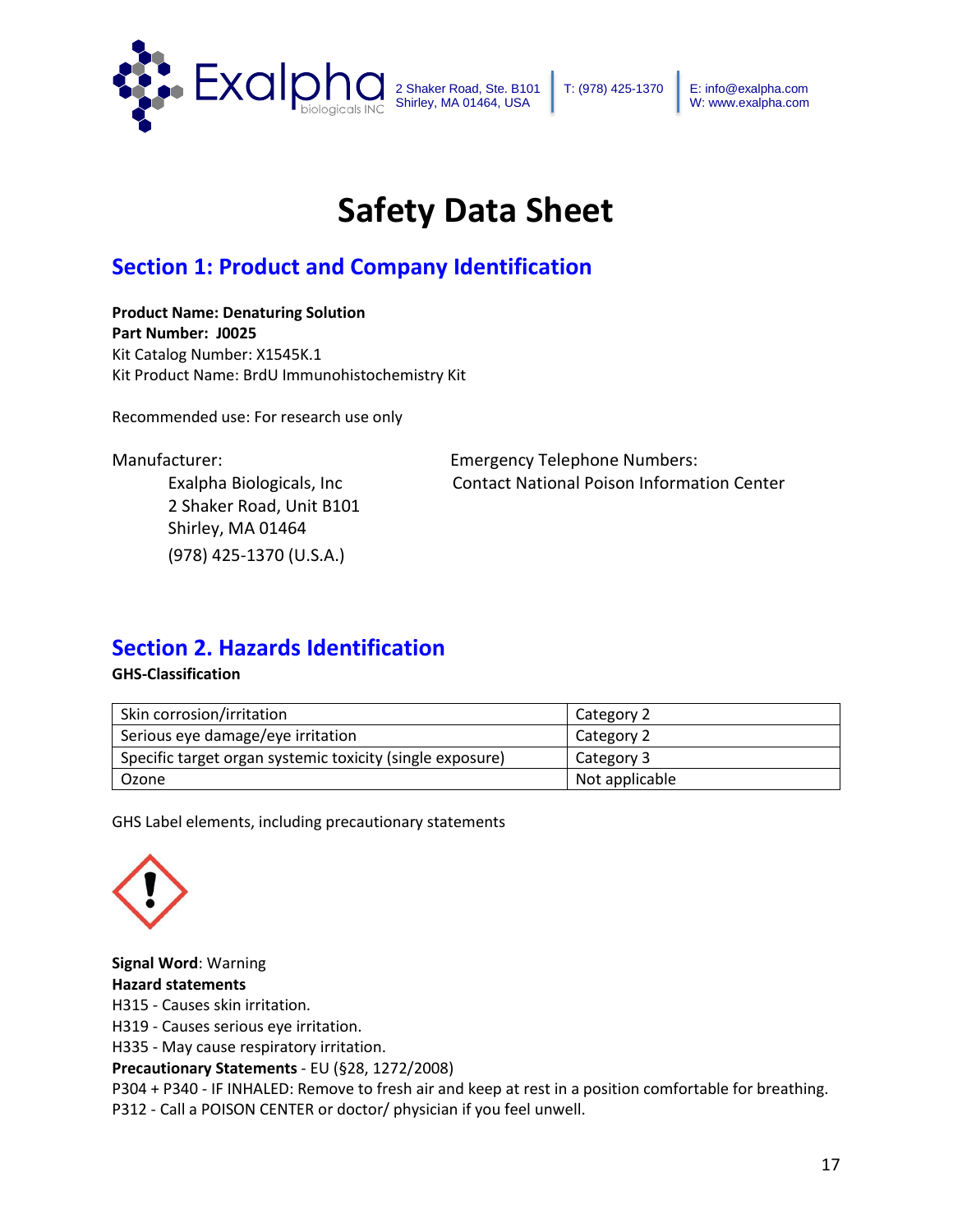

P305 + P351 + P338 - IF IN EYES: Rinse cautiously with water for several minutes. Remove contact lenses, if present and easy to do. Continue rinsing.

P264 - Wash face, hands and any exposed skin thoroughly after handling.

- P280 Wear protective gloves/ eye protection/ face protection.
- P362 Take off contaminated clothing and wash before reuse.
- P261 Avoid breathing dust/ fume/ gas/ mist/ vapors/ spray.
- P271 Use only outdoors or in a well-ventilated area.
- P403 + P233 Store in a well-ventilated place. Keep container tightly closed.
- P405 Store locked up.
- P501 Dispose of contents/ container to an approved waste disposal plant.

**Other information**: No information available.

# **Section 3. Composition/Information on Ingredients**

3.1 Substances

For the full text of the H-Statements mentioned in this Section, see Section 16.

## **Section 4. First Aid Measure**

**General advice:** If symptoms persist, call a physician. **Eye contact:** Immediately flush with plenty of water. After initial flushing, remove any contact lenses and continue flushing for at least 15 minutes. If symptoms persist, call a physician.

**Skin contact:** Wash off immediately with soap and plenty of water while removing all contaminated clothes and shoes. If symptoms persist, call a physician.

**Inhalation:** Move to fresh air. If symptoms persist, call a physician

**Ingestion:** Rinse mouth. If symptoms persist, call a physician.

**Notes to physician:** Treat symptomatically.

# **Section 5. Fire Fighting Measures**

**Flammable properties:** Not flammable. **Flash point:** not determined. **Suitable extinguishing media:** Use extinguishing measures that are appropriate to local circumstances and the surrounding environment.

**Explosion Data**

**Sensitivity to Mechanical Impact:** None.

**Sensitivity to Static Discharge:** None.

**Protective equipment and precautions for firefighters:** As in any fire, wear self-contained breathing apparatus pressure-demand, MSHA/NIOSH (approved or equivalent) and full protective gear to prevent contact with skin and eyes.

# **Section 6. Accidental Release Measures**

**Personal precautions:** Use personal protective equipment. Avoid contact with the skin and the eyes. Evacuate personnel to safe areas. Keep people away from and upwind of spill/leak. **Environmental precautions:** Try to prevent the material from entering drains or water courses. **Methods for containment:** Prevent further leakage or spillage if safe to do so.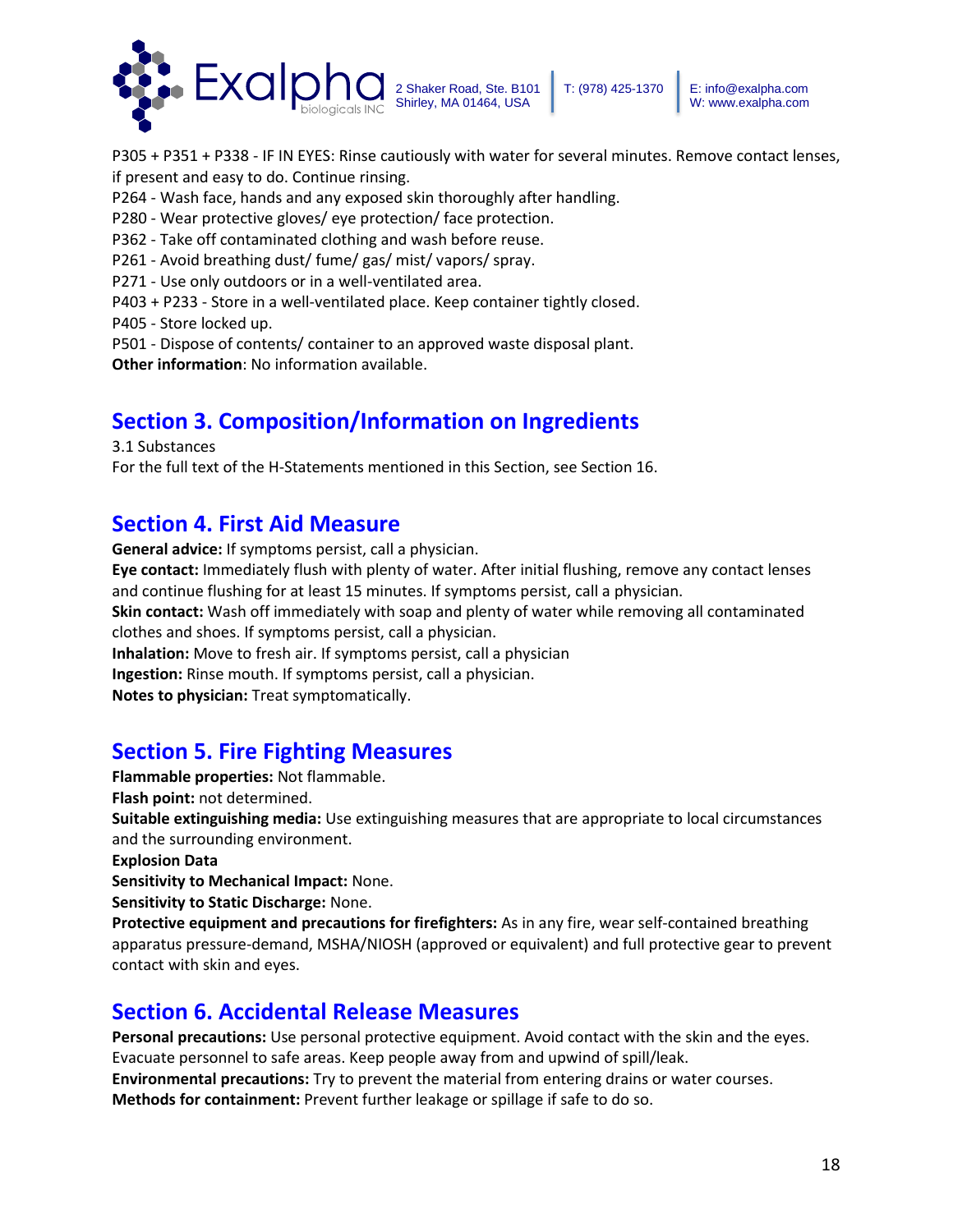

**Methods for cleaning up:** Soak up with inert absorbent material. Pick up and transfer to properly labeled containers. After cleaning, flush away traces with water. Prevent product from entering drains. Dam up.

## **Section 7. Handling & Storage**

**Advice on safe handling:** Ensure adequate ventilation. Wear personal protective equipment. Use only in area provided with appropriate exhaust ventilation. Do not breathe vapors or spray mist. **Technical measures/Storage conditions:** Keep container tightly closed. Keep out of the reach of children. Keep containers tightly closed in a cool, well-ventilated place. Keep in properly labeled containers.

## **Section 8. Exposure Controls and Personal Protection**

**Exposure Guidelines**: This product does not contain any hazardous materials with occupational exposure limits established by the region specific regulatory bodies. NIOSH IDLH: Immediately Dangerous to Life or Health

| <b>Chemical Name</b>                       | <b>ACGIHTLV</b> | <b>OSHA PEL</b>                                                                                                              | <b>INIOSH IDLH</b>                                             |
|--------------------------------------------|-----------------|------------------------------------------------------------------------------------------------------------------------------|----------------------------------------------------------------|
| Hydrochloric acid 7647-01- Ceiling: 2<br>Ю | ppm             | $\vert$ (vacated) Ceiling: 5 ppm<br>(vacated) Ceiling: 7 mg/m <sup>3</sup><br>Ceiling: 5 ppm Ceiling: 7<br>mg/m <sup>3</sup> | IDLH: 50 ppm<br>Ceiling: 5 ppm Ceiling: 7<br>mg/m <sup>3</sup> |

**Other Exposure Guidelines:** Vacated limits revoked by the Court of Appeals decision in AFL-CIO v. OSHA, 965 F.2d 962 (11th Cir. 1992).

**Engineering measures:** Showers, Eyewash stations, Ventilation systems.

### **Personal protective equipment**

**Eye/face protection:** Tightly fitting safety goggles.

**Skin and body protection:** No special protective equipment required.

**Respiratory protection:** If exposure limits are exceeded or irritation is experienced, NIOSH/MSHA approved respiratory protection should be worn. Positive-pressure supplied air respirators may be required for high airborne contaminant concentrations. Respiratory protection must be provided in accordance with current local regulations.

**Hygiene measures:** When using, do not eat, drink or smoke. Remove and wash contaminated clothing before re-use. Provide regular cleaning of equipment, work area and clothing.

# **Section 9. Physical and Chemical Properties**

**Appearance:** No information available. **Odor Threshold:** No information available.

**pH:** No information available.

**Flash point:** No information available.

**Decomposition temperature:** No information available.

**Melting point/range:** No information available.

**Explosion limits:** No information available.

**Specific Gravity:** No data available

**Evaporation rate:** No information available.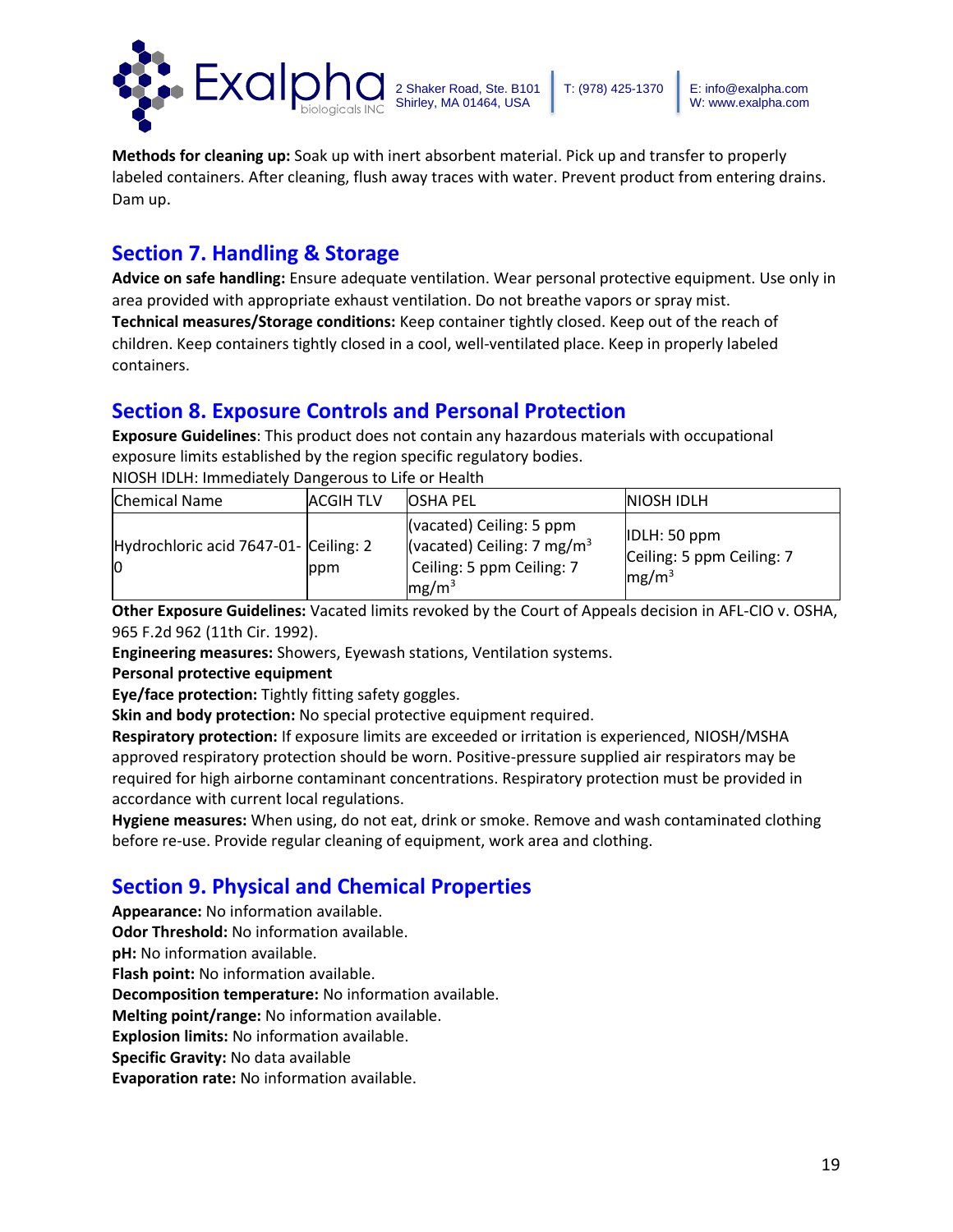



**Odor:** No information available. **Physical State at 20°C:** No information available. **Autoignition temperature**: No information available. **Boiling point/boiling range**: No information available. **Flammability Limits in Air**: No information available. **Solubility:** No information available. **Vapor density**: No data available **Vapor Pressure at 20°C (kPa):** No information available **VOC Content (%):** Not applicable

## **Section 10. Stability and reactivity**

**Stability:** Stable under recommended storage conditions. **Incompatible products:** None known based on information supplied. **Conditions to avoid:** None known based on information supplied. **Hazardous decomposition products:** None known based on information supplied. **Hazardous polymerization:** Hazardous polymerization does not occur.

## **Section 11. Toxicological Information**

**Acute toxicity**

**Product Information:** Irritating to skin, eyes and / or respiratory tract.

**Inhalation:** Irritating to respiratory system. May cause irritation of respiratory tract.

**Eye contact:** Irritating to eyes. May cause irritation.

**Skin contact**: May cause irritation.

**Ingestion**: Ingestion may cause irritation to mucous membranes

| Chemical Name     | LD50 Oral                    | <b>LD50 Dermal</b>             | <b>ILC50 Inhalation</b> |
|-------------------|------------------------------|--------------------------------|-------------------------|
| Hydrochloric acid | $700 \,\mathrm{mg/kg}$ (Rat) | $ 5010 \text{ mg/kg}$ (Rabbit) | $3124$ ppm (Rat) 1 h    |

**Chronic toxicity:** Avoid repeated exposure

**Carcinogenicity:** This product contains one or more substances which are classified by IARC as carcinogenic to humans (Group I), probably carcinogenic to humans (Group 2A) or possibly carcinogenic to humans (Group 2B).

**IARC: (International Agency for Research on Cancer)** 

Group 3 - Not Classifiable as to Carcinogenicity in Humans.

**Target Organ Effects**: Eyes. Respiratory system. Skin.

## **Section 12. Ecological Information**

**Ecotoxicity:** The environmental impact of this product has not been fully investigated.

| Chemical                     | Toxicity to | Toxicity to fish                               | Toxicity to    | Toxicity to daphnia and other |
|------------------------------|-------------|------------------------------------------------|----------------|-------------------------------|
| <b>Name</b>                  | lalgae      |                                                | microorganisms | aquatic invertebrates         |
| <b>Hydrochloric</b><br>lacid |             | 282: 96 h Gambusia<br>affinis mg/L LC50 static |                |                               |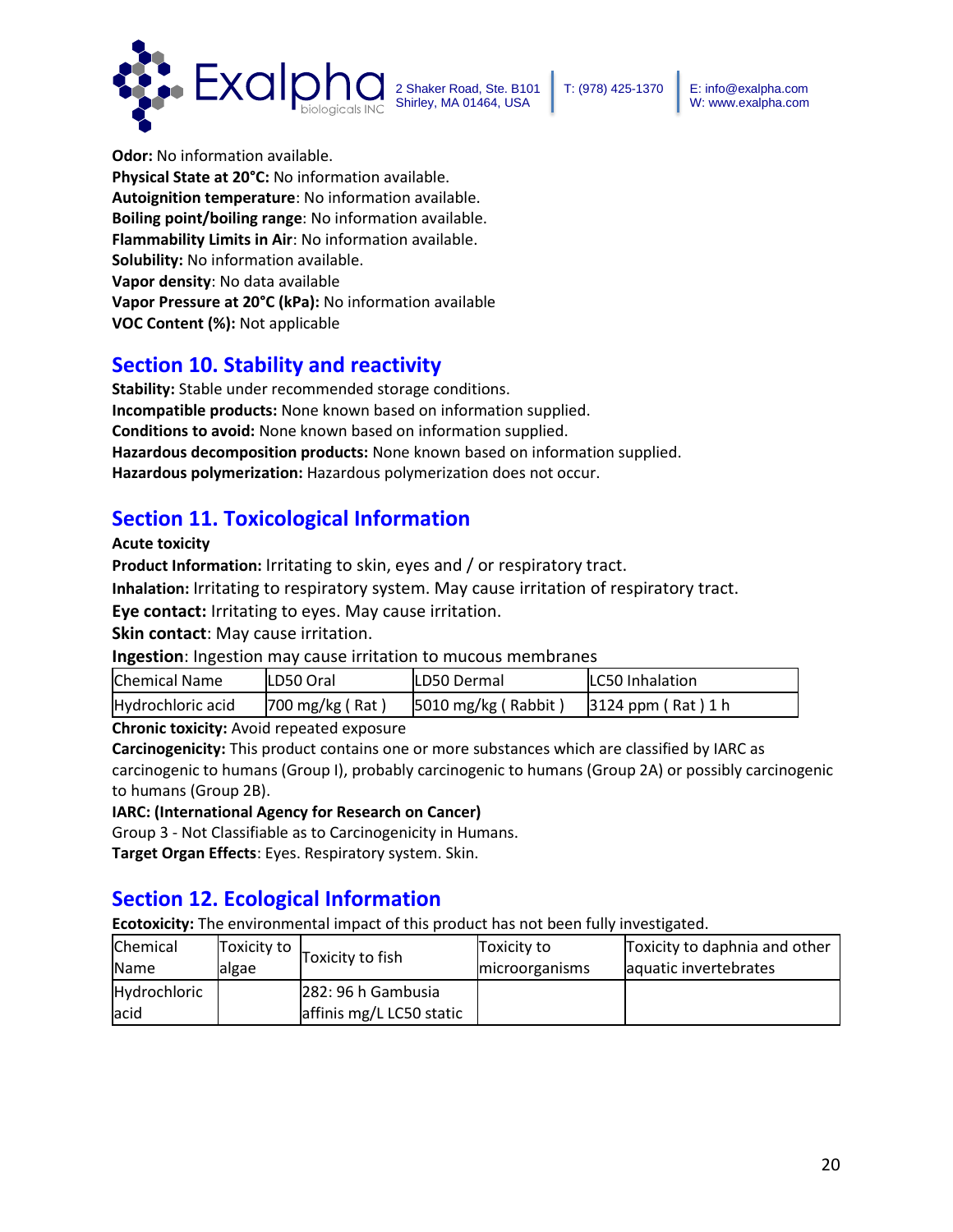

# **Section 13. Disposal Considerations**

**Waste disposal methods:** This material, as supplied, is not a hazardous waste according to Federal regulations (40 CFR 261). This material could become a hazardous waste if it is mixed with or otherwise comes in contact with a hazardous waste, if chemical additions are made to this material, or if the material is processed or otherwise altered. Consult 40 CFR 261 to determine whether the altered material is a hazardous waste. Consult the appropriate state, regional, or local regulations for additional requirements.

**Contaminated packaging:** Do not re-use empty containers.

## **Section 14. Transport Information**

| <b>DOT</b>           | <b>Excepted Quantity</b> |  |  |
|----------------------|--------------------------|--|--|
| Proper shipping name | Chemical kit             |  |  |
| <b>Hazard class</b>  | q                        |  |  |
| UN/ID No             | 3316                     |  |  |
| Packing group        | Ш                        |  |  |

| <b>IATA</b>          | <b>Excepted Quantity</b> |  |  |
|----------------------|--------------------------|--|--|
| Proper shipping name | Chemical kit             |  |  |
| <b>Hazard class</b>  |                          |  |  |
| UN/ID No             | 3316                     |  |  |
| Packing group        | н                        |  |  |
|                      |                          |  |  |
|                      |                          |  |  |

| <b>ADR</b>           | <b>Excepted Quantity</b> |
|----------------------|--------------------------|
| Proper shipping name | Chemical kit             |
| <b>Hazard class</b>  | q                        |
| UN/ID No             | 3316                     |
| Packing group        | н                        |

## **Section 15. Regulatory Information**

### **U.S. Federal Regulations**

**SARA 313:** Section 313 of Title III of the Superfund Amendments and Reauthorization Act of 1986 (SARA). This product contains a chemical or chemicals which are subject to the reporting requirements of the Act and Title 40 of the Code of Federal Regulations, Part 372:

| Chemical Name     | <b>ICAS-No</b> | Weight % | SARA 313 - Threshold Values % |
|-------------------|----------------|----------|-------------------------------|
| Hydrochloric acid | 7647-01-0      | 18       | 1.0                           |

### **SARA 311/312 Hazard Categories**

Acute Health Hazard: yes

Chronic Health Hazard: no

Fire Hazard: no

Sudden Release of Pressure Hazard: no

Reactive Hazard: no

**Clean Water Act:** This product does not contain any substances regulated as pollutants pursuant to the Clean Water Act (40 CFR 122.21 and 40 CFR 122.42).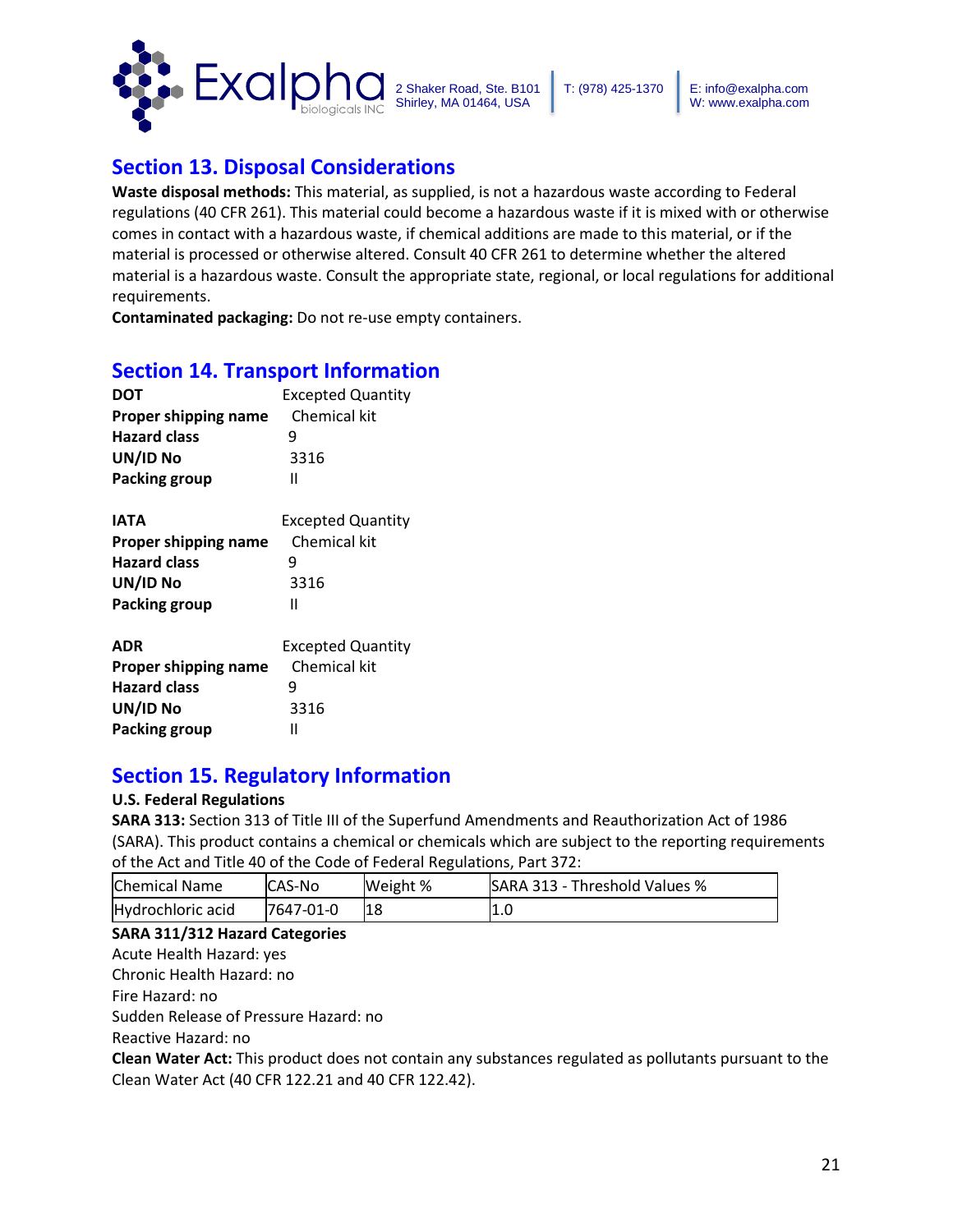

W: www.exalpha.com

**CERCLA:** This material, as supplied, does not contain any substances regulated as hazardous substances under the Comprehensive Environmental Response Compensation and Liability Act (CERCLA) (40 CFR 302) or the Superfund Amendments and Reauthorization Act (SARA) (40 CFR 355). There may be specific reporting requirements at the local, regional, or state level pertaining to releases of this material.

### **U.S. State Regulations**

**California Proposition 65:** This product does not contain any Proposition 65 chemicals.

### **U.S. State Right-to-Know Regulations**

| Chemical Name Massachusetts New Jersey Pennsylvania Illinois Rhode Island |  |  |  |
|---------------------------------------------------------------------------|--|--|--|
| Hydrochloric acidX                                                        |  |  |  |

### **International Regulations**

**WHMIS Note:** This product has been classified in accordance with the hazard criteria of the Controlled Products Regulations (CPR) and the MSDS contains all the information required by the CPR.

## **Section 16. Other information**

Full text of H-Statements referred to under sections 2 and 3 H335 - May cause respiratory irritation H314 - Causes severe skin burns and eye damage

### **Hazard statements**

H315 - Causes skin irritation

H319 - Causes serious eye irritation

H335 - May cause respiratory irritation

**Version** 1

**Revision Date** 03 June 2020

**Revision Note** No information available.

### **Disclaimer:**

\*\*\*\*\*\*\*\*\*\*\*\*\*\*\*\*\*\*\*\*\*\*\*\*\*\*\*\*\*\*\*\*\*\*\*\*\*\*\*\*\*\*\*\*\*\*\*\*\*\*\*\*\*\*\*\*\*\*\*\*\*\*\*\*\*\*\*\*\*\*\*\*

Exalpha Biologicals, Inc provides the information contained herein in good faith but makes no representation as to its comprehensiveness or accuracy. This document is intended only as a guide to the appropriate precautionary handling of the material by a properly trained person using this product. Individuals receiving the information must exercise their independent judgment in determining its appropriateness for a particular purpose. Exalpha Biologicals, Inc. MAKES NO REPRESENTATIONS OR WARRANTIES, EITHER EXPRESS OR IMPLIED, INCLUDING WITHOUT LIMITATION ANY WARRANTIES OF MERCHANTABILITY, FITNESS FOR A PARTICULAR PURPOSE WITH RESPECT TO THE INFORMATION SET FORTH HEREIN OR THE PRODUCT TO WHICH THE INFORMATION REFERS. ACCORDINGLY, Exalpha Biologicals, Inc. WILL NOT BE RESPONSIBLE FOR DAMAGES RESULTING FROM USE OF OR RELIANCE UPON THIS INFORMATION. \*\*\*\*\*\*\*\*\*\*\*\*\*\*\*\*\*\*\*\*\*\*\*\*\*\*\*\*\*\*\*\*\*\*\*\*\*\*\*\*\*\*\*\*\*\*\*\*\*\*\*\*\*\*\*\*\*\*\*\*\*\*\*\*\*\*\*\*\*\*\*\*

Prepared by: Exalpha Biologicals, Inc, Phone Number: 978-425-1370 (U.S.A.)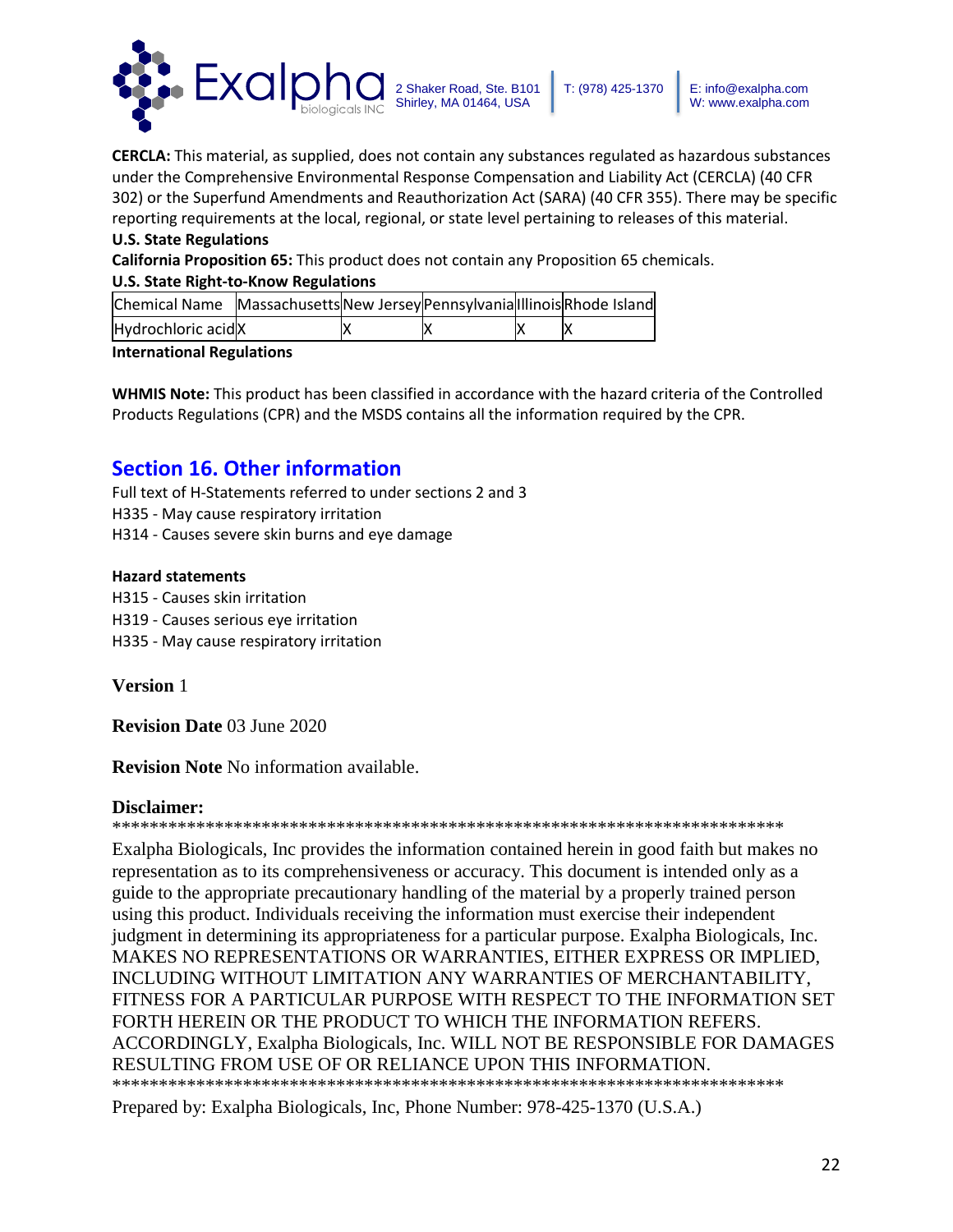

# **Safety Data Sheet**

# **Section 1: Product and Company Identification**

**Product Name: Block Buffer Part Number: J0024** Kit Catalog Number: X1545K.1 Kit Product Name: BrdU Immunohistochemistry Kit

Recommended use: For research use only

2 Shaker Road, Unit B101 Shirley, MA 01464 (978) 425-1370 (U.S.A.)

Manufacturer: Emergency Telephone Numbers: Exalpha Biologicals, Inc Contact National Poison Information Center

## **Section 2. Hazards Identification**

**GHS-Classification**

| Skin sensitization | ategory<br>calce |
|--------------------|------------------|
| Ozone              | Not applicable   |

GHS Label elements, including precautionary statements



**Signal Word**: Warning **Hazard statements**  H317 - May cause an allergic skin reaction. **Precautionary Statements** - EU (§28, 1272/2008) P302 + P352 - IF ON SKIN: Wash with plenty of soap and water. P333 + P313 - If skin irritation or rash occurs: Get medical advice/ attention. P261 - Avoid breathing dust/ fume/ gas/ mist/ vapors/ spray. P272 - Contaminated work clothing should not be allowed out of the workplace. P280 - Wear protective gloves/ eye protection/ face protection.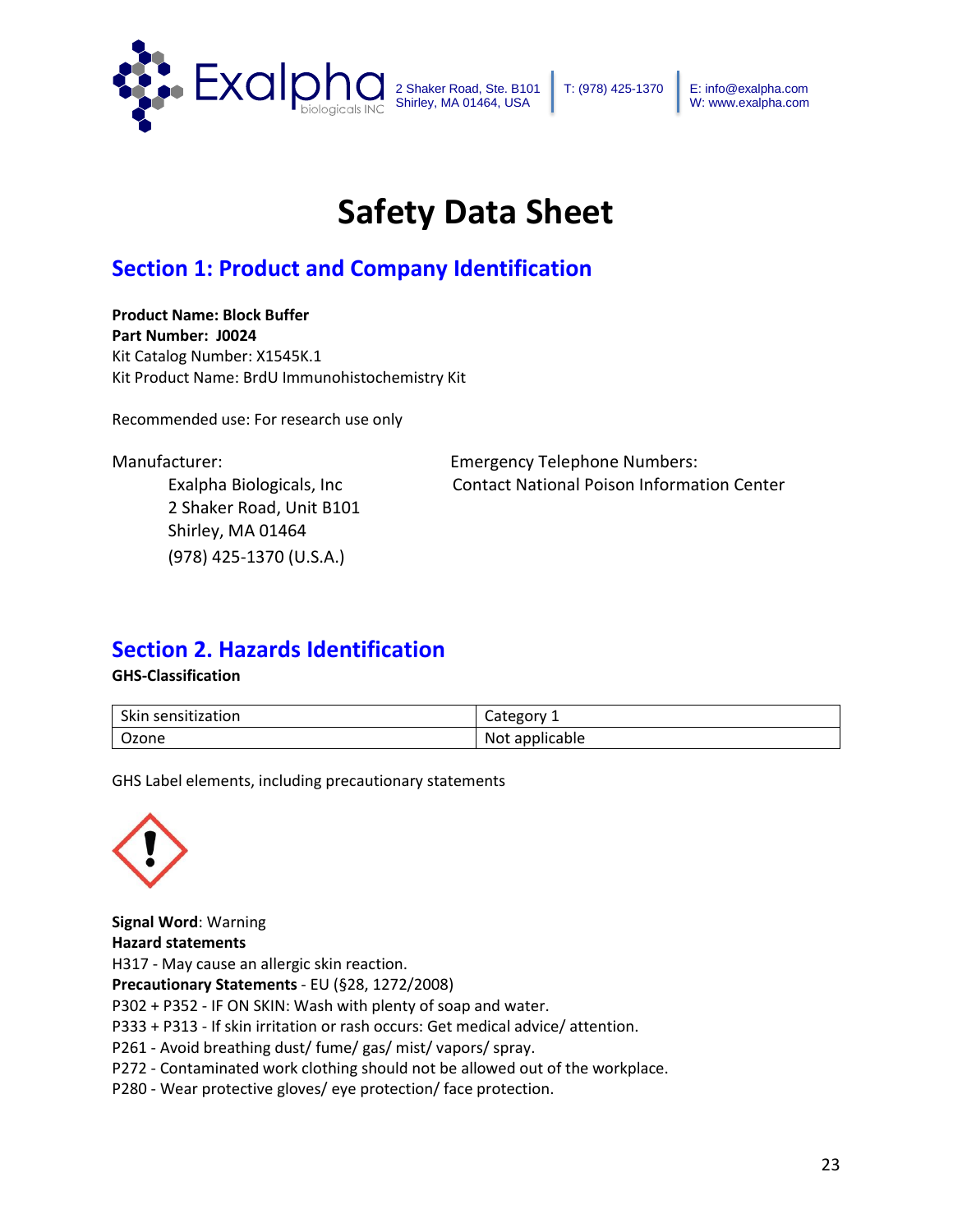

P363 - Wash contaminated clothing before reuse.

P501 - Dispose of contents/ container to an approved waste disposal plant.

**Other information**: No information available.

# **Section 3. Composition/Information on Ingredients**

3.1 Substances

| <b>Chemical Name</b> | <b>CAS-No</b> | Weight %  | <b>Classification (Reg.</b><br>1272/2008) |
|----------------------|---------------|-----------|-------------------------------------------|
| 2-Chloroacetamide    | 79-07-2       | $0.1 - 1$ | Acute Tox. 3 (H301)                       |
|                      |               |           | Skin Sens. 1 (H317)                       |
|                      |               |           | Repr. 2 (H361f)                           |

For the full text of the H-Statements mentioned in this Section, see Section 16.

# **Section 4. First Aid Measure**

**General advice:** If symptoms persist, call a physician.

**Eye contact:** Immediately flush with plenty of water. After initial flushing, remove any contact lenses and continue flushing for at least 15 minutes.

**Skin contact:** Wash off immediately with soap and plenty of water while removing all contaminated clothes and shoes. May cause an allergic skin reaction. If symptoms persist, call a physician. **Inhalation:** Move to fresh air.

**Ingestion:** Clean mouth with water. Drink plenty of water.

**Notes to physician:** May cause sensitization of susceptible persons. Treat symptomatically.

# **Section 5. Fire Fighting Measures**

**Flammable properties:** Not flammable.

**Flash point:** not determined.

**Suitable extinguishing media:** Use extinguishing measures that are appropriate to local circumstances and the surrounding environment.

**Explosion Data**

**Sensitivity to Mechanical Impact:** None.

**Sensitivity to Static Discharge:** None.

**Specific hazards arising from the chemical:** Thermal decomposition can lead to release of irritating gases and vapors. In the event of fire and/or explosion do not breathe fumes. May cause sensitization by inhalation and skin contact.

**Protective equipment and precautions for firefighters:** As in any fire, wear self-contained breathing apparatus pressure-demand, MSHA/NIOSH (approved or equivalent) and full protective gear to prevent contact with skin and eyes.

## **Section 6. Accidental Release Measures**

**Personal precautions:** Use personal protective equipment. Avoid contact with the skin and the eyes. **Environmental precautions:** Try to prevent the material from entering drains or water courses. **Methods for containment:** Prevent further leakage or spillage if safe to do so.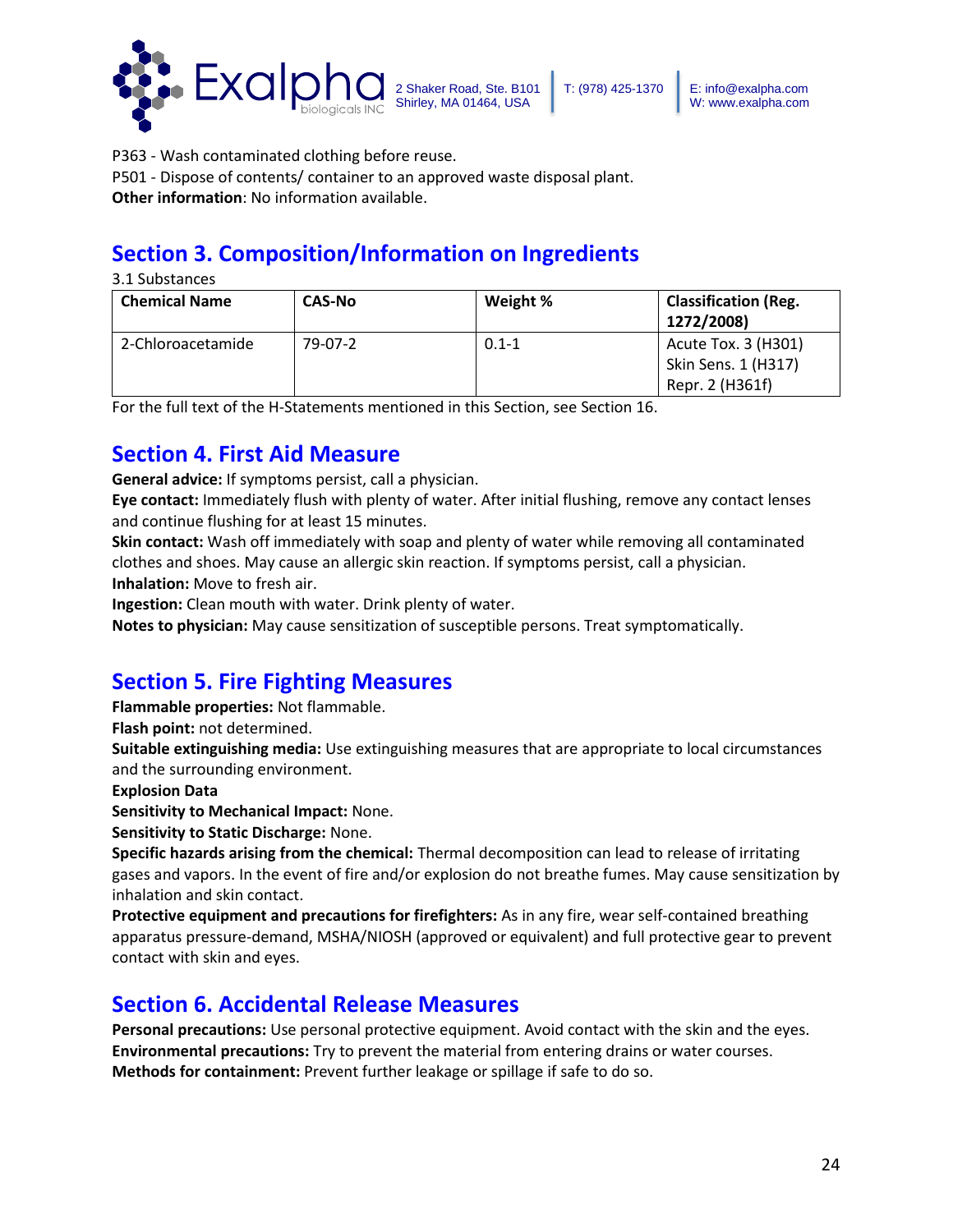

**Methods for cleaning up:** Soak up with inert absorbent material. Pick up and transfer to properly labeled containers. After cleaning, flush away traces with water. Prevent product from entering drains.

## **Section 7. Handling & Storage**

**Advice on safe handling:** Wear personal protective equipment. Ensure adequate ventilation. **Technical measures/Storage conditions:** Keep out of the reach of children. Keep container tightly closed. Keep containers tightly closed in a cool, well-ventilated place.

## **Section 8. Exposure Controls and Personal Protection**

**Exposure Guidelines:** This product does not contain any hazardous materials with occupational exposure limits established by the region specific regulatory bodies.

**Engineering measures:** Showers, Eyewash stations, Ventilation systems.

**Personal protective equipment** 

**Eye/face protection:** Tightly fitting safety goggles.

**Skin and body protection:** No special protective equipment required.

**Respiratory protection:** If exposure limits are exceeded or irritation is experienced, NIOSH/MSHA approved respiratory protection should be worn. Positive-pressure supplied air respirators may be required for high airborne contaminant concentrations. Respiratory protection must be provided in accordance with current local regulations.

**Hygiene measures:** When using, do not eat, drink or smoke. Remove and wash contaminated clothing before re-use.

## **Section 9. Physical and Chemical Properties**

**Appearance:** No information available. **Odor Threshold:** No information available. **pH:** No information available. **Flash point:** No information available. **Decomposition temperature:** No information available. **Melting point/range:** No information available. **Explosion limits:** No information available. **Specific Gravity:** No data available **Evaporation rate:** No information available. **Odor:** No information available. **Physical State at 20°C:** No information available. **Autoignition temperature**: No information available. **Boiling point/boiling range**: No information available. **Flammability Limits in Air**: No information available. **Solubility:** No information available. **Vapor density**: No data available **Vapor Pressure at 20°C (kPa):** No information available **VOC Content (%):** Not applicable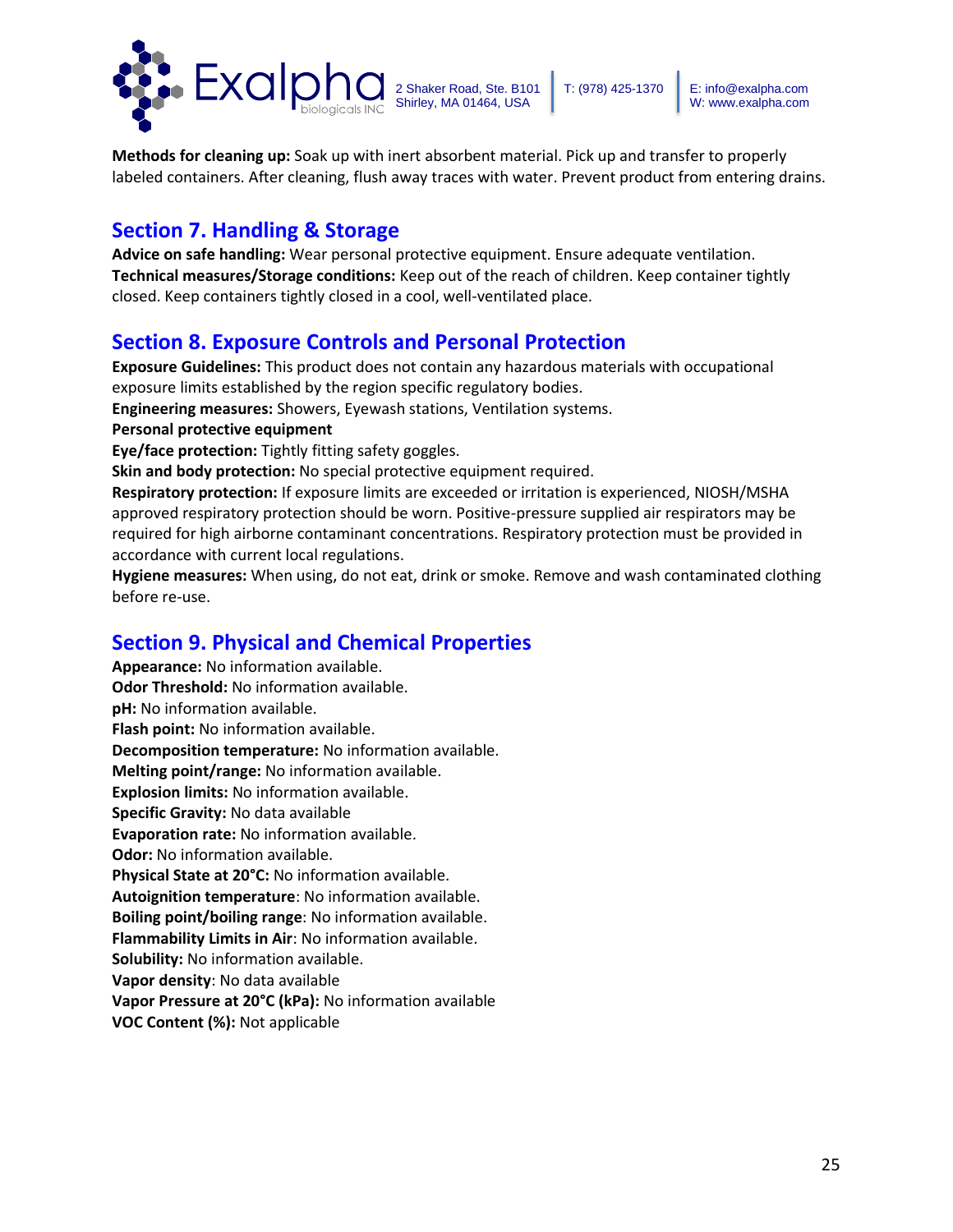

## **Section 10. Stability and reactivity**

**Stability:** Stable under recommended storage conditions.

**Incompatible products:** None known based on information supplied.

**Conditions to avoid:** None known based on information supplied.

**Hazardous decomposition products:** None known based on information supplied.

**Hazardous polymerization:** Hazardous polymerization does not occur.

## **Section 11. Toxicological Information**

### **Acute toxicity**

**Product Information:** May cause sensitization of susceptible persons.

| <b>Chemical Name</b>                             | LD50 Oral | LD50 Dermal | <b>LC50 Inhalation</b> |
|--------------------------------------------------|-----------|-------------|------------------------|
| $ 2$ -Chloroacetamide $ 138 \text{ mg/kg}$ (Rat) |           |             |                        |

**Chronic toxicity:** Repeated contact may cause allergic reactions in very susceptible persons. Avoid repeated exposure.

**Sensitization:** As a precaution the product should be treated as a sensitizer.

**Target Organ Effects:** None known.

## **Section 12. Ecological Information**

**Ecotoxicity:** The environmental impact of this product has not been fully investigated.

| Chemical Name Toxicity to algae |                                    | <b>Toxicity to fish</b> | <b>Toxicity to</b><br>microorganisms         | <b>Toxicity to daphnia</b><br>and other aquatic<br>invertebrates |
|---------------------------------|------------------------------------|-------------------------|----------------------------------------------|------------------------------------------------------------------|
|                                 | IC50                               | <b>LC50 Leuciscus</b>   | IEC <sub>50</sub>                            | IEC50                                                            |
| $2 -$                           | Desmodesmus                        | idus (Golden            | Activated sludge                             | Daphnia magna                                                    |
|                                 | Chloroacetamide subspicatus (Green | orfe): 19.8 mg/l        | (Bacteria): 1,174 mg/l (Water flea): 14 mg/l |                                                                  |
|                                 | algae): 10 mg/l (72 h)             | (96 h)                  | (3 h)                                        | (48 h)                                                           |

| <b>Chemical Name</b> | log Pow |
|----------------------|---------|
| 2-Chloroacetamide    | $-0.53$ |

## **Section 13. Disposal Considerations**

**Waste disposal methods:** This material, as supplied, is not a hazardous waste according to Federal regulations (40 CFR 261). This material could become a hazardous waste if it is mixed with or otherwise comes in contact with a hazardous waste, if chemical additions are made to this material, or if the material is processed or otherwise altered. Consult 40 CFR 261 to determine whether the altered material is a hazardous waste. Consult the appropriate state, regional, or local regulations for additional requirements.

**Contaminated packaging**: Do not re-use empty containers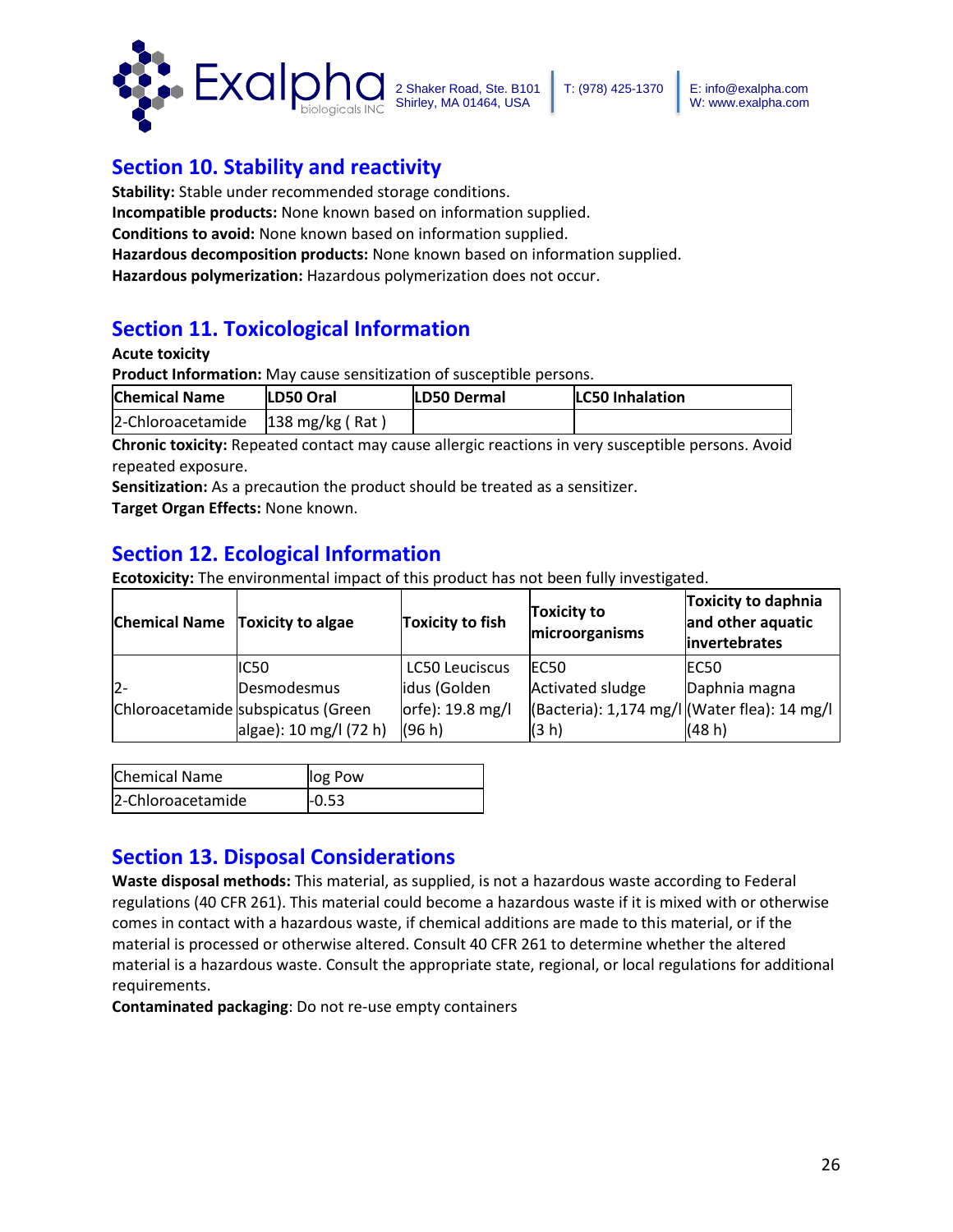

## **Section 14. Transport Information**

| DOT                  | <b>Excepted Quantity</b> |
|----------------------|--------------------------|
| Proper shipping name | Chemical kit             |
| <b>Hazard class</b>  | 9                        |
| UN/ID No             | 3316                     |
| <b>Packing group</b> | Ш                        |
| IATA                 | <b>Excepted Quantity</b> |
| Proper shipping name | Chemical kit             |
| <b>Hazard class</b>  | 9                        |
| UN/ID No             | 3316                     |
| <b>Packing group</b> | Ш                        |
| <b>ADR</b>           | <b>Excepted Quantity</b> |
| Proper shipping name | Chemical kit             |
| <b>Hazard class</b>  | 9                        |
| UN/ID No             | 3316                     |
| <b>Packing group</b> | Ш                        |

## **Section 15. Regulatory Information**

### **U.S. Federal Regulations**

**SARA 313:** Section 313 of Title III of the Superfund Amendments and Reauthorization Act of 1986 (SARA). This product does not contain any chemicals which are subject to the reporting requirements of the Act and Title 40 of the Code of Federal Regulations, Part 372.

### **SARA 311/312 Hazard Categories**

Acute Health Hazard: yes

Chronic Health Hazard: no

Fire Hazard: no

Sudden Release of Pressure Hazard: no

Reactive Hazard: no

**Clean Water Act:** This product does not contain any substances regulated as pollutants pursuant to the Clean Water Act (40 CFR 122.21 and 40 CFR 122.42).

**CERCLA:** This material, as supplied, does not contain any substances regulated as hazardous substances under the Comprehensive Environmental Response Compensation and Liability Act (CERCLA) (40 CFR 302) or the Superfund Amendments and Reauthorization Act (SARA) (40 CFR 355). There may be specific reporting requirements at the local, regional, or state level pertaining to releases of this material.

### **U.S. State Regulations**

**California Proposition 65:** This product does not contain any Proposition 65 chemicals.

### **U.S. State Right-to-Know Regulations**

### **International Regulations**

**WHMIS Note:** This product has been classified in accordance with the hazard criteria of the Controlled Products Regulations (CPR) and the MSDS contains all the information required by the CPR.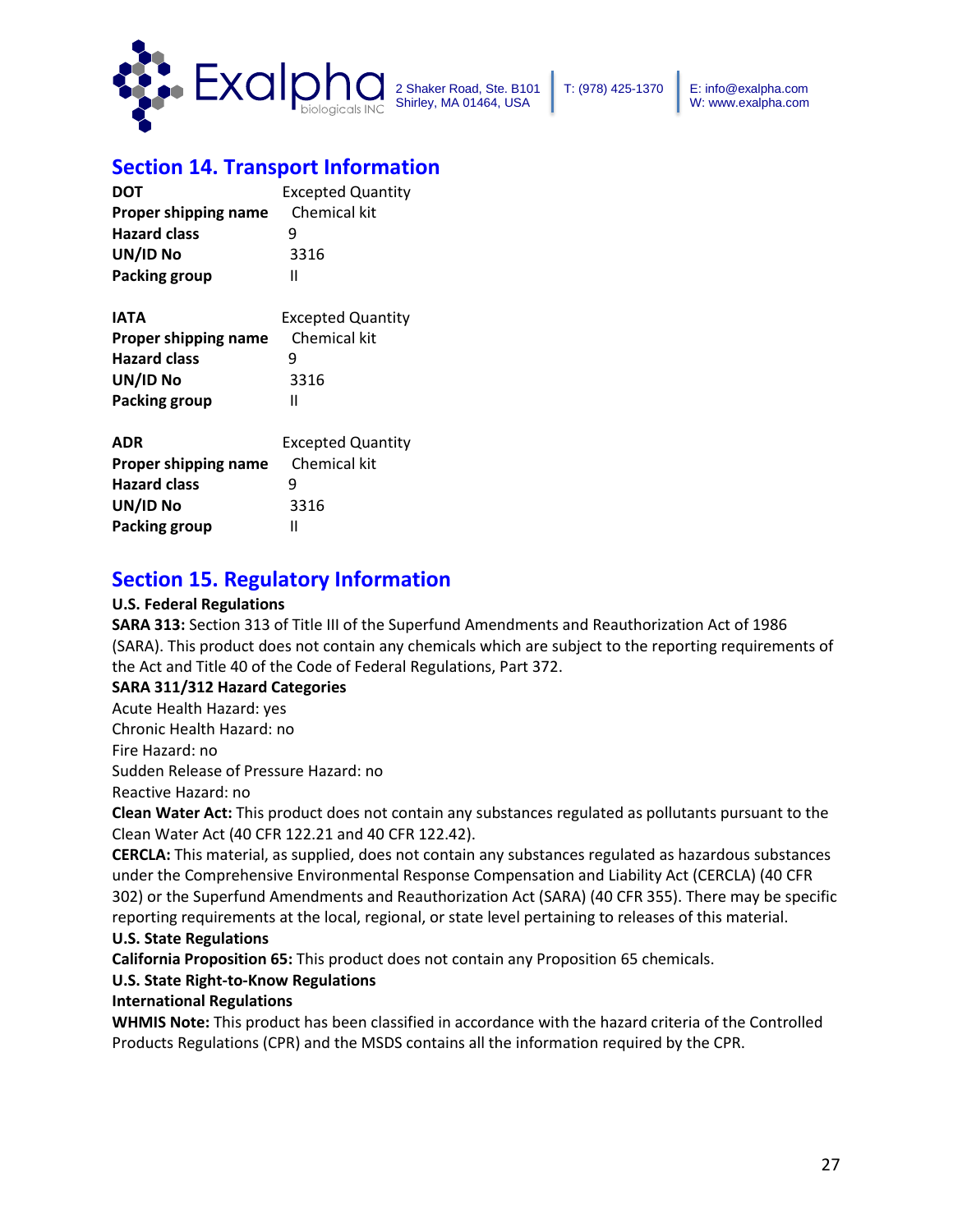

## **Section 16. Other information**

Full text of H-Statements referred to under sections 2 and 3 H317 - May cause an allergic skin reaction H361f - Suspected of damaging fertility H301 - Toxic if swallowed **Hazard statements** H317 - May cause an allergic skin reaction

**Version** 1

**Revision Date** 03 June 2020

**Revision Note** No information available.

#### **Disclaimer:**

\*\*\*\*\*\*\*\*\*\*\*\*\*\*\*\*\*\*\*\*\*\*\*\*\*\*\*\*\*\*\*\*\*\*\*\*\*\*\*\*\*\*\*\*\*\*\*\*\*\*\*\*\*\*\*\*\*\*\*\*\*\*\*\*\*\*\*\*\*\*\*\*

Exalpha Biologicals, Inc provides the information contained herein in good faith but makes no representation as to its comprehensiveness or accuracy. This document is intended only as a guide to the appropriate precautionary handling of the material by a properly trained person using this product. Individuals receiving the information must exercise their independent judgment in determining its appropriateness for a particular purpose. Exalpha Biologicals, Inc. MAKES NO REPRESENTATIONS OR WARRANTIES, EITHER EXPRESS OR IMPLIED, INCLUDING WITHOUT LIMITATION ANY WARRANTIES OF MERCHANTABILITY, FITNESS FOR A PARTICULAR PURPOSE WITH RESPECT TO THE INFORMATION SET FORTH HEREIN OR THE PRODUCT TO WHICH THE INFORMATION REFERS. ACCORDINGLY, Exalpha Biologicals, Inc. WILL NOT BE RESPONSIBLE FOR DAMAGES RESULTING FROM USE OF OR RELIANCE UPON THIS INFORMATION. \*\*\*\*\*\*\*\*\*\*\*\*\*\*\*\*\*\*\*\*\*\*\*\*\*\*\*\*\*\*\*\*\*\*\*\*\*\*\*\*\*\*\*\*\*\*\*\*\*\*\*\*\*\*\*\*\*\*\*\*\*\*\*\*\*\*\*\*\*\*\*\*

Prepared by: Exalpha Biologicals, Inc Phone Number: 978-425-1370 (U.S.A.)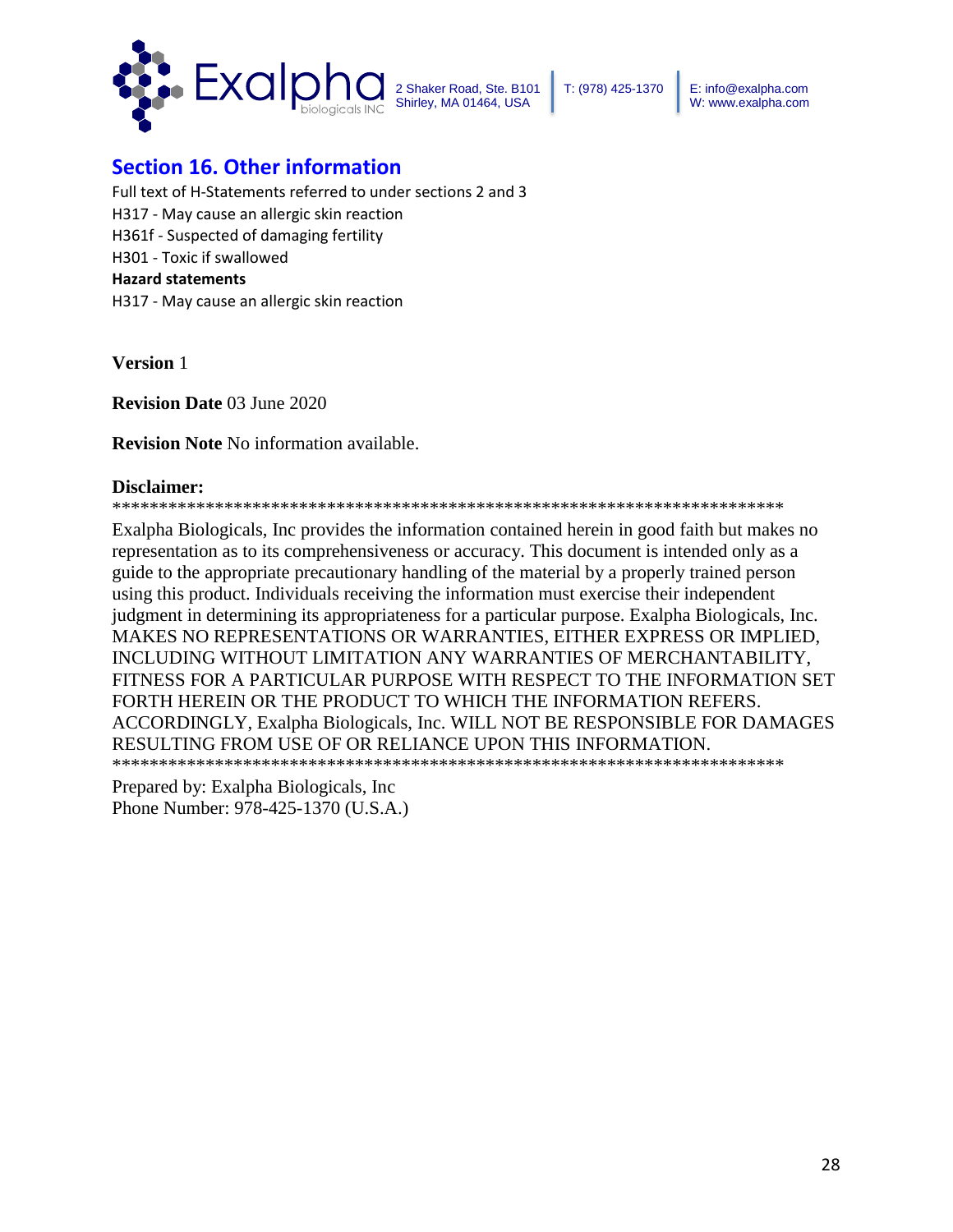

E: info@exalpha.com W: www.exalpha.com

# **Safety Data Sheet**

# **Section 1: Product and Company Identification**

**Product Name: Krystalon Mounting Media Part Number: J0029** Kit Catalog Number: X1545K.1 Kit Product Name: BrdU Immunohistochemistry Kit

Recommended use: For research use only

2 Shaker Road, Unit B101 Shirley, MA 01464 (978) 425-1370 (U.S.A.)

Manufacturer: Emergency Telephone Numbers: Exalpha Biologicals, Inc Contact National Poison Information Center

## **Section 2. Hazards Identification**

### **GHS-Classification**

| <b>Aspiration toxicity</b>                                  | Category 1     |
|-------------------------------------------------------------|----------------|
|                                                             |                |
| Acute oral toxicity                                         | Category 4     |
|                                                             |                |
| Skin corrosion/irritation                                   | Category 2     |
|                                                             |                |
| Serious eye damage/eye irritation                           | Category 2     |
|                                                             |                |
| Reproductive toxicity                                       | Category 2     |
|                                                             |                |
| Specific target organ systemic toxicity (single exposure)   | Category 3     |
|                                                             |                |
| Specific target organ systemic toxicity (repeated exposure) | Category 2     |
|                                                             |                |
| Ozone                                                       | Not applicable |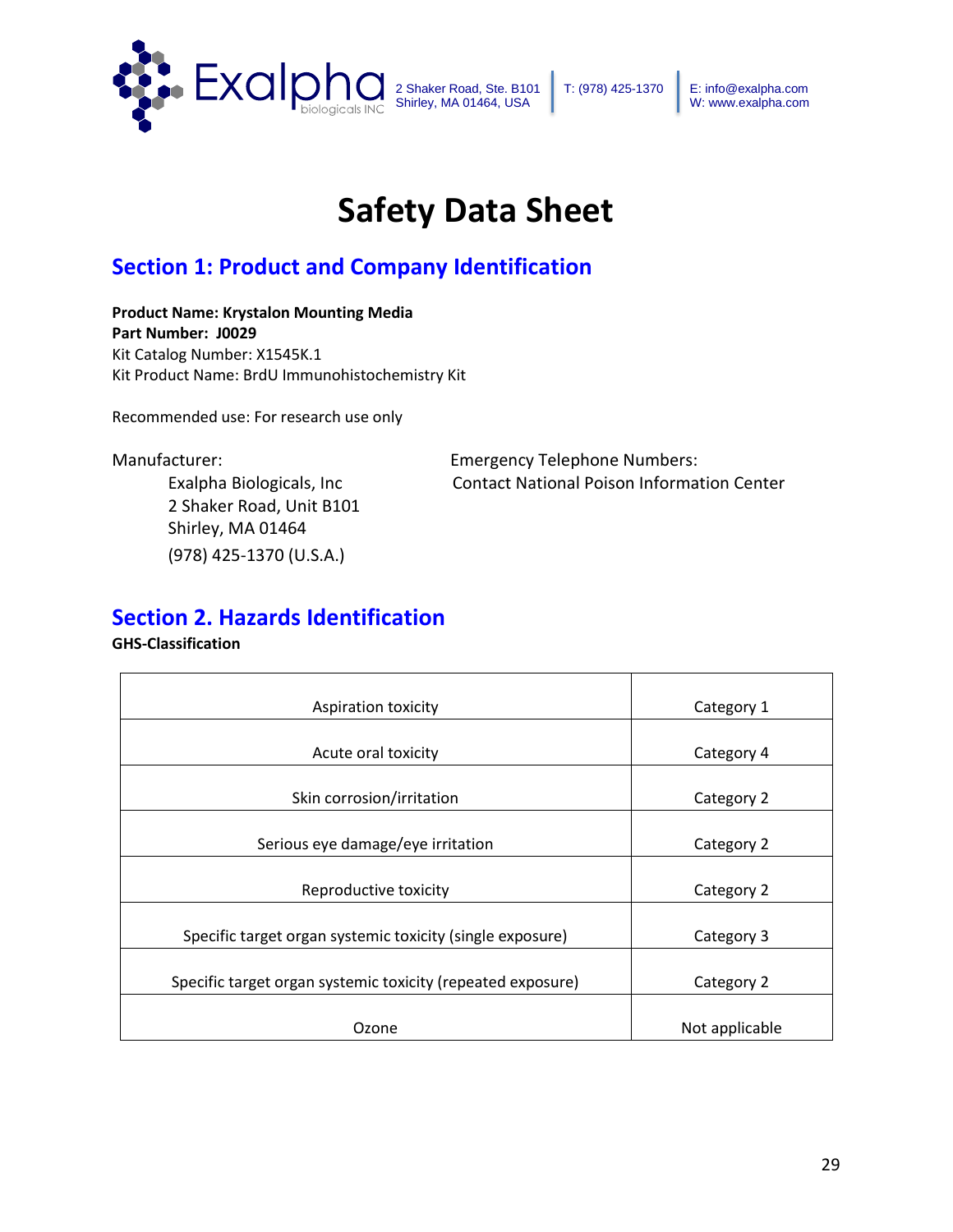

GHS Label elements, including precautionary statements



**Signal Word**: Danger

#### **Hazard statements**

- H302 Harmful if swallowed.
- H315 Causes skin irritation.
- H319 Causes serious eye irritation.
- H361 Suspected of damaging fertility or the unborn child.
- H335 May cause respiratory irritation.
- H373 May cause damage to organs through prolonged or repeated exposure.
- H304 May be fatal if swallowed and enters airways.

#### **Precautionary Statements** - EU (§28, 1272/2008)

P305 + P351 + P338 - IF IN EYES: Rinse cautiously with water for several minutes. Remove contact lenses, if present and easy to do. Continue rinsing.

- P304 + P340 IF INHALED: Remove to fresh air and keep at rest in a position comfortable for breathing.
- P312 Call a POISON CENTER or doctor/ physician if you feel unwell.
- P331 Do NOT induce vomiting.
- P314 Get medical advice/ attention if you feel unwell.
- P362 Take off contaminated clothing and wash before reuse.
- P264 Wash face, hands and any exposed skin thoroughly after handling.
- P270 Do not eat, drink or smoke when using this product.
- P501 Dispose of contents/ container to an approved waste disposal plant.
- P280 Wear protective gloves/ eye protection/ face protection.
- P261 Avoid breathing dust/ fume/ gas/ mist/ vapors/ spray.
- P271 Use only outdoors or in a well-ventilated area.
- P403 + P233 Store in a well-ventilated place. Keep container tightly closed.
- P405 Store locked up.
- P201 Obtain special instructions before use.
- P202 Do not handle until all safety precautions have been read and understood.
- P281 Use personal protective equipment as required.
- P260 Do not breathe dust/fume/gas/mist/vapors/spray.

**Other information**: No information available.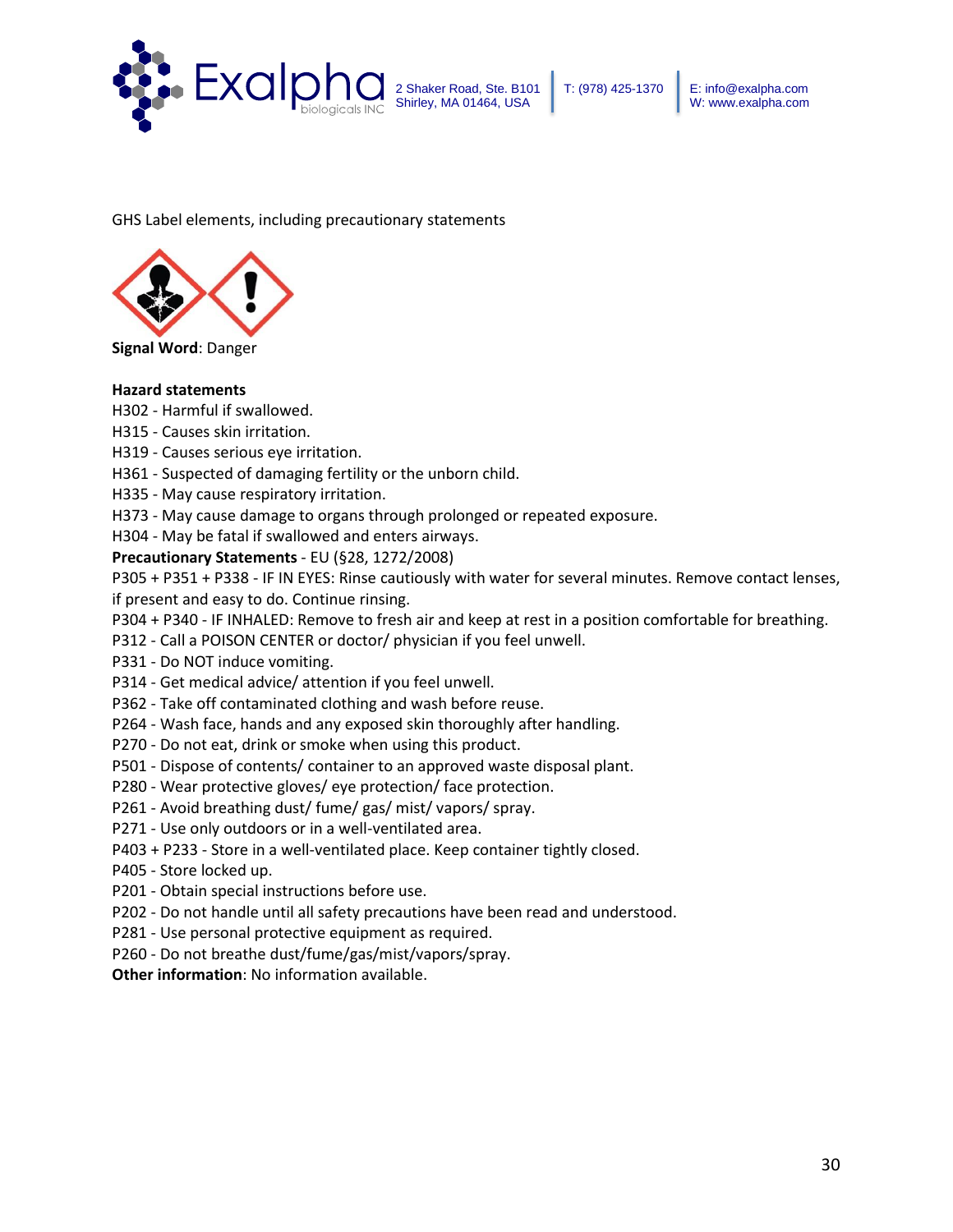

# **Section 3. Composition/Information on Ingredients**

3.1 Substances

| <b>Chemical name</b> | <b>CAS-No</b> | Weight %  | <b>Classification (Reg.</b><br>1272/2008)                                                                                |
|----------------------|---------------|-----------|--------------------------------------------------------------------------------------------------------------------------|
| <b>Toluene</b>       | 108-88-3      | $30 - 60$ | STOT SE 3 (H336) STOT<br>RE 2 (H373) Asp. Tox. 1<br>(H304) Skin Irrit. 2<br>(H315) Repr. 2 (H361d)<br>Flam Liq. 1 (H224) |

For the full text of the H-Statements mentioned in this Section, see Section 16.

## **Section 4. First Aid Measure**

**General advice:** If symptoms persist, call a physician.

**Eye contact:** Immediately flush with plenty of water. After initial flushing, remove any contact lenses and continue flushing for at least 15 minutes. If symptoms persist, call a physician.

**Skin contact:** Wash off immediately with soap and plenty of water while removing all contaminated clothes and shoes. If symptoms persist, call a physician.

**Inhalation:** Move to fresh air. If symptoms persist, call a physician

**Ingestion:** Rinse mouth. If symptoms persist, call a physician.

**Notes to physician:** Treat symptomatically.

# **Section 5. Fire Fighting Measures**

**Flammable properties:** Not flammable.

**Flash point:** not determined.

**Suitable extinguishing media:** Use extinguishing measures that are appropriate to local circumstances and the surrounding environment.

**Explosion Data**

**Sensitivity to Mechanical Impact:** None.

**Sensitivity to Static Discharge:** None.

**Protective equipment and precautions for firefighters:** As in any fire, wear self-contained breathing apparatus pressure-demand, MSHA/NIOSH (approved or equivalent) and full protective gear to prevent contact with skin and eyes.

## **Section 6. Accidental Release Measures**

**Personal precautions:** Use personal protective equipment. Evacuate personnel to safe areas. Keep people away from and upwind of spill/leak.

**Environmental precautions:** Try to prevent the material from entering drains or water courses. **Methods for containment:** Prevent further leakage or spillage if safe to do so.

**Methods for cleaning up:** Cover liquid spill with sand, earth or other noncombustible absorbent material. Cover powder spill with plastic sheet or tarp to minimize spreading. Pick up and transfer to properly labeled containers. Soak up with inert absorbent material. Dam up.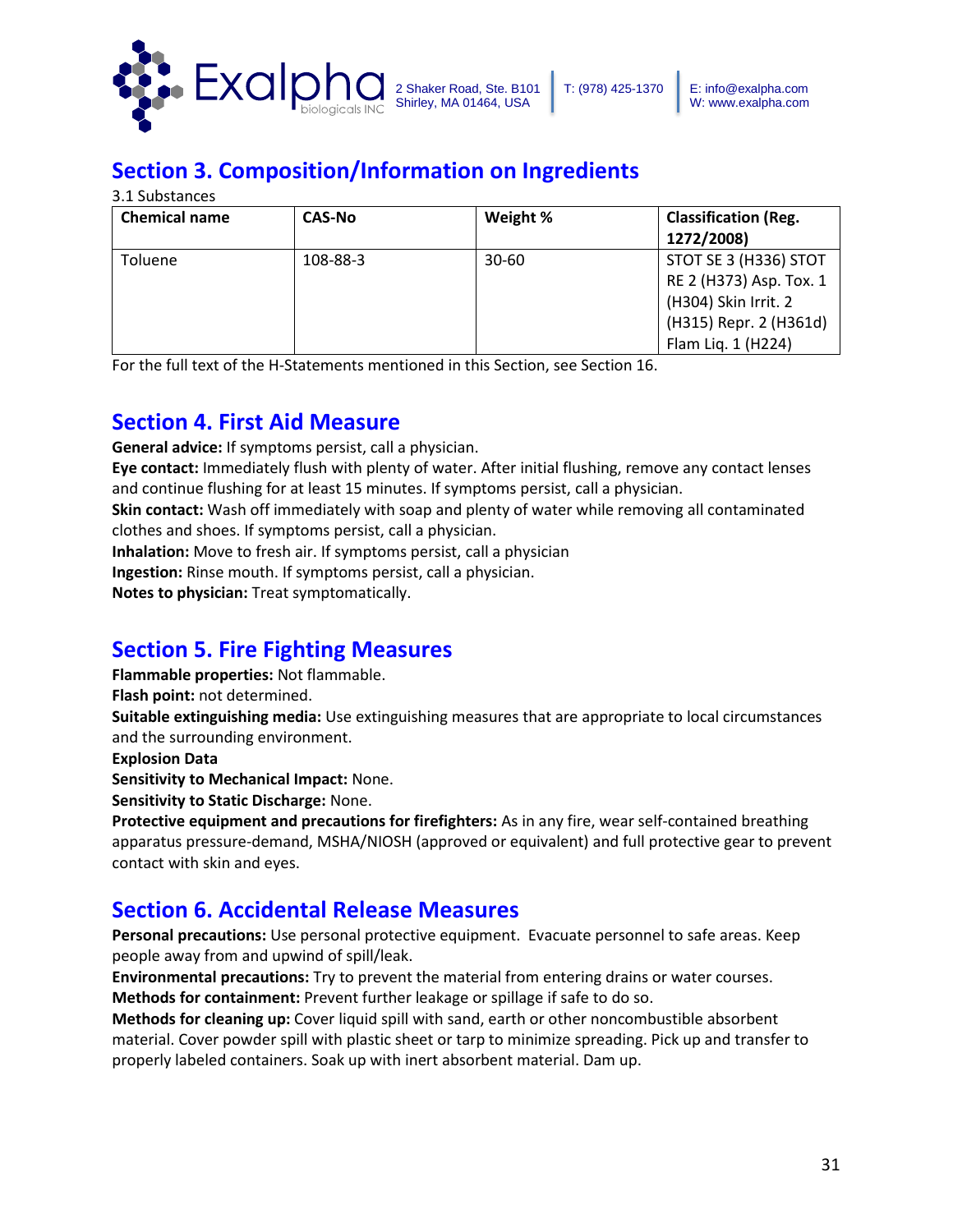

## **Section 7. Handling & Storage**

**Advice on safe handling:** Avoid contact with skin, eyes and clothing. Wear personal protective equipment. Remove and wash contaminated clothing before re-use. Do not breathe vapors or spray mist. Do not eat, drink or smoke when using this product. Use only in area provided with appropriate exhaust ventilation.

**Technical measures/Storage conditions:** Keep container tightly closed. Keep out of the reach of children. Keep containers tightly closed in a cool, well-ventilated place. Keep in properly labeled containers.

## **Section 8. Exposure Controls and Personal Protection**

**Exposure Guidelines**: This product does not contain any hazardous materials with occupational exposure limits established by the region specific regulatory bodies.

NIOSH IDLH: Immediately Dangerous to Life or Health

| Chemical<br>Name          | ACGIH<br>TLV | <b>OSHA PEL</b>                                                                                                                                   | <b>NIOSH IDLH</b>                                                                        |
|---------------------------|--------------|---------------------------------------------------------------------------------------------------------------------------------------------------|------------------------------------------------------------------------------------------|
| Toluene<br>$108 - 88 - 3$ | ITWA:        | TWA: 200 ppm (vacated) TWA: 100 ppm<br>(vacated) TWA: 375 mg/m3 (vacated) STEL:<br>20 ppm 150 ppm (vacated) STEL: 560 mg/m3 Ceiling:<br>$300$ ppm | <b>IDLH: 500 ppm TWA: 100</b><br>$ppm$ TWA: 375 mg/m3 STEL:<br>$150$ ppm STEL: 560 mg/m3 |

**Other Exposure Guidelines:** Vacated limits revoked by the Court of Appeals decision in AFL-CIO v. OSHA, 965 F.2d 962 (11th Cir., 1992).

**Engineering measures:** Showers, Eyewash stations, Ventilation systems

### **Personal protective equipment**

**Eye/face protection:** Tightly fitting safety goggles. Face-shield.

**Skin and body protection:** No special protective equipment required.

**Respiratory protection:** If exposure limits are exceeded or irritation is experienced, NIOSH/MSHA approved respiratory protection should be worn. Positive-pressure supplied air respirators may be required for high airborne contaminant concentrations. Respiratory protection must be provided in accordance with current local regulations.

**Hygiene measures:** When using, do not eat, drink or smoke. Provide regular cleaning of equipment, work area and clothing.

## **Section 9. Physical and Chemical Properties**

**Appearance:** No information available.

**Odor Threshold:** No information available.

**pH:** No information available.

**Flash point:** No information available.

**Decomposition temperature:** No information available.

**Melting point/range:** No information available.

**Explosion limits:** No information available.

**Specific Gravity:** No data available

**Evaporation rate:** No information available.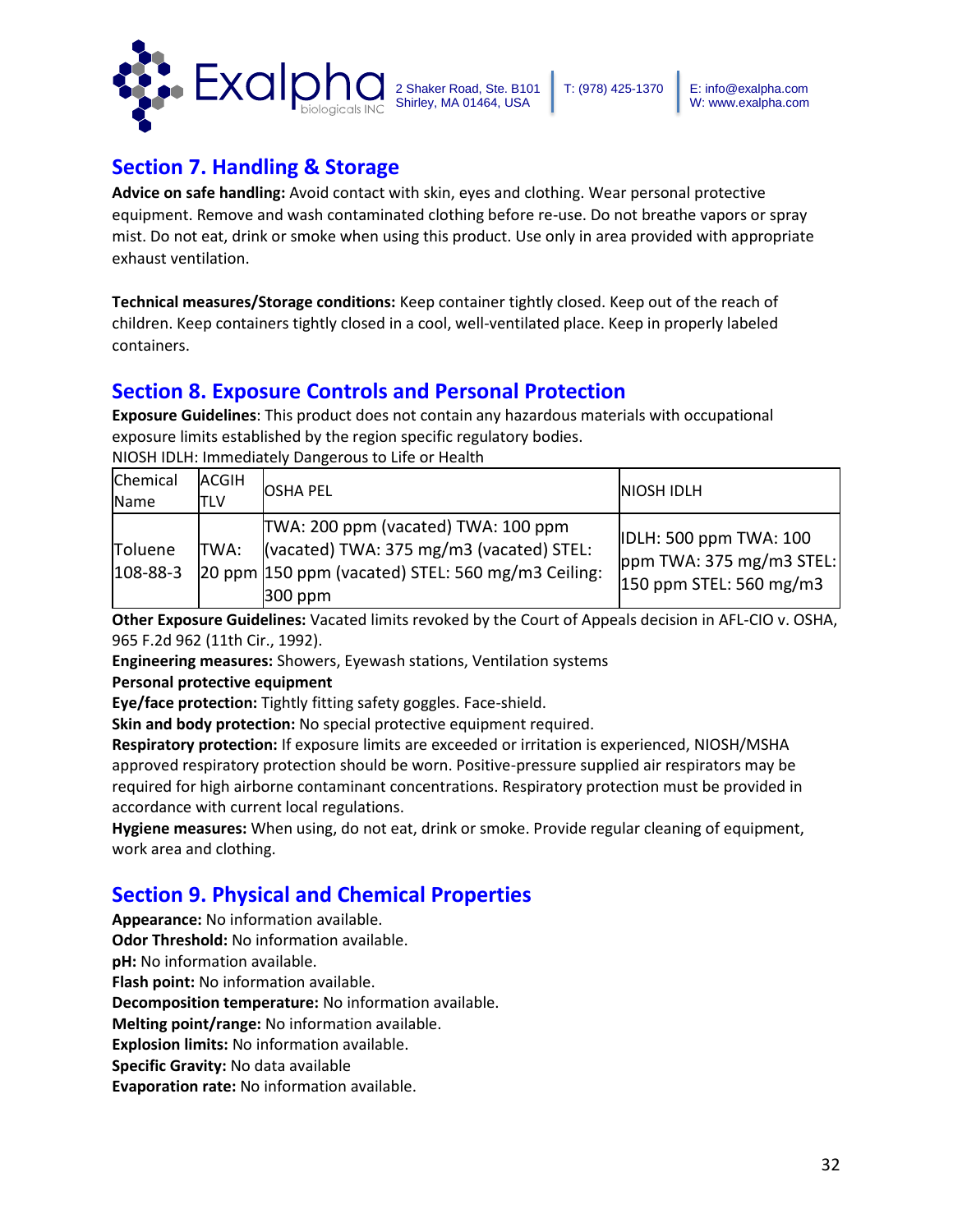



**Odor:** No information available. **Physical State at 20°C:** No information available. **Autoignition temperature**: No information available. **Boiling point/boiling range**: No information available. **Flammability Limits in Air**: No information available. **Solubility:** No information available. **Vapor density**: No data available **Vapor Pressure at 20°C (kPa):** No information available **VOC Content (%):** 50

## **Section 10. Stability and reactivity**

**Stability:** Stable under recommended storage conditions. **Incompatible products:** None known based on information supplied. **Conditions to avoid:** None known based on information supplied. **Hazardous decomposition products:** None known based on information supplied. **Hazardous polymerization:** Hazardous polymerization does not occur.

# **Section 11. Toxicological Information**

**Acute toxicity**

**Product Information** Harmful if swallowed Irritating to skin, eyes and / or respiratory tract.

**Inhalation:** May cause irritation of respiratory tract. Avoid breathing vapors or mists.

**Eye contact:** Irritating to eyes. May cause irritation. Avoid contact with eyes.

**Skin contact**: May cause irritation.

**Ingestion**: Ingestion may cause irritation to mucous membranes. Harmful if swallowed.

| <b>Chemical Name</b> | <b>ILD50 Oral</b>         | <b>ILD50 Dermal</b>                                           | <b>ILC50 Inhalation</b>                      |
|----------------------|---------------------------|---------------------------------------------------------------|----------------------------------------------|
| <b>Toluene</b>       | $636 \text{ mg/kg}$ (Rat) | $ 8390 \text{ mg/kg}$ (Rabbit)<br>$12124 \text{ mg/kg}$ (Rat) | 12.5 mg/L (Rat) 4 h 26700<br>$ppm$ (Rat) 1 h |

**Chronic toxicity:** Avoid repeated exposure. May cause adverse liver effects.

**Carcinogenicity:** This product contains one or more substances which are classified by IARC as carcinogenic to humans (Group I), probably carcinogenic to humans (Group 2A) or possibly carcinogenic to humans (Group 2B).

| <b>Chemical Name</b> | <b>ACGIH</b> | <b>IARC</b> | <b>NTP</b> | <b>OSHA</b> |
|----------------------|--------------|-------------|------------|-------------|
| Toluene              |              | Group 3     |            |             |

### **IARC: (International Agency for Research on Cancer)**

Group 3 - Not Classifiable as to Carcinogenicity in Humans.

**Reproductive toxicity**: Product is or contains a chemical which is a known or suspected reproductive hazard.

**Developmental Toxicity**: Contains ingredients that have suspected developmental hazards. Possible risk of harm to the unborn child. May cause birth defects.

**Target Organ Effects**: Central nervous system (CNS). Eyes. Kidney. Liver. Respiratory system. Skin.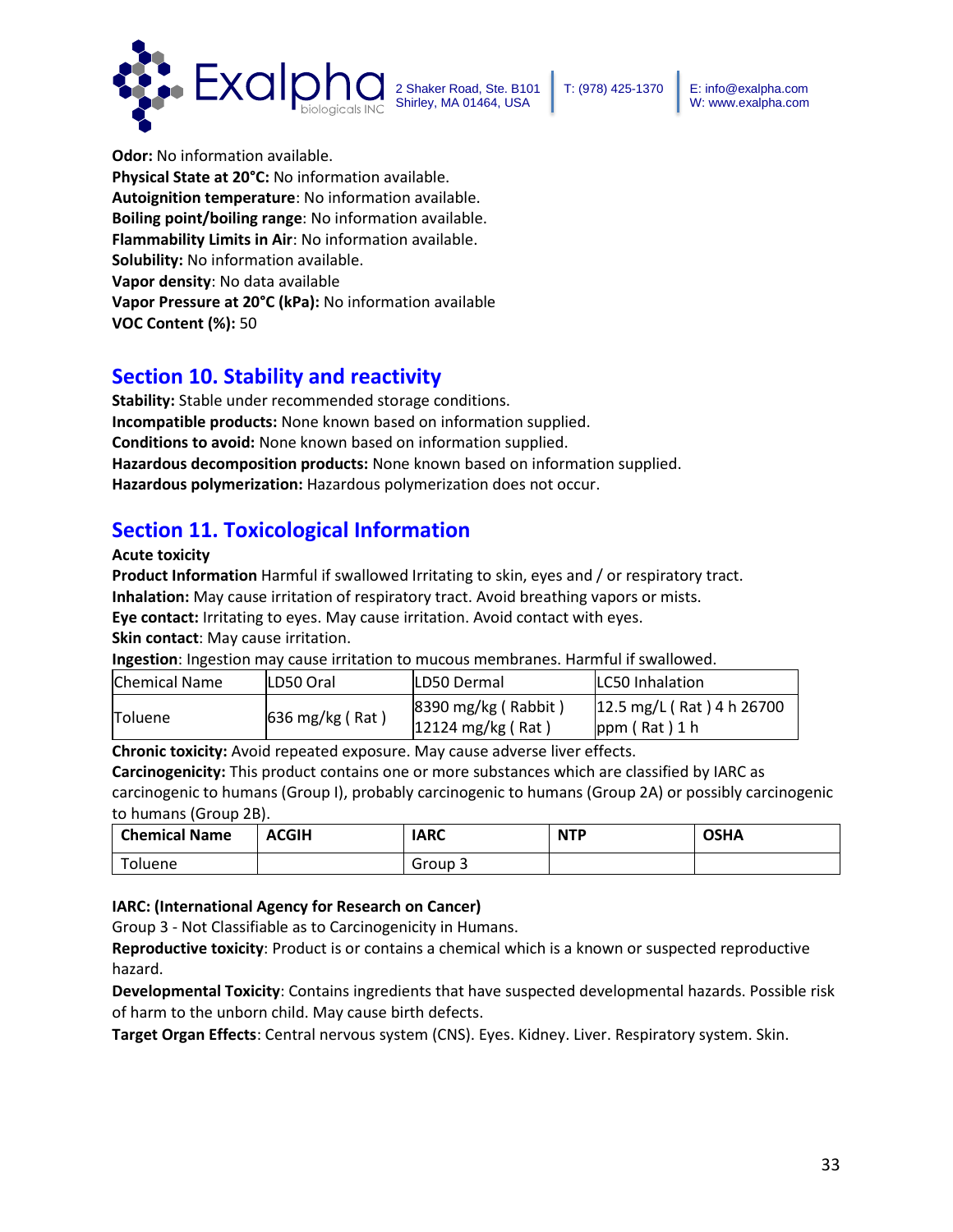

# **Section 12. Ecological Information**

**Ecotoxicity:** The environmental impact of this product has not been fully investigated.

| Chemical<br>Name | <b>Toxicity to algae</b>                                                                                                                  | <b>Toxicity to fish</b>                                                                                                                                                                                                                                                                                                                                                                                                                                                                                                                              | <b>Toxicity to</b><br>microorganisms other aquatic | <b>Toxicity to</b><br>daphnia and<br>linvertebrates                                                |
|------------------|-------------------------------------------------------------------------------------------------------------------------------------------|------------------------------------------------------------------------------------------------------------------------------------------------------------------------------------------------------------------------------------------------------------------------------------------------------------------------------------------------------------------------------------------------------------------------------------------------------------------------------------------------------------------------------------------------------|----------------------------------------------------|----------------------------------------------------------------------------------------------------|
|                  | 433:96h<br>Pseudokirchneriella<br>subcapitata mg/L EC50<br>Toluene   12.5: 72 h<br>Pseudokirchneriella<br>subcapitata mg/L EC50<br>static | 15.22-19.05: 96 h<br>Pimephales promelas mg/L<br>LC50 flow-through 12.6: 96 h<br>Pimephales promelas mg/L<br>LC50 static 5.89-7.81: 96 h<br>Oncorhynchus mykiss mg/L<br>LC50 flow-through 14.1-<br>17.16: 96 h Oncorhynchus<br>mykiss mg/L LC50 static 5.8:<br>96 h Oncorhynchus mykiss<br>mg/L LC50 semi-static 11.0-<br>15.0: 96 h Lepomis<br>macrochirus mg/L LC50 static<br>54: 96 h Oryzias latipes mg/L<br>LC50 static 28.2: 96 h<br>Poecilia reticulata mg/L LC50<br>semi-static 50.87-70.34: 96 h<br>Poecilia reticulata mg/L LC50<br>static |                                                    | 5.46 - 9.83: 48 h<br>Daphnia magna<br>mg/L EC50<br>Static 11.5: 48 h<br>Daphnia magna<br>mg/L EC50 |

| <b>Chemical Name</b> | LOW POW                                           |
|----------------------|---------------------------------------------------|
| -<br>oluene          | $\sim$ $\sim$<br>$\overline{\phantom{a}}$<br>2.b5 |

## **Section 13. Disposal Considerations**

**Waste disposal methods:** This material, as supplied, is not a hazardous waste according to Federal regulations (40 CFR 261). This material could become a hazardous waste if it is mixed with or otherwise comes in contact with a hazardous waste, if chemical additions are made to this material, or if the material is processed or otherwise altered. Consult 40 CFR 261 to determine whether the altered material is a hazardous waste. Consult the appropriate state, regional, or local regulations for additional requirements.

**Contaminated packaging:** Do not re-use empty containers.

**US EPA Waste Number**: U220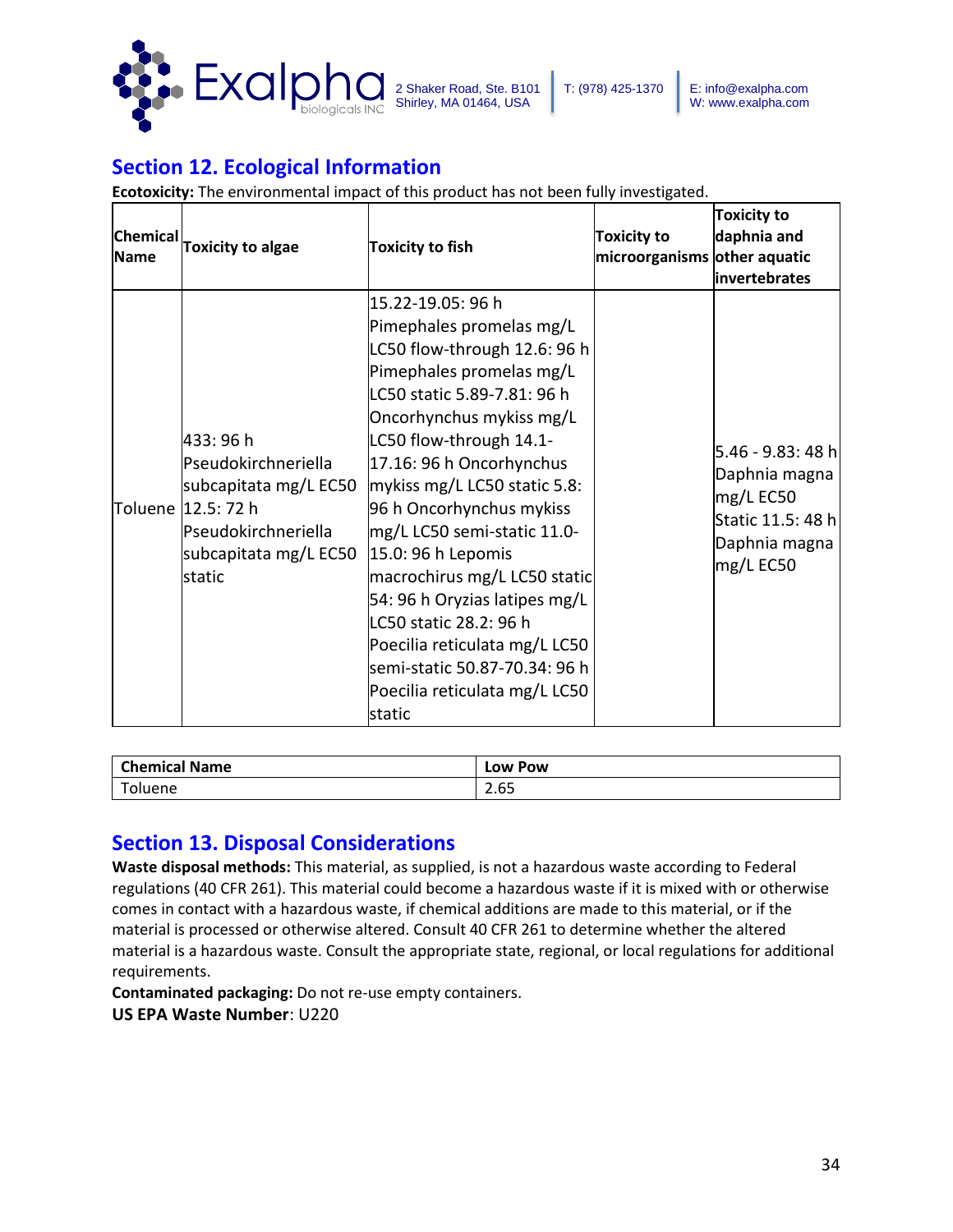

| <b>Chemical Name</b> | <b>RCRA</b>      | <b>RCRA-Basis for</b> | <b>RCRA-D Series</b> | <b>RCRA- U Series</b> |
|----------------------|------------------|-----------------------|----------------------|-----------------------|
|                      |                  | <b>Listing</b>        | <b>Wastes</b>        | <b>Wastes</b>         |
| Toluene - 108-       | U220             | Included in           |                      | U220                  |
| $88-3$               |                  | waste streams:        |                      |                       |
|                      |                  | F005, F024,           |                      |                       |
|                      |                  | F025, F039,           |                      |                       |
|                      |                  | K015, K036,           |                      |                       |
|                      |                  | K037, K149,           |                      |                       |
|                      |                  | K151                  |                      |                       |
| <b>Chemical Name</b> | <b>RCRA-</b>     | <b>RCRA-P Series</b>  | <b>RCRA-F Series</b> | <b>RCRA-K Series</b>  |
|                      | Halogenated      | <b>Wastes</b>         | <b>Wastes</b>        | <b>Wastes</b>         |
|                      | Organic          |                       |                      |                       |
|                      | <b>Compounds</b> |                       |                      |                       |
| Toluene - 108-       |                  |                       | Toxic waste          |                       |
| $88-3$               |                  |                       | waste number         |                       |
|                      |                  |                       | F025 Waste           |                       |
|                      |                  |                       | description:         |                       |
|                      |                  |                       | Condensed light      |                       |
|                      |                  |                       | ends, spent          |                       |
|                      |                  |                       | filters and filter   |                       |
|                      |                  |                       | aids, and spent      |                       |
|                      |                  |                       | desiccant wastes     |                       |
|                      |                  |                       | from the             |                       |
|                      |                  |                       | production of        |                       |
|                      |                  |                       | certain              |                       |
|                      |                  |                       | chlorinated          |                       |
|                      |                  |                       | aliphatic            |                       |
|                      |                  |                       | hydrocarbons,        |                       |
|                      |                  |                       | by free radical      |                       |
|                      |                  |                       | catalyzed            |                       |
|                      |                  |                       | processes. These     |                       |
|                      |                  |                       | chlorinated          |                       |
|                      |                  |                       | aliphatic            |                       |
|                      |                  |                       | hydrocarbons         |                       |
|                      |                  |                       | are those having     |                       |
|                      |                  |                       | carbon chain         |                       |
|                      |                  |                       | lengths ranging      |                       |
|                      |                  |                       | from one to and      |                       |
|                      |                  |                       | including five,      |                       |
|                      |                  |                       | with varying         |                       |
|                      |                  |                       | amounts and          |                       |
|                      |                  |                       | positions of         |                       |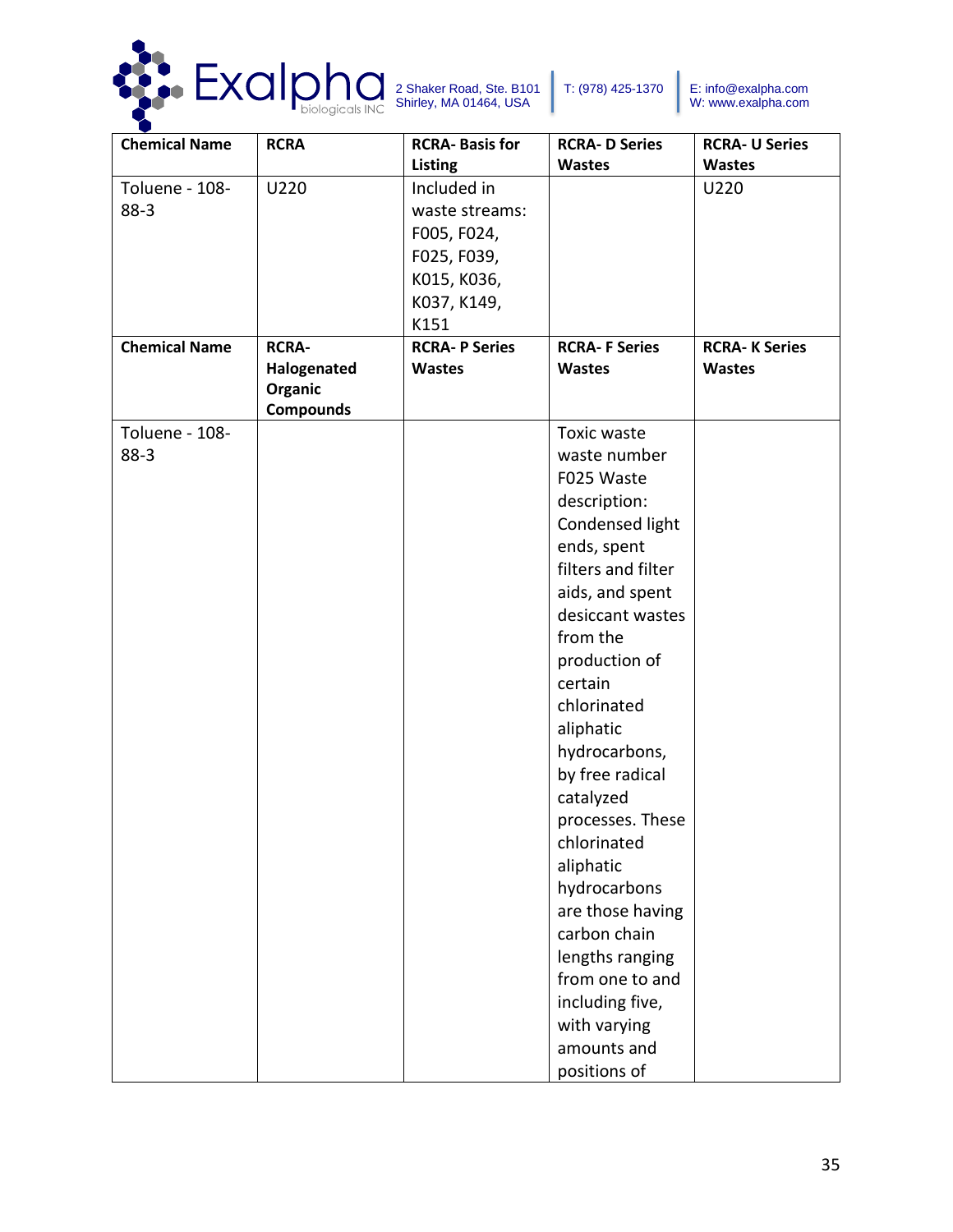

chlorine substitution.

This product contains one or more substances that are listed with the State of California as a hazardous waste.

| Chemical Name | <b>California Hazardous Waste Status</b> |
|---------------|------------------------------------------|
| Toluene       | Toxic Ignitable                          |

## **Section 14. Transport Information**

| <b>DOT</b>           | Not dangerous goods |
|----------------------|---------------------|
| Proper shipping name | Chemical kit        |
| <b>Hazard class</b>  | q                   |
| UN/ID No             | 3316                |
| <b>Packing group</b> | н                   |

| <b>IATA</b>          | Not dangerous goods |
|----------------------|---------------------|
| Proper shipping name | Chemical kit        |
| <b>Hazard class</b>  | q                   |
| UN/ID No             | 3316                |
| <b>Packing group</b> | Ш                   |
| <b>ADR</b>           | Not dangerous goods |
| Proper shipping name | Chemical kit        |
| <b>Hazard class</b>  | q                   |
| UN/ID No             | 3316                |
| Packing group        | Ш                   |

## **Section 15. Regulatory Information**

### **U.S. Federal Regulations**

**SARA 313:** Section 313 of Title III of the Superfund Amendments and Reauthorization Act of 1986 (SARA). This product contains a chemical or chemicals which are subject to the reporting requirements of the Act and Title 40 of the Code of Federal Regulations, Part 372:

| <b>Chemical Name</b> | <b>CAS-No</b> | Weight % | <b>SARA 313 - Threshold Values %</b> |
|----------------------|---------------|----------|--------------------------------------|
| Toluene              | 108-88-3      | 50       | 1.0                                  |

### **SARA 311/312 Hazard Categories**

Acute Health Hazard: yes

Chronic Health Hazard: yes

Fire Hazard: no

Sudden Release of Pressure Hazard: no

Reactive Hazard: no

**Clean Water Act:** This product does not contain any substances regulated as pollutants pursuant to the Clean Water Act (40 CFR 122.21 and 40 CFR 122.42).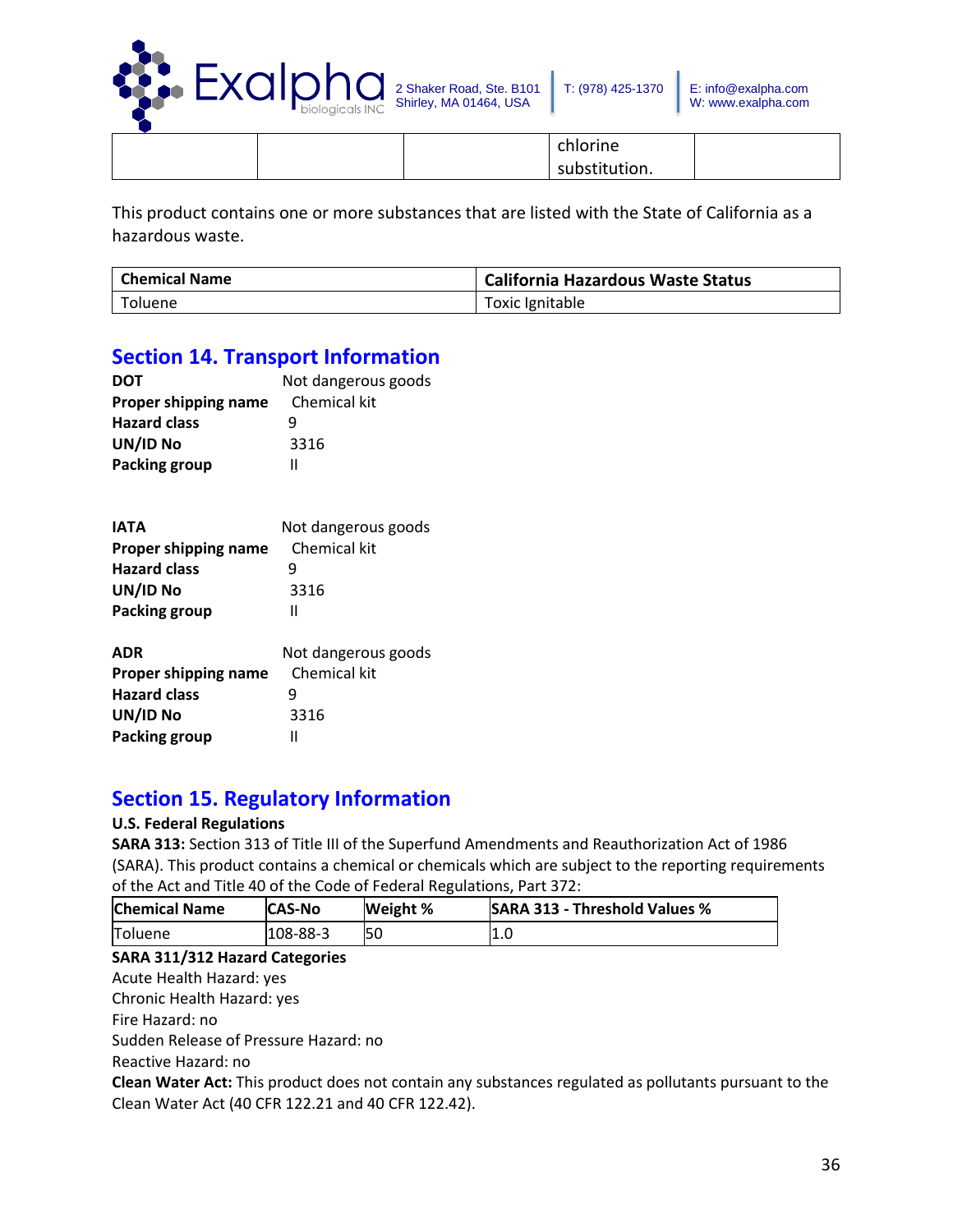

| <b>Chemical Name</b> | <b>CWA - Reportable</b> | <b>CWA - Toxic</b> | <b>CWA - Priority</b> | l CWA - Hazardous |
|----------------------|-------------------------|--------------------|-----------------------|-------------------|
|                      | <b>Quantities</b>       | <b>Pollutants</b>  | <b>Pollutants</b>     | <b>Substances</b> |
| Toluene              | 1000 lb                 |                    |                       |                   |

**CERCLA:** This material, as supplied, does not contain any substances regulated as hazardous substances under the Comprehensive Environmental Response Compensation and Liability Act (CERCLA) (40 CFR 302) or the Superfund Amendments and Reauthorization Act (SARA) (40 CFR 355). There may be specific reporting requirements at the local, regional, or state level pertaining to releases of this material.

| <b>Chemical Name</b> | <b>Hazardous Substances</b> | <b>Extremely Hazardous</b> | <b>RQ</b>               |
|----------------------|-----------------------------|----------------------------|-------------------------|
|                      | <b>ROs</b>                  | <b>Substances RQs</b>      |                         |
| Toluene              | 1000 lb 1 lb                |                            | RQ 1000 lb final RQ RQ  |
|                      |                             |                            | 454 kg final RQ RQ 1 lb |
|                      |                             |                            | final RQ RQ 0.454 kg    |
|                      |                             |                            | final RQ                |

### **U.S. State Regulations**

**California Proposition 65:** This product contains the following Proposition 65 chemicals:

| <b>Chemical Name</b> | <b>CAS No</b> | California Prop. 65  |  |
|----------------------|---------------|----------------------|--|
| <b>Toluene</b>       | 108-88-3      | Developmental Female |  |
|                      |               | Reproductive         |  |

### **U.S. State Right-to-Know Regulations**

| Chemical Name Massachusetts New Jersey Pennsylvania Illinois Rhode Island |  |  |  |
|---------------------------------------------------------------------------|--|--|--|
| <b>Toluene</b>                                                            |  |  |  |

### **International Regulations**

| <b>Chemical Name</b> | <b>Carcinogen Status</b> | <b>Exposure Limits</b> |
|----------------------|--------------------------|------------------------|
| <b>Toluene</b>       |                          | Mexico: TWA 50 ppm     |
|                      |                          | Mexico: TWA 188 mg/m3  |

**WHMIS Note:** This product has been classified in accordance with the hazard criteria of the Controlled Products Regulations (CPR) and the MSDS contains all the information required by the CPR.

## **Section 16. Other information**

Full text of H-Statements referred to under sections 2 and 3

H336 - May cause drowsiness or dizziness.

H373 - May cause damage to organs (a,b,c) through prolonged or repeated exposure if inhaled.

H304 - May be fatal if swallowed and enters airways.

H315 - Causes skin irritation.

H361d - Suspected of damaging the unborn child.

H224 - Extremely flammable liquid and vapor.

### **Hazard statements**

H302 - Harmful if swallowed.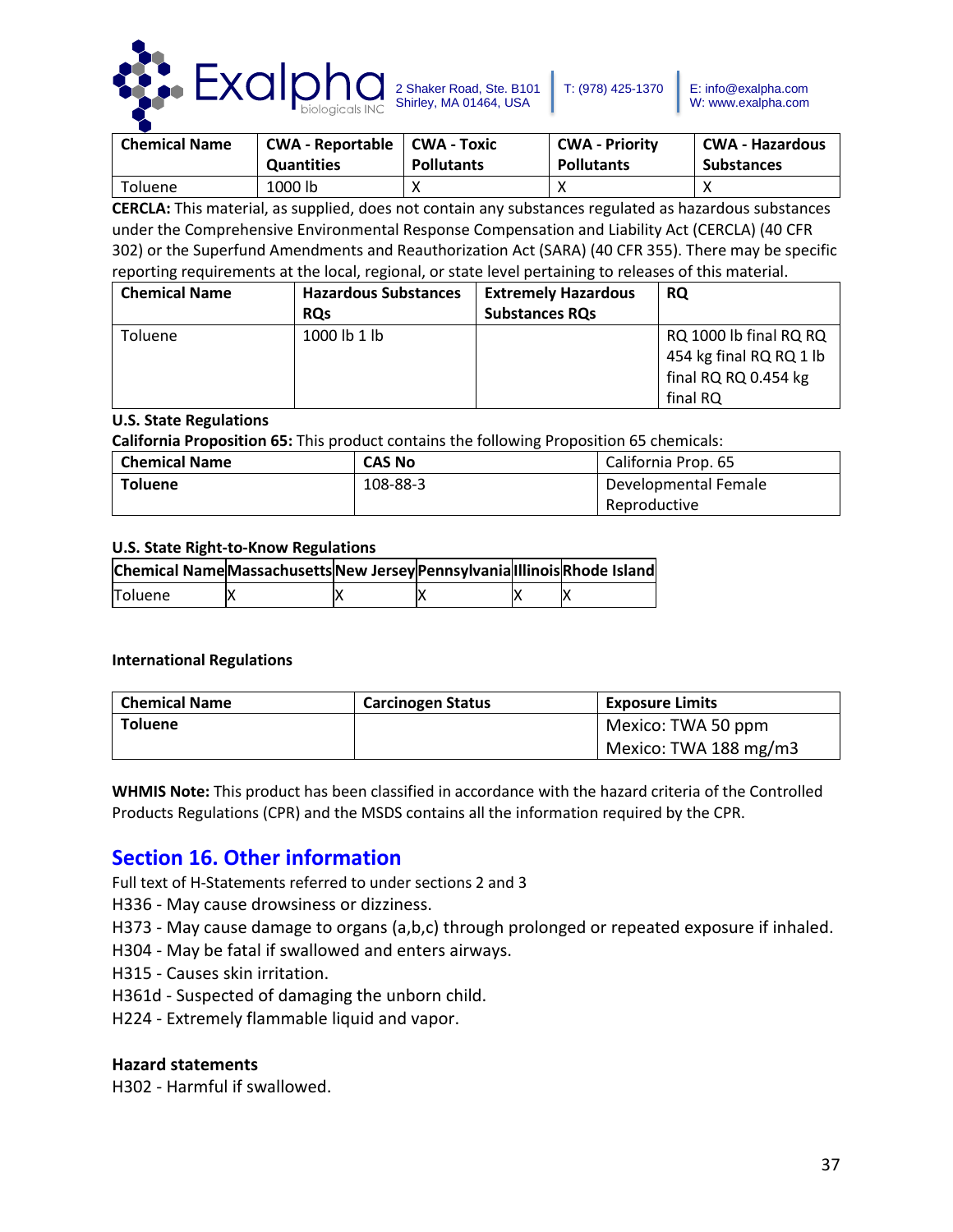

H315 - Causes skin irritation.

H319 - Causes serious eye irritation.

H361 - Suspected of damaging fertility or the unborn child.

H335 - May cause respiratory irritation.

H373 - May cause damage to organs through prolonged or repeated exposure.

H304 - May be fatal if swallowed and enters airways.

**Version** 1 **Revision Date** 03 June 2020

**Revision Note** No information available.

### **Disclaimer:**

\*\*\*\*\*\*\*\*\*\*\*\*\*\*\*\*\*\*\*\*\*\*\*\*\*\*\*\*\*\*\*\*\*\*\*\*\*\*\*\*\*\*\*\*\*\*\*\*\*\*\*\*\*\*\*\*\*\*\*\*\*\*\*\*\*\*\*\*\*\*\*\*

Exalpha Biologicals, Inc provides the information contained herein in good faith but makes no representation as to its comprehensiveness or accuracy. This document is intended only as a guide to the appropriate precautionary handling of the material by a properly trained person using this product. Individuals receiving the information must exercise their independent judgment in determining its appropriateness for a particular purpose. Exalpha Biologicals, Inc. MAKES NO REPRESENTATIONS OR WARRANTIES, EITHER EXPRESS OR IMPLIED, INCLUDING WITHOUT LIMITATION ANY WARRANTIES OF MERCHANTABILITY, FITNESS FOR A PARTICULAR PURPOSE WITH RESPECT TO THE INFORMATION SET FORTH HEREIN OR THE PRODUCT TO WHICH THE INFORMATION REFERS. ACCORDINGLY, Exalpha Biologicals, Inc. WILL NOT BE RESPONSIBLE FOR DAMAGES RESULTING FROM USE OF OR RELIANCE UPON THIS INFORMATION. \*\*\*\*\*\*\*\*\*\*\*\*\*\*\*\*\*\*\*\*\*\*\*\*\*\*\*\*\*\*\*\*\*\*\*\*\*\*\*\*\*\*\*\*\*\*\*\*\*\*\*\*\*\*\*\*\*\*\*\*\*\*\*\*\*\*\*\*\*\*\*\*

Prepared by: Exalpha Biologicals, Inc Phone Number: 978-425-1370 (U.S.A.)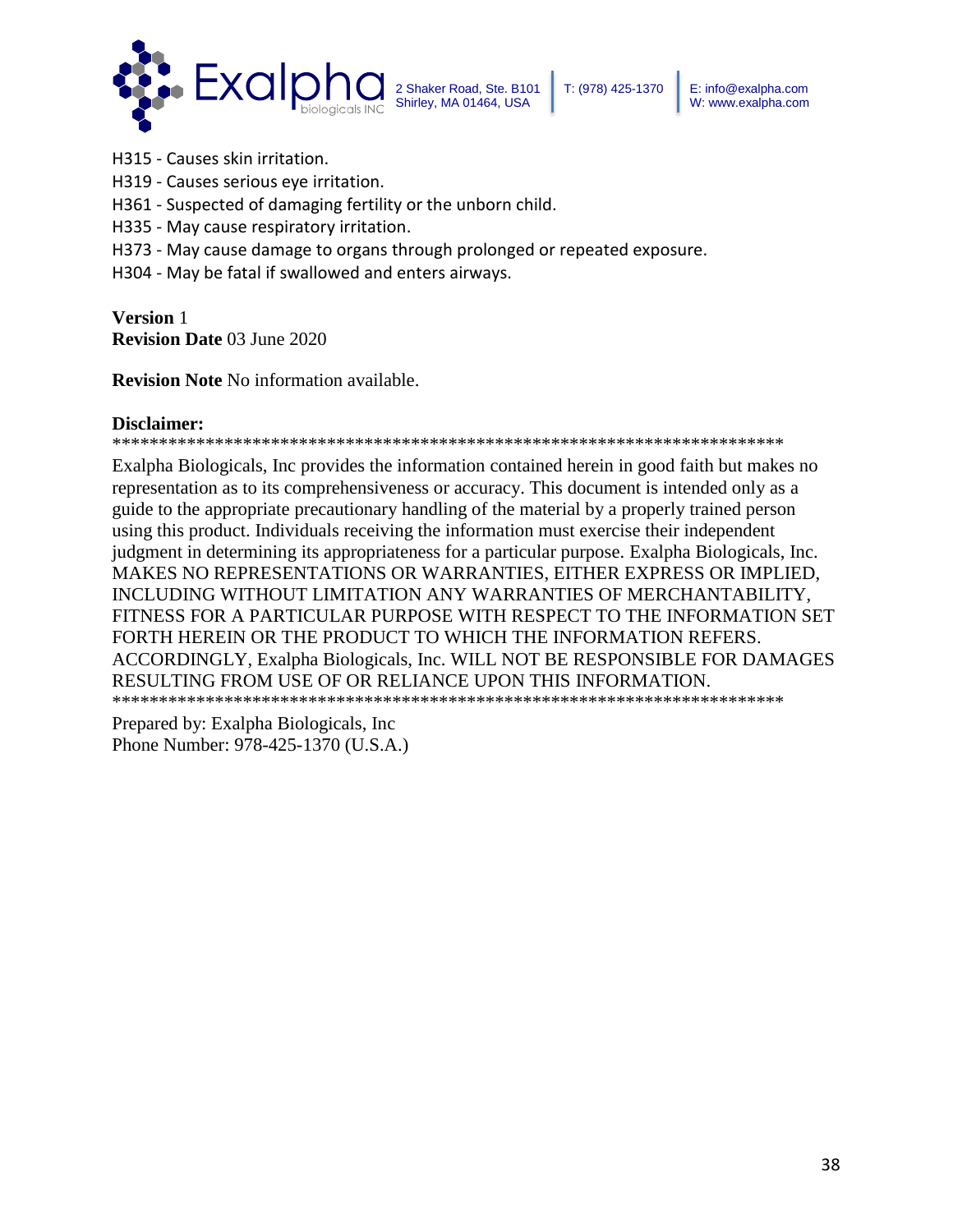

# **Safety Data Sheet**

# **Section 1: Product and Company Identification**

### **Product Name: DAB Concentrate Part Number: J0027** Kit Catalog Number: X1545K.1 Kit Product Name: BrdU Immunohistochemistry Kit

Recommended use: For research use only

2 Shaker Road, Unit B101 Shirley, MA 01464 (978) 425-1370 (U.S.A.)

Manufacturer: Emergency Telephone Numbers: Exalpha Biologicals, Inc Contact National Poison Information Center

# **Section 2. Hazards Identification**

**GHS-Classification**

| Ozone | Not applicable |
|-------|----------------|

**GHS Label elements. including precautionary statements**: Not dangerous.

**Other information**: No information available.

# **Section 3. Composition/Information on Ingredients**

### 3.1 Substances

| <b>Chemical name</b> | <b>CAS-No</b> | Weight % | <b>Classification (Reg.</b><br>1272/2008) |
|----------------------|---------------|----------|-------------------------------------------|
| <b>DAB</b>           | 868272-85-9   | $3 - 7$  | Eye Irrit. 2 (H319)                       |
| tetrahydrochloride   |               |          | <b>STOT SE 3 (H335)</b>                   |
|                      |               |          | Skin Irrit. 2 (H315)                      |

For the full text of the H-Statements mentioned in this Section, see Section 16.

## **Section 4. First Aid Measure**

**Eye contact:** Immediately flush with plenty of water. After initial flushing, remove any contact lenses and continue flushing for at least 15 minutes.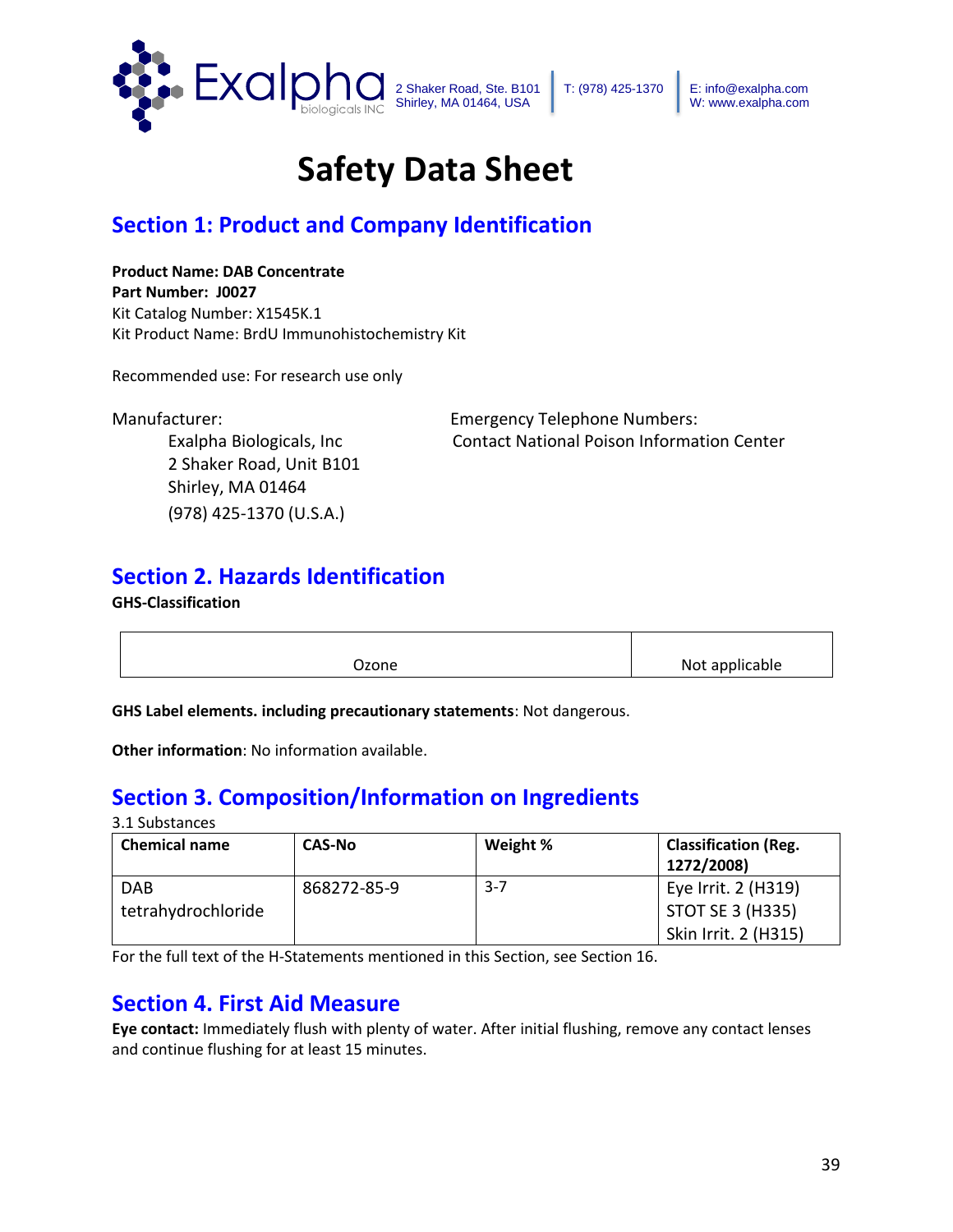

**Skin contact:** Wash off immediately with soap and plenty of water while removing all contaminated clothes and shoes. **Inhalation:** Move to fresh air. **Ingestion:** Clean mouth with water. Drink plenty of water. **Notes to physician:** Treat symptomatically.

# **Section 5. Fire Fighting Measures**

**Flammable properties:** Not flammable. **Flash point:** not determined. **Suitable extinguishing media:** Use extinguishing measures that are appropriate to local circumstances and the surrounding environment. **Explosion Data Sensitivity to Mechanical Impact:** None. **Sensitivity to Static Discharge:** None. **Protective equipment and precautions for firefighters:** As in any fire, wear self-contained breathing apparatus pressure-demand, MSHA/NIOSH (approved or equivalent) and full protective gear to prevent contact with skin and eyes.

## **Section 6. Accidental Release Measures**

**Personal precautions:** Ensure adequate ventilation. **Environmental precautions:** Try to prevent the material from entering drains or water courses. **Methods for containment:** Prevent further leakage or spillage if safe to do so. **Methods for cleaning up:** Pick up and transfer to properly labeled containers.

## **Section 7. Handling & Storage**

**Advice on safe handling:** Handle in accordance with good industrial hygiene and safety practice. **Technical measures/Storage conditions:** Keep containers tightly closed in a cool, well-ventilated place.

## **Section 8. Exposure Controls and Personal Protection**

**Exposure Guidelines**: This product does not contain any hazardous materials with occupational exposure limits established by the region specific regulatory bodies.

**Engineering measures:** Showers, Eyewash stations, Ventilation systems

### **Personal protective equipment**

**Eye/face protection:** No special protective equipment required.

**Skin and body protection:** No special protective equipment required.

**Respiratory protection:** If exposure limits are exceeded or irritation is experienced, NIOSH/MSHA approved respiratory protection should be worn. Positive-pressure supplied air respirators may be required for high airborne contaminant concentrations. Respiratory protection must be provided in accordance with current local regulations.

**Hygiene measures:** Handle in accordance with good industrial hygiene and safety practice

## **Section 9. Physical and Chemical Properties**

**Appearance:** No information available.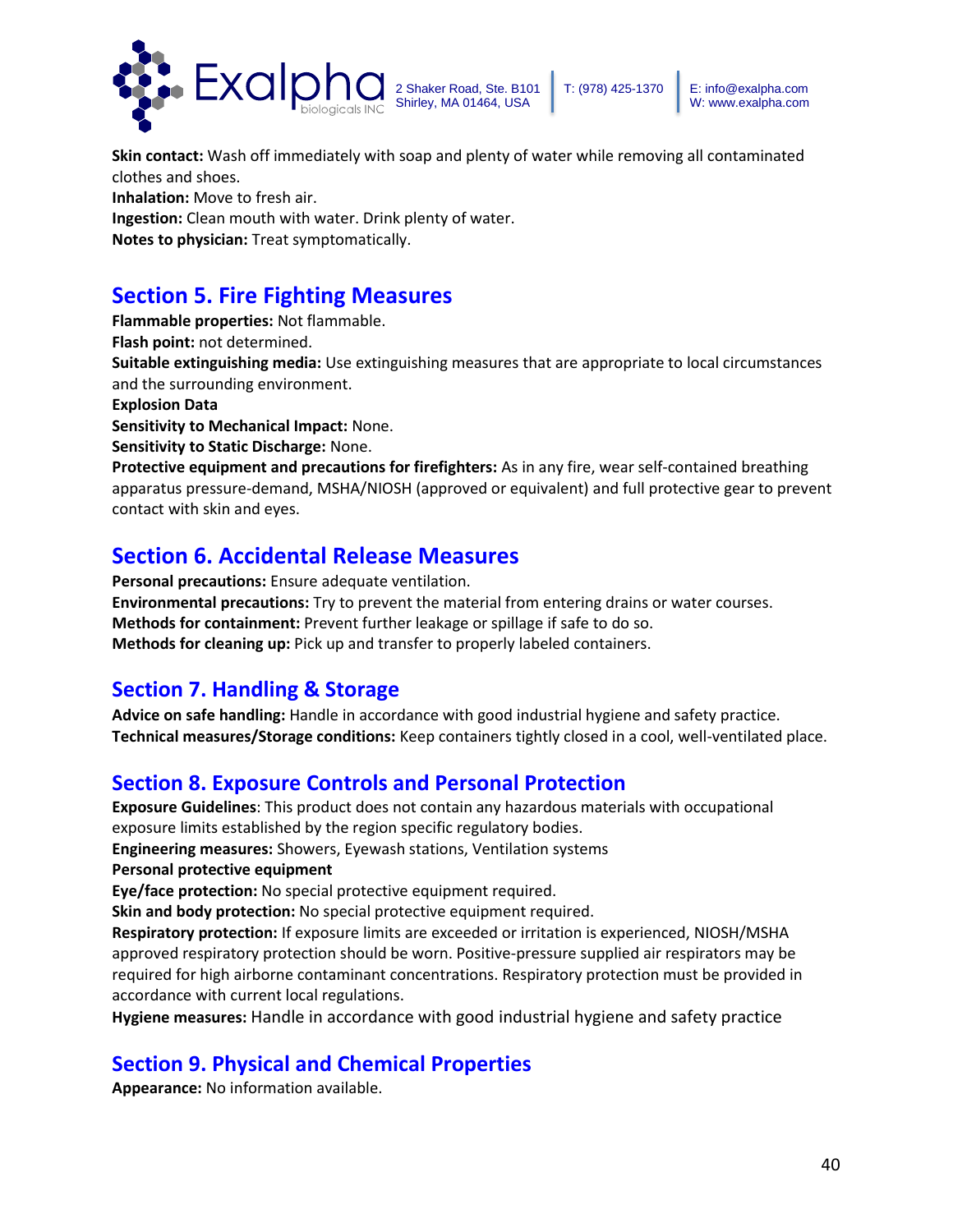



**Odor Threshold:** No information available. **pH:** No information available. **Flash point:** No information available. **Decomposition temperature:** No information available. **Melting point/range:** No information available. **Explosion limits:** No information available. **Specific Gravity:** No data available **Evaporation rate:** No information available. **Odor:** No information available. **Physical State at 20°C:** No information available. **Autoignition temperature**: No information available. **Boiling point/boiling range**: No information available. **Flammability Limits in Air**: No information available. **Solubility:** No information available. **Vapor density**: No data available **Vapor Pressure at 20°C (kPa):** No information available **VOC Content (%):** Not applicable

## **Section 10. Stability and reactivity**

**Stability:** Stable under recommended storage conditions. **Incompatible products:** None known based on information supplied. **Conditions to avoid:** None known based on information supplied. **Hazardous decomposition products:** None known based on information supplied. **Hazardous polymerization:** Hazardous polymerization does not occur.

## **Section 11. Toxicological Information**

**Acute toxicity Product Information:** Product does not present an acute toxicity hazard based on known or supplied information. **Chronic toxicity Target Organ Effects**: None known

## **Section 12. Ecological Information**

**Ecotoxicity:** The environmental impact of this product has not been fully investigated.

## **Section 13. Disposal Considerations**

**Waste disposal methods:** This material, as supplied, is not a hazardous waste according to Federal regulations (40 CFR 261). This material could become a hazardous waste if it is mixed with or otherwise comes in contact with a hazardous waste, if chemical additions are made to this material, or if the material is processed or otherwise altered. Consult 40 CFR 261 to determine whether the altered material is a hazardous waste. Consult the appropriate state, regional, or local regulations for additional requirements.

**Contaminated packaging:** Do not re-use empty containers.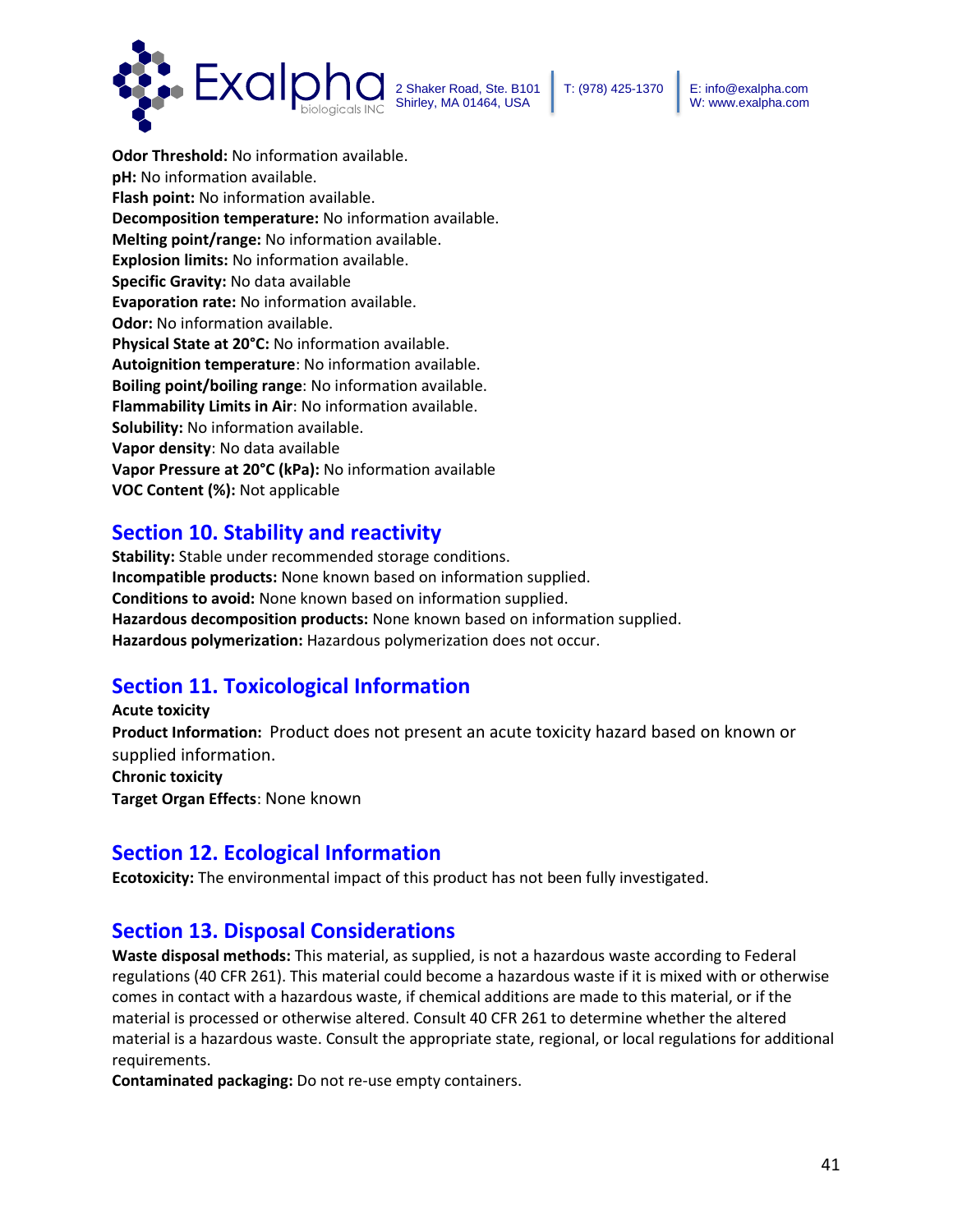

### **Section 14. Transport Information**

| <b>DOT</b>  | Not dangerous goods |
|-------------|---------------------|
| <b>IATA</b> | Not dangerous goods |
| <b>ADR</b>  | Not dangerous goods |

## **Section 15. Regulatory Information**

### **U.S. Federal Regulations**

**SARA 313:** Section 313 of Title III of the Superfund Amendments and Reauthorization Act of 1986 (SARA). This product does not contain any chemicals which are subject to the reporting requirements of the Act and Title 40 of the Code of Federal Regulations, Part 372.

### **SARA 311/312 Hazard Categories**

Acute Health Hazard: no Chronic Health Hazard: no Fire Hazard: no Sudden Release of Pressure Hazard: no

Reactive Hazard: no

**Clean Water Act:** This product does not contain any substances regulated as pollutants pursuant to the Clean Water Act (40 CFR 122.21 and 40 CFR 122.42).

**CERCLA:** This material, as supplied, does not contain any substances regulated as hazardous substances under the Comprehensive Environmental Response Compensation and Liability Act (CERCLA) (40 CFR 302) or the Superfund Amendments and Reauthorization Act (SARA) (40 CFR 355). There may be specific reporting requirements at the local, regional, or state level pertaining to releases of this material.

### **U.S. State Regulations**

**California Proposition 65:** This product does not contain any Proposition 65 chemicals.

### **U.S. State Right-to-Know Regulations**

**International Regulations** 

**WHMIS Note:** This product has been classified in accordance with the hazard criteria of the Controlled Products Regulations (CPR) and the MSDS contains all the information required by the CPR.

### **Section 16. Other information**

Full text of H-Statements referred to under sections 2 and 3

- H319 Causes serious eye irritation
- H335 May cause respiratory irritation
- H315 Causes skin irritation

**Version** 1

**Revision Date** 03 June 2020

**Revision Note** No information available.